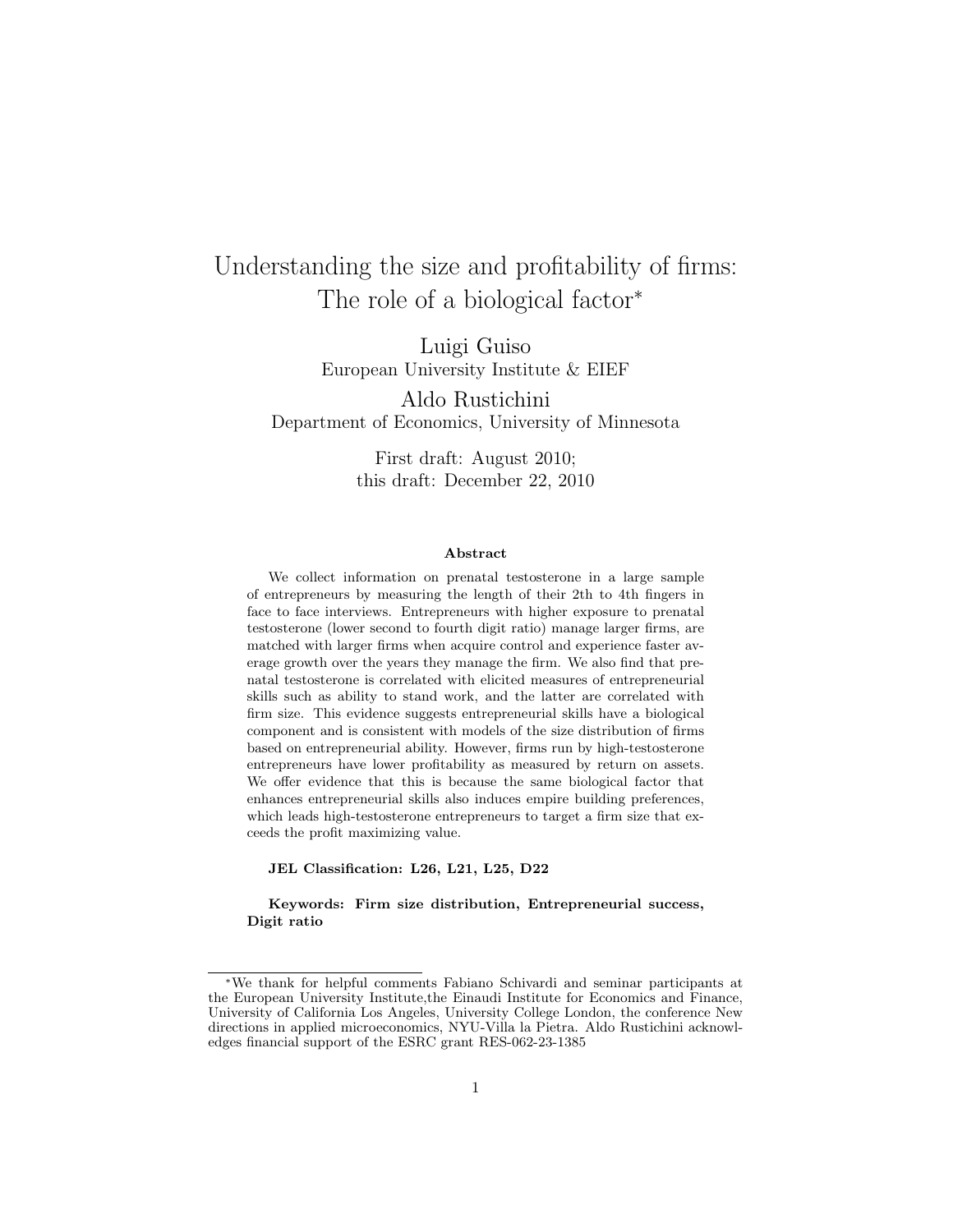### 1 Introduction

Firms in a market economy vary widely in size, profitability, and survival. What are the factors determining these observed variables, and how they operate, has been active topic of research in industrial organization and more generally in economic theory (Sutton, 1997; Luttmer, 2010, survey some of the main theories and findings in this area.). It is known that the distribution of the firms' size is highly skewed to the right (Quandt, 1966) and follows approximately a power law (Gabaix, 2009): the number of firms with  $n$  or more employees is approximately  $1/n$  to some power a little larger than 1. This distribution is stable, and is very different from the prediction of an approximately unique firm size that can be derived from u-shaped average cost curves (Viner, 1932, Hymer et al., 1962). One possible explanation is an underlying stable factor inducing this distribution. This is the strategy pursued by Lucas (1978) (see also Prescott & Visscher 1980, and Rosen, 1982). What is this factor?

In Lucas' model it is a managerial skill or talent each agent in a population is endowed with, which is drawn from a probability distribution. Given their talent agents choose the type of employment: become workers, earning equilibrium wage, or being a manager/entrepreneur, earning profit of the firm they manage. A firm consists of a manager and units of capital and labor employed. The production function is linearly homogenous. Returns to scale in the control of the firm are decreasing, so the effective output of the firm is a decreasing function of the total potential output. The skill of the manager/entrepreneur multiplies this output. A type of firm is identified by the skill of the manager.

The equilibrium of this model<sup>1</sup> has a simple characterization: agents with skill larger than threshold become managers, the other workers. At equilibrium, marginal products of both factors are equal across firms, and so is capital labor ratio. By the previous result, firm size can be measured equivalently by capital or labor or output, and is increasing in the skill factor. Total profits are larger at larger firms but profitability (profits per unit of capital) is the same if firms face the same cost of capital.

The theory provides a link between the distribution of the managerial skill and, for a given technology of production and control, observed variables, such as profits, size and managerial skill. A test of the theory should presumably be a test of this link. However, whereas wages, profits, allocation of capital and labor are all observable, the managerial skill can only be observed indirectly, through its effects on the type of employment of the agent and, if he is a manager, on size, profitability and duration of the firm. Thus, a direct test is impossible, unless one is willing to conjecture possible measurements, independent of firm's performance of this skill. This is what we plan to do here.

<sup>1</sup>Equilibrium is an allocation of population to managers and workers, an allocation of capital and labor to each type of firm, and wage and rental price of capital which satisfies standard conditions. First, the allocation is feasible (total capital is less or equal to the amount available, and total labor is less or equal to the total population of workers), and second, the individual optimality conditions must be satisfied: for every level of skill, the choice of employment is optimal, and for each firm the capital and lobar used are profit maximizing.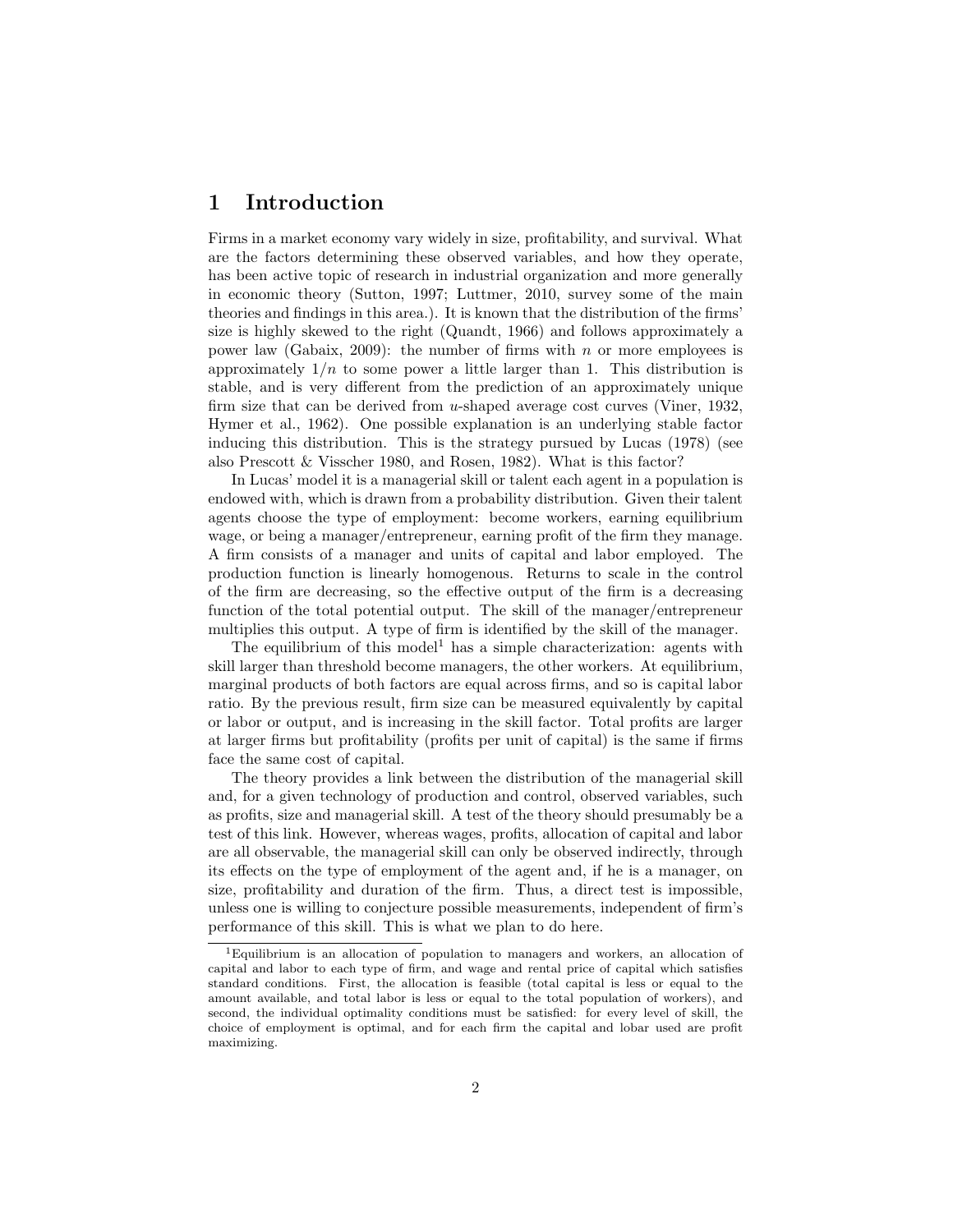There are additional important questions that the theory is forced to leave unanswered, and that we address. The first is what precisely is the mechanism through which the managerial skill affects the economic life of a firm? In Lucas' model, managerial skill is equivalent to a total productivity factor, multiplying the production function after the decreasing returns due to the constraints of span of control are taken into account. Other ways in which the skill operates are possible. Knight (1921) identified the skill with the ability to deal with uncertain, as opposed to risky, choices. If we do introduce uncertainty (or ambiguity), the attitude to risk might be an important factor in explaining an entrepreneur's career choice, and his success in the business: an entrepreneur has, among other qualities, a willingness to take risks. This would make however a poor explanation: being reckless is hardly a sufficient condition for success in business, since at least the ability to identify profitable opportunities among the many risky ones is also required. Hence perhaps a combination of willingness to take risks and good cognitive skills is required. Since these characteristics are in some measure correlated (Burks et al., 2009), this is a plausible conjecture, and we provide some evidence below.

So far we have identified managerial qualities with skills, in a model where profit maximization is the only criterion managers want to maximize. A different view proposes that the distinguishing feature of a manager is the preferences he has: these preferences explain both his decision to be a manager in the first place and his subsequent decisions as leader of the firm. For example Baumol (1959) suggests that for larger oligopolistic firms, managers may have a different set of objectives than profit maximization, like maximizing sales (or total revenue) subject to a profit constraint. Other examples of this literature, that deals with managers of large firms, are Schumpeter (1911-1934) and the idea of managers as empire-builders, Marris (1964) and Baumol (1962), with the idea that managers may have growth instead of profit maximization and, along the same line, Williamson (1974). The free cash flow theory (Jensen (1986)) predicts specifically that managers may have incentives, and the means to satisfy them, to cause their firms to grow beyond their optimal size. As we noted, this literature analyzes incentives and behavior of corporate managers and in particular the conflict of interest with shareholders, presumably because for small firms the constraint of competition is stricter: but the motivations like desire for power, status and prestige already emphasied by Baumol (1962) and Williamson (1963) among others, is likely to be present in managers of small firms too, as it is in the general population. So the second question we address is in what measure are the individual characteristics that make a manager, and predict his choices, skills or preferences? <sup>2</sup>

<sup>2</sup>A third set of important questions is whether managerial ability is a trait that is only acquired culturally, or has deeper roots, perhaps given at birth, or even genetic ones. This is a theme that has received less attention in the economic literature (much more in psychology and neuroeconomics: see for example Zhang et al., (2009), Nicolau et al. (2009)), but it has of course important policy implications. Our paper bears on this debate by highlighting the role of a non-cultural factor without however denying the existence and importance of learned abilities. More generally, cultural factors may interact with genetically acquired abil-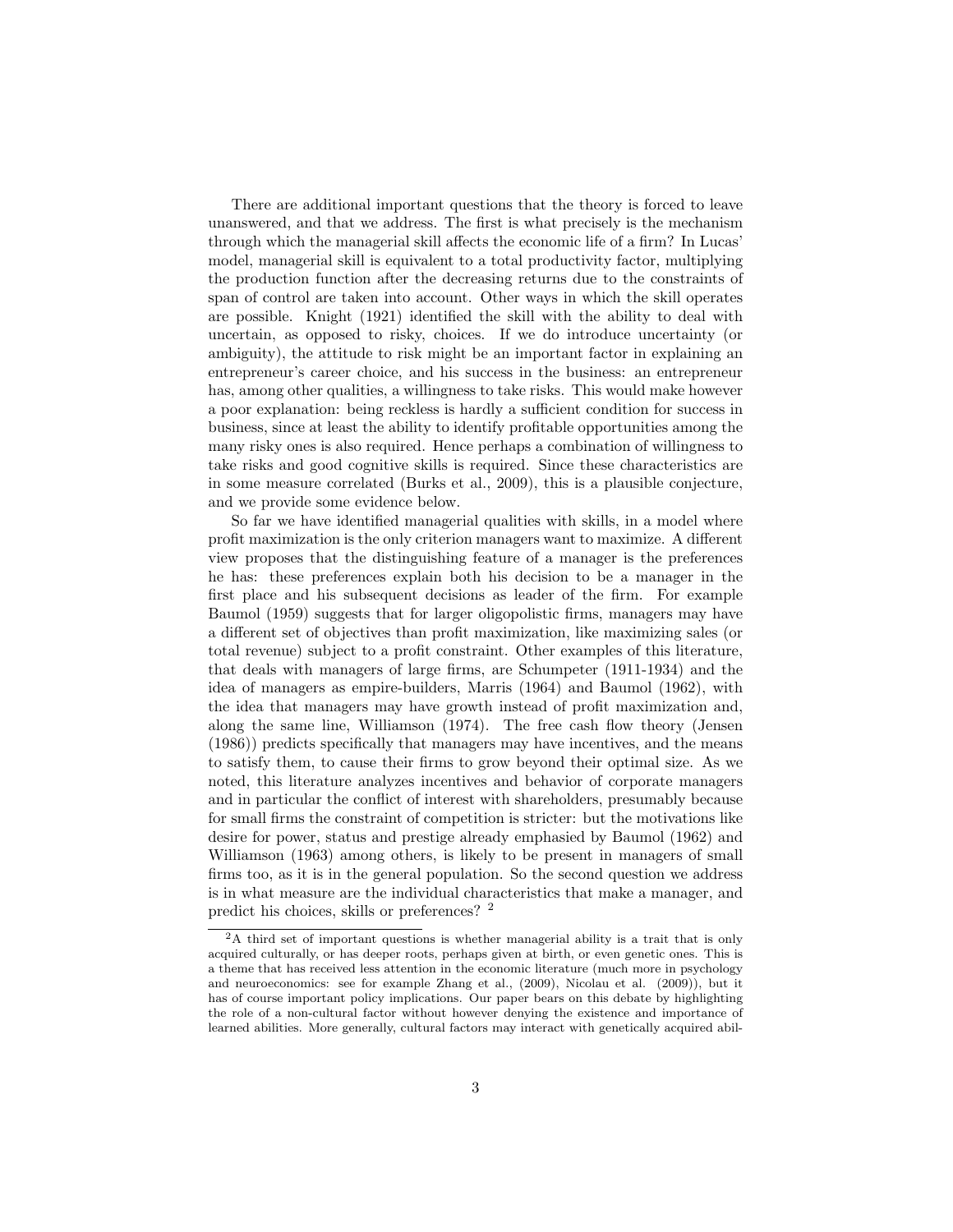In our search for an answer we explore the hypothesis that direct measurement of a biological marker can provide evidence of the managerial skill explanation of the size distribution of firms. The marker we use is the ratio between the lengths of the 2nd (index) and 4th (ring) finger of the manager's hand(s) - 2D:4D for brevity. The 2D:4D measure has found extensive application in psychology, behavioral endocrinology, personality theory and, recently, even in economics. To provide a rationale of the effect of a physical measure that seems so remote from economic variables and appreciate its role, in Section 2 we discuss why it may be relevant. We implement the idea using a sample of Italian entrepreneurs that, as part of a face-to-face interview in a survey, have agreed to have their fingers measured and for whom a wealth of other information on their traits and characteristics was collected together with survey-based and administrative data on the firm they manage.

We find that the digit ratio is systematically correlated with the size of the firm. Firms managed by entrepreneurs with a lower digit ratio - and thus a higher exposure to prenatal testosterone - have more employees, higher sales and higher value, both currently and at time the entrepreneur acquired control. Furthermore, firms managed by low digit-ratio entrepreneurs grow 1/2 of a percentage point a year faster on average over the years the entrepreneur was in control. Consistent with prenatal testosterone shaping skills, we document that the digit ratio is correlated with such traits as willingness to stand effort, cognitive ability and optimism which appear to be valuable in entrepreneurial occupations (e.g. Judge et al., 2002; Horton, 1992) and which are in turn correlated with the size of the firm. This evidence lends support to models of firm size based on a distribution of entrepreneurial skills, as in Lucas (1978), part of which, according to our results, are biologically determined. But we also find that firms run by high testosterone entrepreneurs make more profits in levels but attain lower profitability on average as measured either by the return on assets or by the return on sales. Since prenatal testosterone is also likely to shape people preferences, a model that allows entrepreneurs to obtain utility not only from the profits they are able to generate but also from the size of the firm they manage as in the managerial models of the firm, can account for the pattern of correlations that we find in the data.

In sum, our estimates point out that a biological factor of the entrepreneur prenatal testosterone - affects firm outcomes. It does so both because the factor shapes several skills that are valuable for an entrepreneur and because it seems to distort preferences away from pure profit maximization. Needless to say, the idea that entrepreneurs have also non-pecuniary motives besides enjoying profits is hardly new and has instead a long tradition in economics.<sup>3</sup> What we add to it is that the same biological factor that makes a good entrepreneur may be responsible for the strength of these motives.

We organize the rest of the paper as follows. In Section 3 we illustrate a

ities in facilitating or contrasting the allocation of entrepreneurial talents to entrepreneurial occupations (Guiso and Rustichini, 2010a).

<sup>3</sup>Besides the cited paper, see also Simon (1961), Gordon (1961), Barnard (1962) and Williamson (1963).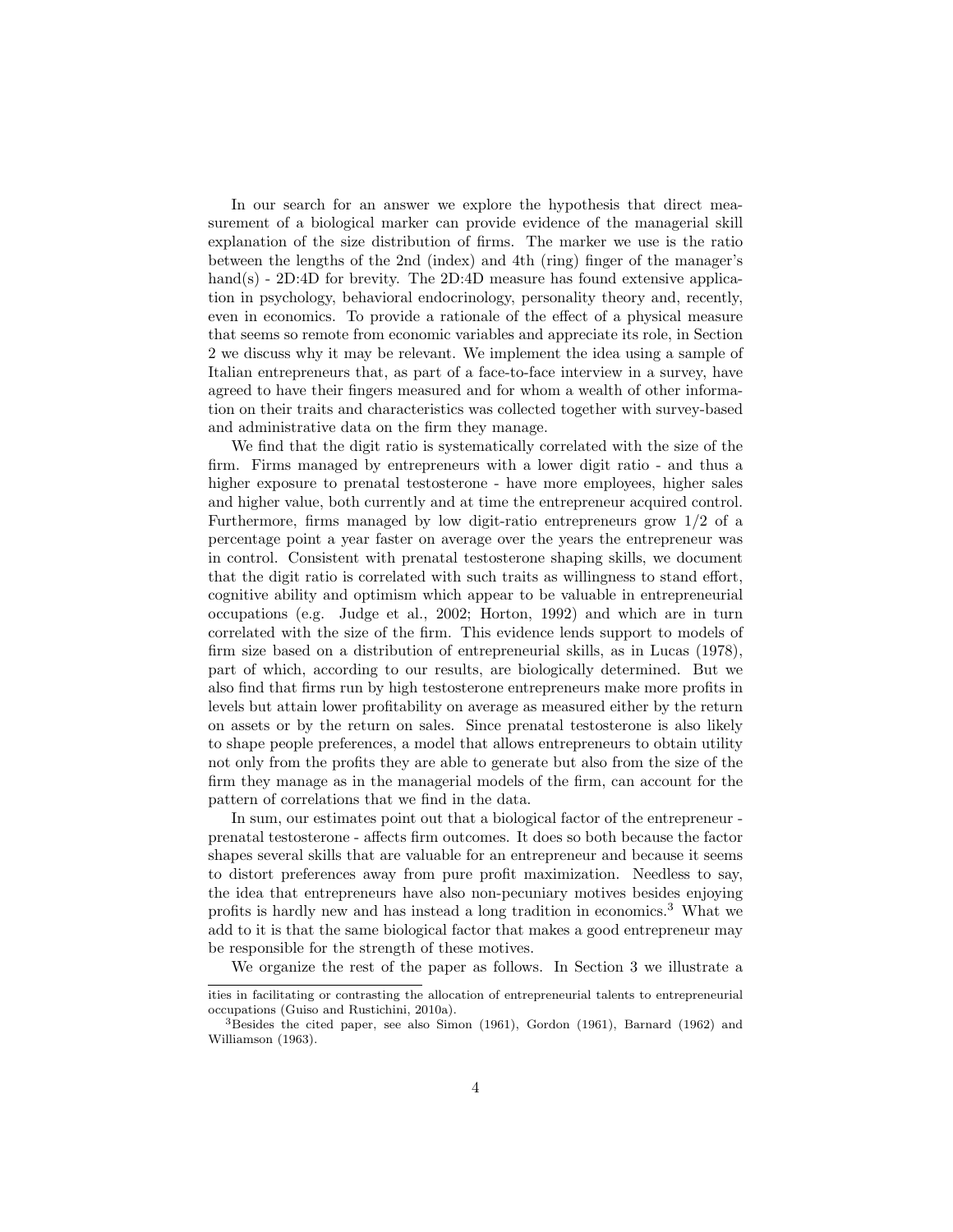simple model of the firm that allows for the mentioned two channels of influence - skills and preferences - and derive some implications. Section 4 describes our data sources and Section 5 presents preliminary data analysis and diagnostics. Section 6 discusses the results of the estimates of the effect of the digit ratio on firm size, growth and profitability. Section 7 weights this evidence in light of various channels of influence, discusses and rejects that our results are driven by differential survival probabilities induced by correlation of digit ratio with risk preferences, and shows that failure of low digit ratio entrepreneurs to maximize profits does not results in lower survival. Conclusions follow.

### 2 The digit ratio

There are two key links in the chain linking the digit ratio to behavior. First, the digit ratio is considered a reliable marker of the exposure to testosterone in the fetal period, with a lower ratio index associated with a higher level of androgens. Second, such exposure is considered to have an organizing effect of the brain during that period, shaping in a permanent way future individual behavior. There is considerable evidence supporting both hypotheses.

Evidence supporting the hypothesis that high level of androgens before birth results in lower digit ratio is found in women with congenital adrenal hyperplasia (CAH), which results in elevated androgen levels at fetal stage, and have lower digit ratio (Brown et al. 2002; Okten et al. 2002; Ciumas et al. 2009). Additional evidence comes from amniocentesis samples, where the ratio of testosterone to estradiol has been shown to correlate negatively with subsequent digit ratio (Lutchmaya et al., 2004).

The idea of the organizing effects on the brain, and so on future behavior, of exposure to hormones during fetal period was introduced in Phoenix et al., (1959), a paper that contributed substantially to the foundation of the field of behavioral neuro-endocrinology. The authors report the result of an experimental study where a group of guinea pigs were born from mothers that had been injected androgens (Testosterone propionate) during much of the gestation. The young born had no additional treatment after birth. Genetic females born after such treatment had the capacity to display feminine sexual behavior permanently suppressed (feminization); instead, the display of masculine sexual behavior was significantly enhanced (masculinization). Androgens had permanently modified and organized the developing nervous system during gestation; also they had done so in their natural direction. The paper originated what became the Organizational/Activational hypothesis of sexual differentiation, and more generally it is now widely accepted that perinatal exposure to specific hormones affects permanently the way in which the adult individual responds to circulating hormones and hence his behavior.

In light of these facts, the digit ratio can constitute a potentially relevant index of managerial skill that can be observed and measured independently of firm's performance. In this paper we provide a first test of this hypothesis.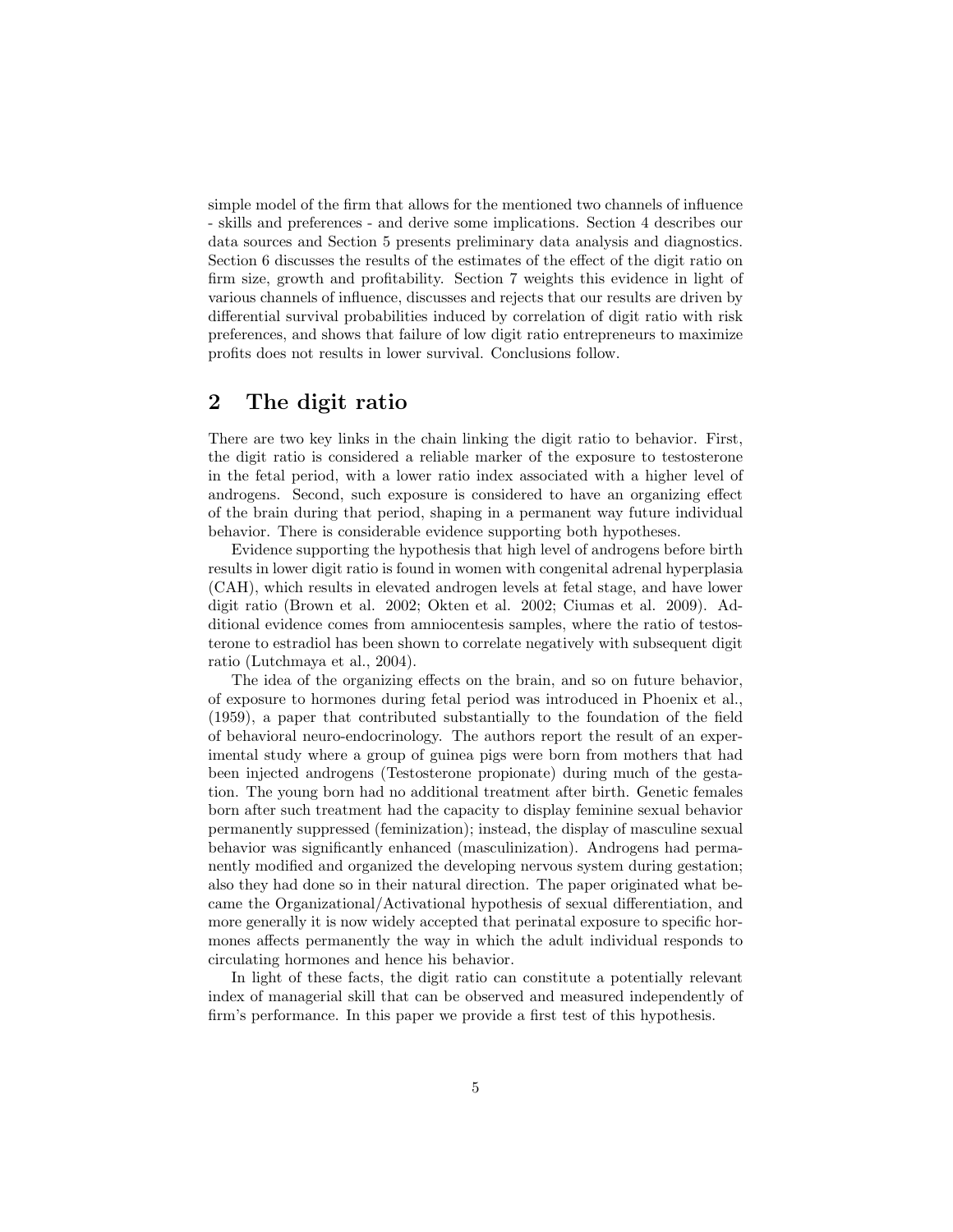#### 2.1 Explanatory power of digit ratio

Even if one is not entirely convinced by the two mechanisms reported so far, a direct test of the correlation between the digit ratio and individual characteristics may be enough to prove that the digit ratio is a reliable marker of important stable features of behavior. By its very nature, correlation of a behavior with this marker also implies a specific causal direction. It is known that the digit ratio is approximately fixed at birth: so whatever this marker signals, it is something that precedes and is stably determined at the beginning of life. Education, cognitive skills, even attitude to risks or ability to control a large group of individuals may be associated with economic success as entrepreneur, but because they are produced by it, rather than explaining it. Pinning down the direction of causation is difficult and controversial: no such difficulty arises with the evidence for the link between whatever it is that digit ratio signals and behavior.

A complete survey of results on the correlation between digit ratio and behavior until 2002 is in Manning (2002). Digit ratio is associated with better performance in competitive sports (Manning and Taylor, 2001 for soccer, Manning 2002 for skiing). Digit ratio affects personality traits and cognitive abilities: a low digit ratio has been associated with physical aggression in men (not in women, Bailey and Hurd, 2005). Luxen and Buunk (2005) find that a low 2D:4D is associated with low verbal intelligence, high numerical intelligence, and low Agreeableness, the Big Five factor that measures positive attitude to others. In a surprising result, higher scores are found to correlate with higher marks in Romano, Leoni and Saino (2006). Sluming and Manning (2000) find that professional musicians (British Symphony Orchestra) have lower digit ratio than controls.

Turning to the still limited research closer to economics, a low digit ratio has been found to be associated with high earnings and better ability to remain in a competitive job in the City of London (Coates, Gurnell, Rustichini, 2009). Sapienza, Zingales, Maestripieri (2009) find a weak effect of low digit ratio reducing risk aversion (mostly for women).

There are potential alternative measures that might be used as proxies for managerial skill. For example, a natural candidate is some combination of personal attitudes, like those to risk and ambiguity, with measures of cognitive skills. Since we do have in our data information on such characteristics, we will also be able to compare the relative importance of these factors.

### 3 Digit ratio and firm performance

#### 3.1 Hypotheses

In our analysis of firms' performance we focus on two main groups of variables: the first describes size (and its growth), the second firms' profitability. Our leading hypothesis is that digit ratio affects both significantly; we have now to specify the likely direction of the effect. It is useful to recall in the follow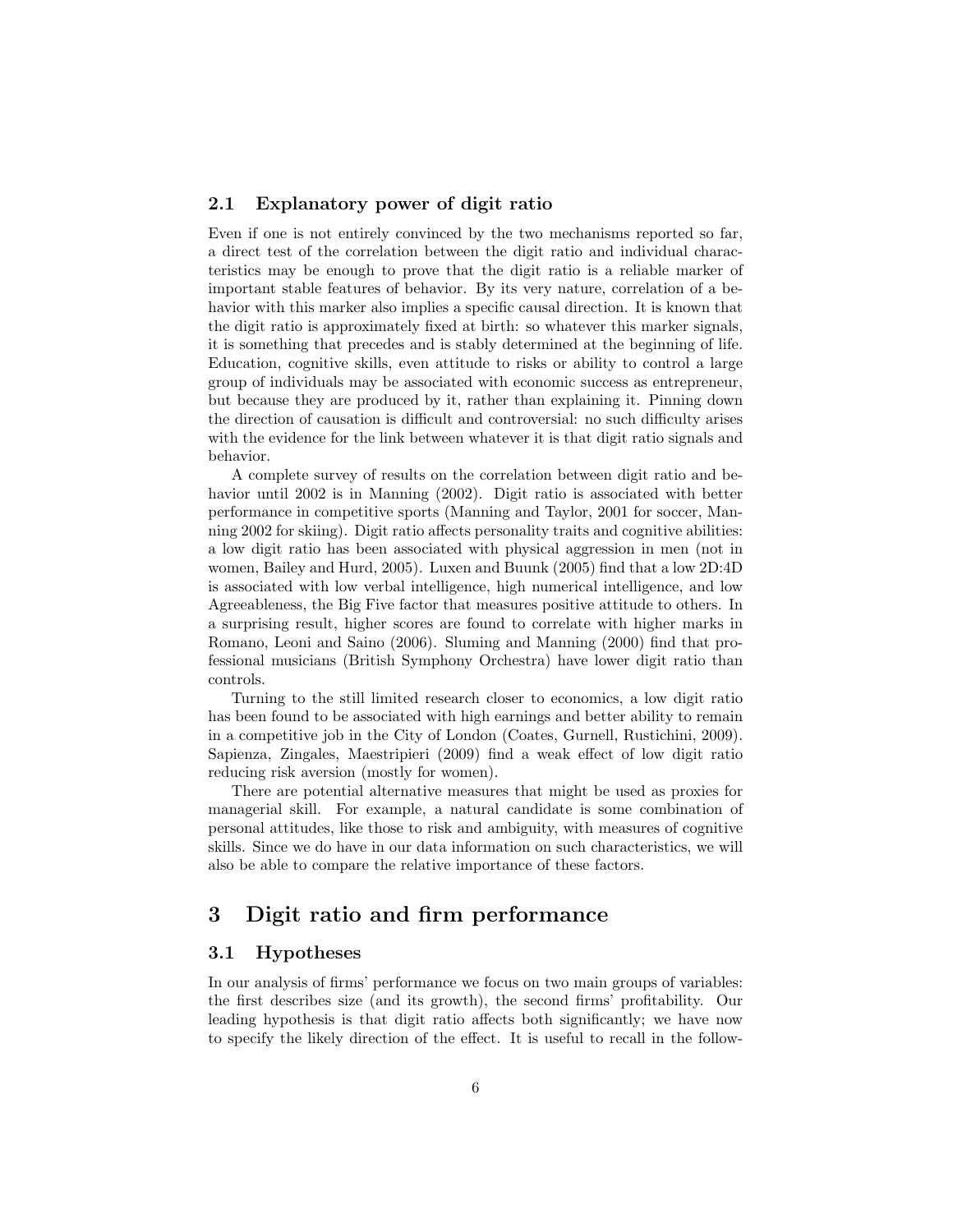ing discussion that digit ratio is negatively correlated with early exposure to androgens.

Since the digit ratio has already been shown to correlate negatively and significantly with success in several fields, including economic success, we conjecture that it might be a proxy for the managerial skill in the models of Lucas (1978) and Rosen (1982). A possible channel of the effect on economic success might be a combination of cognitive skills and motivation, characteristics which are consistent with the general idea of managerial skill. Our prediction on size is consistent with those models: lower digit ratio should be associated with larger size. If one extends these models to a dynamic environment, and links entrepreneurial ability with growth of the size of the firm, lower digit ratio should also be associated with higher growth rate of the size, measured by the number of employees, or value of sales, as asset values.

As for profitability, a first working hypothesis is that digit ratio has the same effect as on size, of negative correlation. But the ratio has also been shown to affect preferences: for example, it is correlated with assertiveness and aggression, and is likely to be negatively related to social dominance. So when we consider profitability of the firm, we should also consider the trade-off between higher profits and the achievement of some other objective that has been the focus of the literature on managers preferences and their choices; for example, the empire building motivation or the "amenity potential" characterization of entrepreneurs preferences (Demsetz and Lehn, 1985). This literature has pointed out that choices which maximize profit are not necessarily the same that maximize size: and if managers have a specific preference for size (or growth) - a proxy for the amenity potential - then choices might reflect this, and favor size even if this reduces in some measure profitability. If we consider this possibility, then the prediction on firms' profitability may even be reversed: if managerial skills are in some measure correlated with the strength of preferences for size, then the effect of our proxy for managerial skill would still be clear for size (because in this case both preferences and skill move in the same direction); the effect on profitability could be ambiguous, because now skill and preferences may move in opposite direction, and the preference for size might determine the final effect, inducing a positive effect from digit ratio to profitability (lower digit ratios, lower profits).

#### 3.2 A simple model

To cast these intuitions in a formal framework, we present a highly stylized model which will help the presentation of the predictions we test later. The model allows for the two potential motivations affecting the choices of the manager - profits and size - appropriately weighted, and derive individually optimal values. These values will indicate how they depend on the weight describing the relative importance of the profit motivation in the utility function of the manager.

Specifically, in our model we assume that the utility function of the manager is a linear combination of profit and size, with weights a and  $1 - a$  respectively.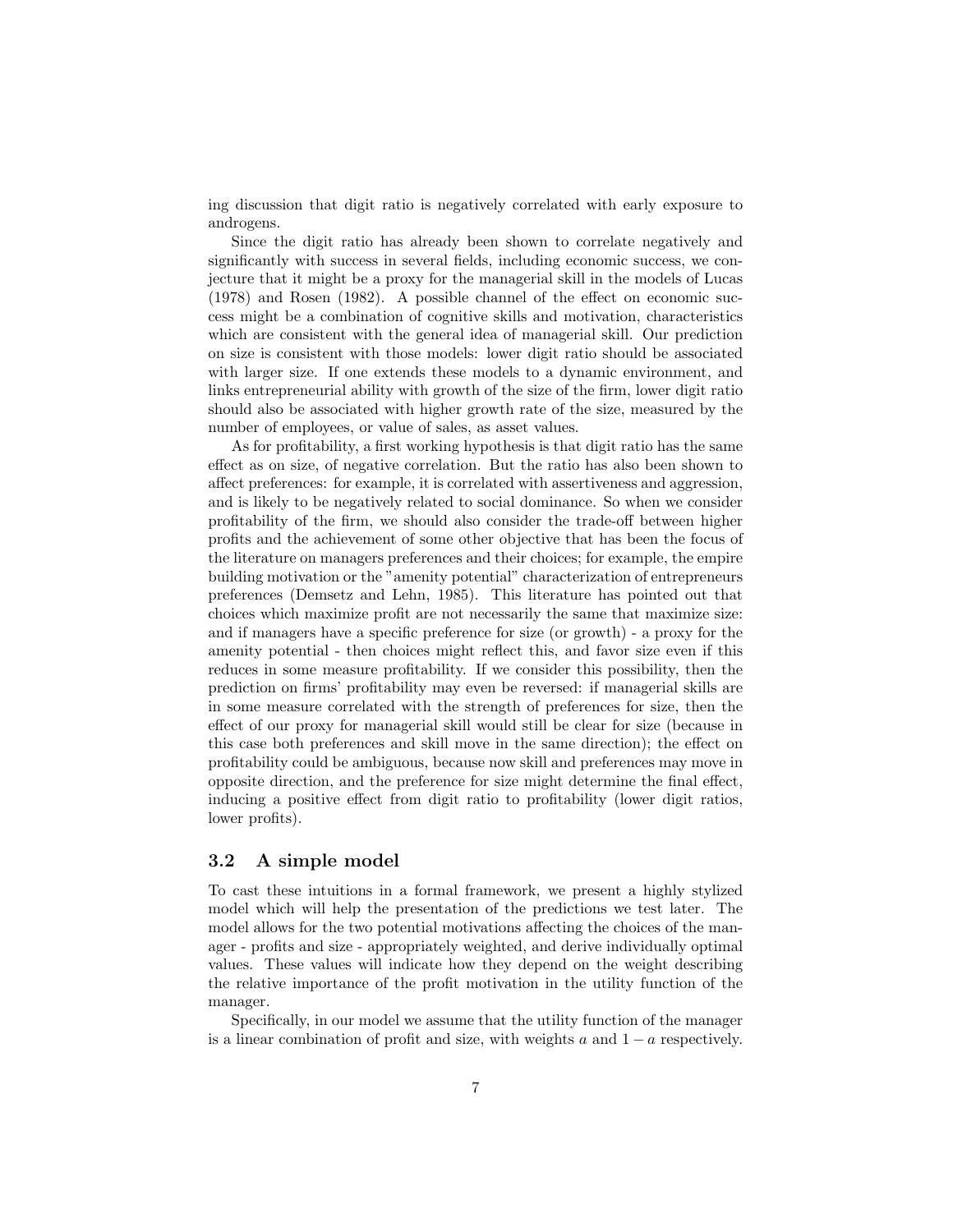We also keep the assumption, as in the Lucas (1978), that total factor productivity depends on personal characteristics (skill) of the manager; this is modeled by the parameter A. Let the production function be  $y = Ak^{\beta}$  where y denotes output and  $k$  the stock of capital (we consider a single factor of production; allowing for labor is trivial). Lucas span of control hypothesis requires  $0 < \beta < 1$ . Firm profit is  $\Pi = Ak^{\beta} - rk$  where r is the rental cost of capital and thus manager utility is

$$
U(k) = a\left(Ak^{\beta} - rk\right) + (1 - a)Ak^{\beta}.
$$

If the manager maximizes over capital the utility function, the optimal capital stock is

$$
k = \left(\frac{A\beta}{ar}\right)^{\frac{1}{1-\beta}}
$$

The total sales are

$$
y = A \left(\frac{A\beta}{ar}\right)^{\frac{\beta}{1-\beta}}
$$

and the value of the firm

$$
U = (\beta A)^{1/(1-\beta)} (ar)^{-\beta/(1-\beta)}
$$

The return on assets (ROA) and the return on sales (ROS) are:

$$
ROA \equiv
$$
 profit over capital  $= r \left( \frac{a - \beta}{\beta} \right)$   
 $ROS \equiv$  profit over sales  $= 1 - \frac{\beta}{a}$ 

The model predicts that, under the assumption that (1) the factor A decreases with the digit ratio; (2) the factor  $\alpha$  increases with the digit ratio:

- 1. Size (measured by k or output y or firm value  $U$ ) decreases with the digit ratio both because the digit ratio affects manager ability A and because it may induce a preference for size;
- 2. ROA and ROS increase with the digit ratio but only if the digit ratio affects manager preferences.<sup>4</sup>

<sup>&</sup>lt;sup>4</sup>Notice that in this simple model in the absence of a preference for size effect  $(a = 1)$ profitability would be independent of entrepreneurial ability. Another possibility is that the digit ratio affects manager ability to raise cheap capital. This could be captured by letting the rental cost r of capital depend on the digit ratio. In this case, ROA too would be affected by manager ability, but not ROS. We discuss this possibility in Section 7.2 and find no evidence in support.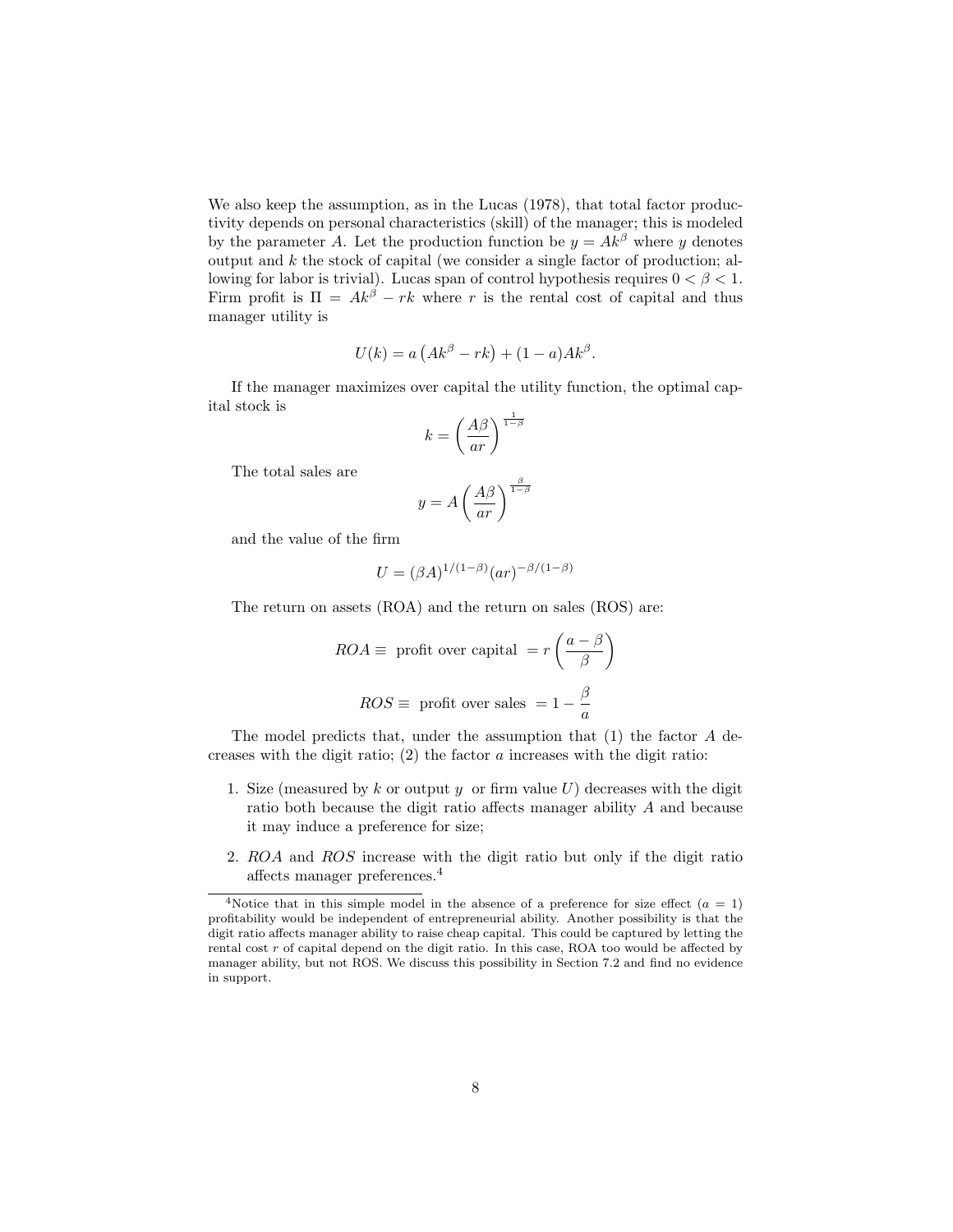### 4 Data collection

Our data consist of detailed information on firms and their top CEO. The data set is the outcome of a survey conducted by ANIA (the Italian National Association of Insurance Companies), covering 2,295 private Italian firms with up to 250 employees. <sup>5</sup>

The survey was conducted between October 2008 and June 2009. Table 1 part A, presents summary statistics on the firms in the sample. Consistent with the geographical distribution of business in Italy, a large fraction (44.7 per cent) was located in the North, 30.5 per cent in the Center and the rest in the South. The appendix describes the survey design in greater detail and provides a precise description of the variables used in this study.

#### 4.1 Questionnaires

The survey consisted of two distinct questionnaires. The first collected general information on the firm, and was filled by the firm officials on a paper form. The focus of this first questionnaire was on the type of firm-related insurance contracts that the firm had or was considering. But the questionnaire also collected general information on the firm (such as ownership structure, size and current performance) and its demographic characteristics.

#### Insert Table 1, Panel A here

The second questionnaire collected information on the entrepreneur or the top CEO, and was filled in face to face CAPI interviews by a professional interviewer of a specialized company. Several broad groups of data were collected. First, information on a number of traits, abilities and preferences such as the entrepreneur will power, optimism, ability to stand effort, attitudes to risk and ambiguity of the subject, elicited with hypothetical choices and/or direct questions; second, information on his own personal wealth holdings or those of his/her family; finally, information on physical traits, family background and demographics (see Table 1, B).

#### Insert Table 1, Panel B here

<sup>&</sup>lt;sup>5</sup>Identification of the effect of entrepreneurial ability on firm performance is easier in a sample of small businesses. In small businesses, owned by the entrepreneurs, the link between the biological marker of the CEO/entrepreneur and the performance of the firm is more clear. In large managerial corporations we may even find a large effect of CEO exposure to markers of testosterone on firm size, but this could be both because high testosterone may casue a higher firm size through the effect it may have on CEO ability and preferences, but also because high-talent managers tend to match with firms that offer steeper incentives and the latter can push in the direction of increasing size (Bandiera et. al 2010). If one cannot control for incentives they would be picked up by the digit ratio.

On the other hand, if exposure to markers of testosterone does indeed results in a larger firm size only through its effects on entrepreneurs ability and preference, focusing on small business implies that any effect we find is presumably a lower bound.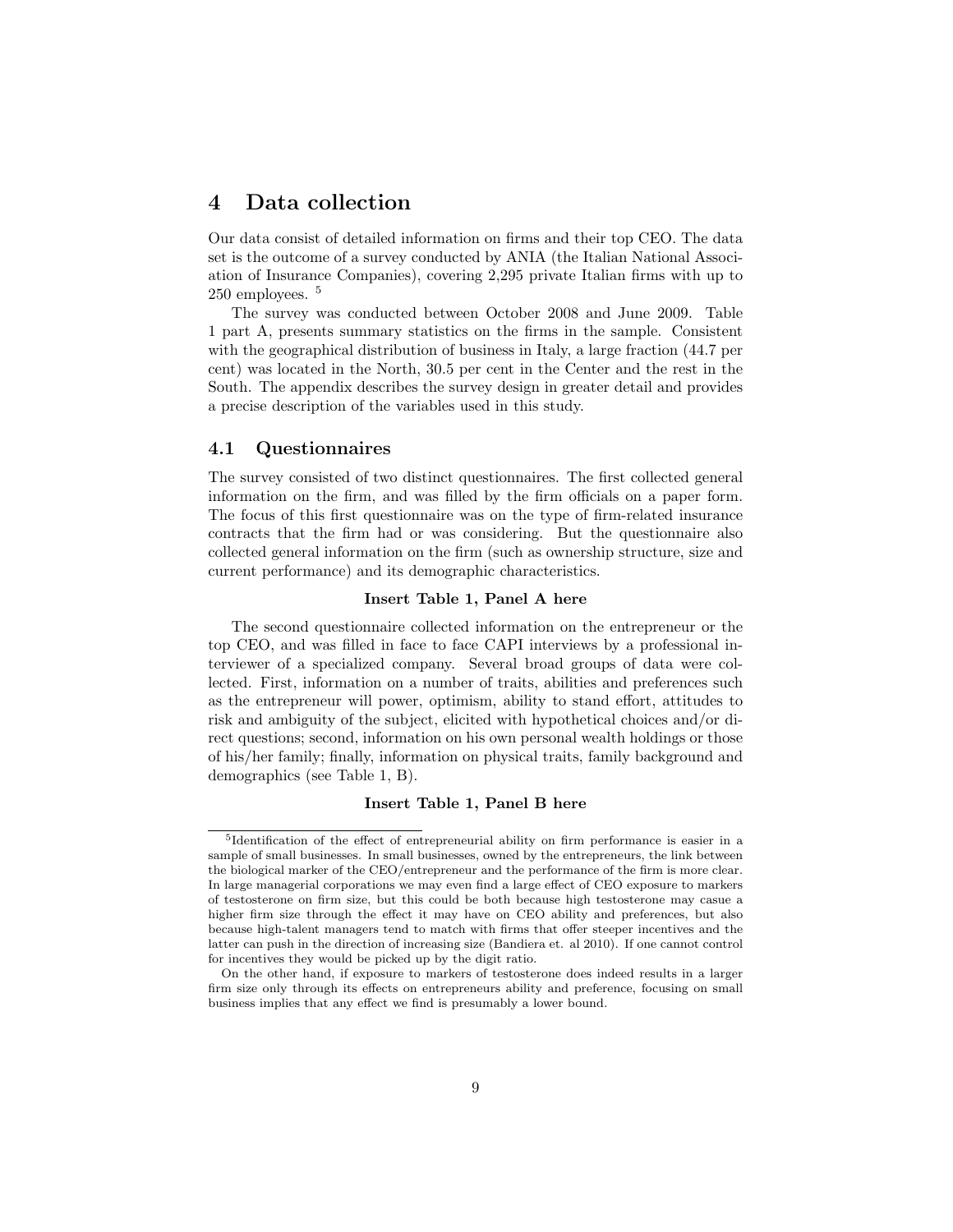#### 4.2 Collection of digit ratio

At the end of the personal interview, the interviewer asked each participant in the survey whether he or she was willing to have the length of the fingers measured. They were first informed that some recent research has established a link between choice of employment and success and some physical characteristics of a person. No mention was made of the direction of this  $link<sup>6</sup>$  If the participant accepted, the four measurements (second and fourth fingers of both hands) were collected with an electronic caliper, with small measurement error (0.02 mm). Each interviewer has his own tool; each was given a written protocol on how to execute the measurement and pre-trained by the company. As part of the procedure they asked the CEOs to keep the hand as straight as possible; fingers on the right were measured first, and then those on the left. The length measured was from the middle of the bottom crease at the base of the finger to its tip.

In summary, we collected a combination of information on the firm, and its most important performance variables, the manager and many personal characteristics: demographics, economic preferences and some physical characteristics, as well as of his or her family. To the best of our knowledge, this is a unique data set.

#### 4.3 Balance sheet data

In the data analysis below we also rely on detailed balance sheet information of a large subset of the firms that were part of the survey. Data were provided by the Cerved Group, a business information agency operating in Italy. The data from the two sources were matched using a uniquely identifying id number. Data on balance sheets were available for the period 1993 (or later, if the firm was founded in a later year) to 2007; we have been able to match 633 firms for which the digit ratio measure is available (summary statistics in Table 1, Panel A).

### 5 Preliminary data analysis and diagnostics

Out of 2,295 entrepreneurs interviewed 1,346 agreed to have the fingers length measured.<sup>7</sup> Table 2 examines possible explanation of the willingness to participate in the digit ratio data collection. Participation in the measurement is correlated with some of the observed variables: it is lower among male entrepreneurs

 $6$ The measurement of the digit ratio was done at the very end of the interview. Hence answers to all previous questions were not affected by the measurement, which could have created spurious correlations if respondents had in mind some desirable pattern of answers. Since the measurement of the fingers was done by the interviewers, the respondent had no room to report a fingers length "consistent" with previous answers. Hence, any correlation that we find between the digit ratio and traits measured in the interviews cannot be the consequence of respondents answering strategically.

<sup>7</sup>We disregard 33 observations because either the length of one the digits was missing or because was a clear mistake. Thus the final sample contains 1,313 observations.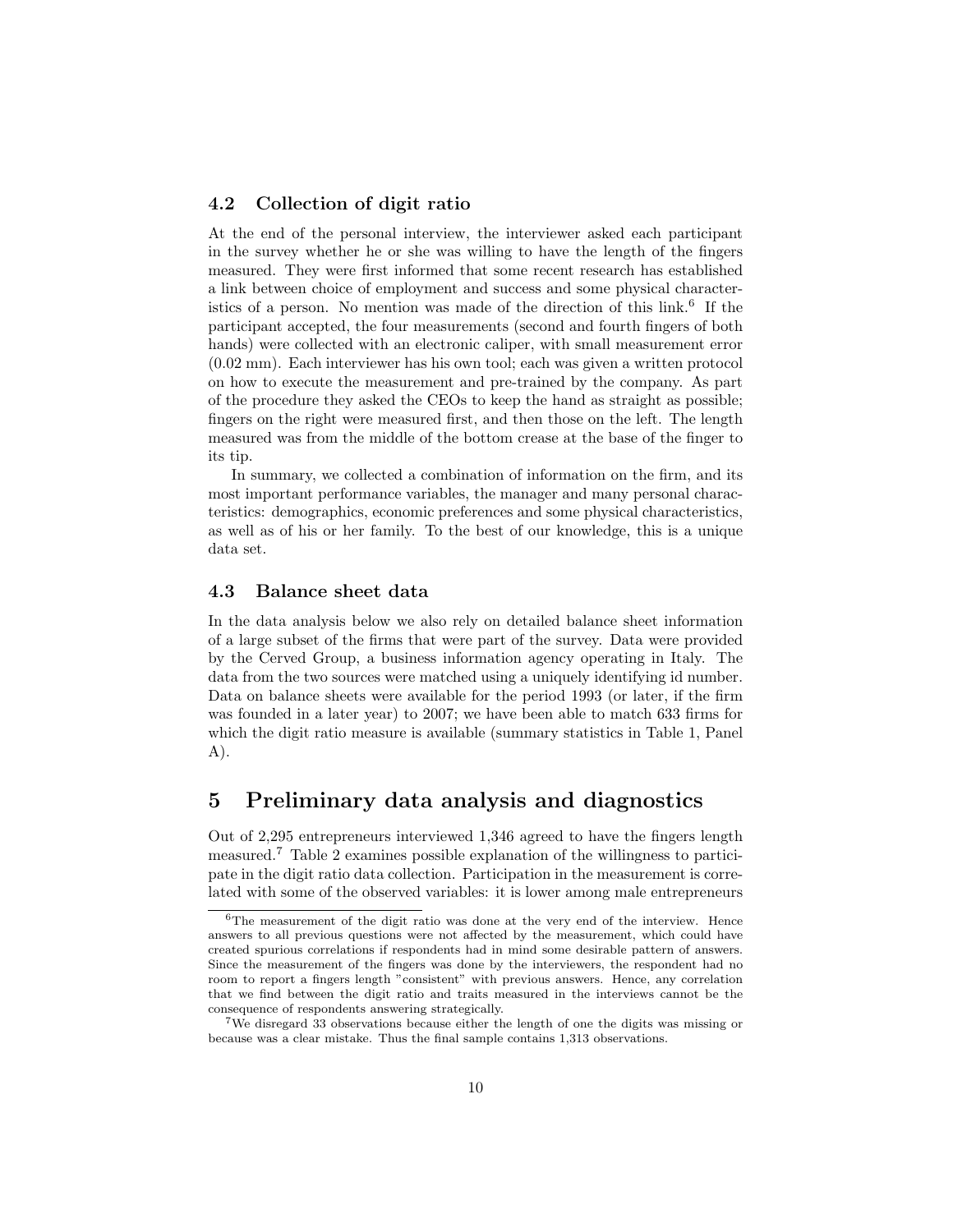and increasing with age and the height of the interviewed. Education instead has no predictive power as much as the age of the firm and the number of years the entrepreneur has been in control of the company.

#### Insert Table 2 here

This features may create a potential for selection bias when estimating the effect of the digit ratio on firm performance due to non random missing observations. We account for this by noticing that the main driver of the willingness of the entrepreneurs to let the interviewer measure his/her fingers is an index of affinity between the two as reported by the interviewer at the end of the interview (Table 2, second column). Specifically, we use the answers to the question: "On a scale between 0 and 10 what do you think is your affinity with the person interviewed?" that the interviewer had to answer at the end of each interview. Since affinity reflects the answers of the interviewer there is no reason why it should be correlated with the residual in equations of firms size and profitability. Hence, it can provide an exclusion restriction for the probit regression used to compute the Mill's ratio to account for possible selection (Wooldridge, 2002 Chp. 17).<sup>8</sup>

For the sample of participants in measurement the distribution of the digit ratio of the right hand (the one typically used in these studies; the distribution is similar for the left hand) has both mean and median centered around 1 and is fairly symmetric, but departs from normality because it appears leptokurtic  $(Kurtosis= 5.13).$ 

#### Insert Figure 1 here

Correlation between 2D:4D in right and left hand is high (0.65) and similar to figures obtained in comparable studies (e.g. Manning, 2002). Interestingly, there is considerable sample variation (interquartile range 0.15 and standard deviation 0.053; see Table 1, Panel C).

#### Insert Table 1, Panel C here

Table 3 reports regressions of the digit ratio on classical determinants (for the right and left hand respectively): we find that first born have a lower digit ratio which is typical (Manning, 2002); also taller entrepreneurs have a significantly lower digit ratio, a finding previously reported by Manning, 2002.

#### Insert Table 3 here

But differently from all other studies (Manning, 2002), where the digit ratio is sexually dimorphic, and significantly higher in women, we find that in our sample males have a higher ratio; the difference is relatively small but it is significantly different from zero in almost all specification reported in Table 3,

<sup>8</sup>An alternative is to use as exclusion restrictions some characteristics of the interviewer. Following this strategy and using interviewer age, gender and height as exclusion restrictions produces results that are very similar to the ones reported. But these variables have lower explanatory power than affinity in the probit for participation in fingers measurement.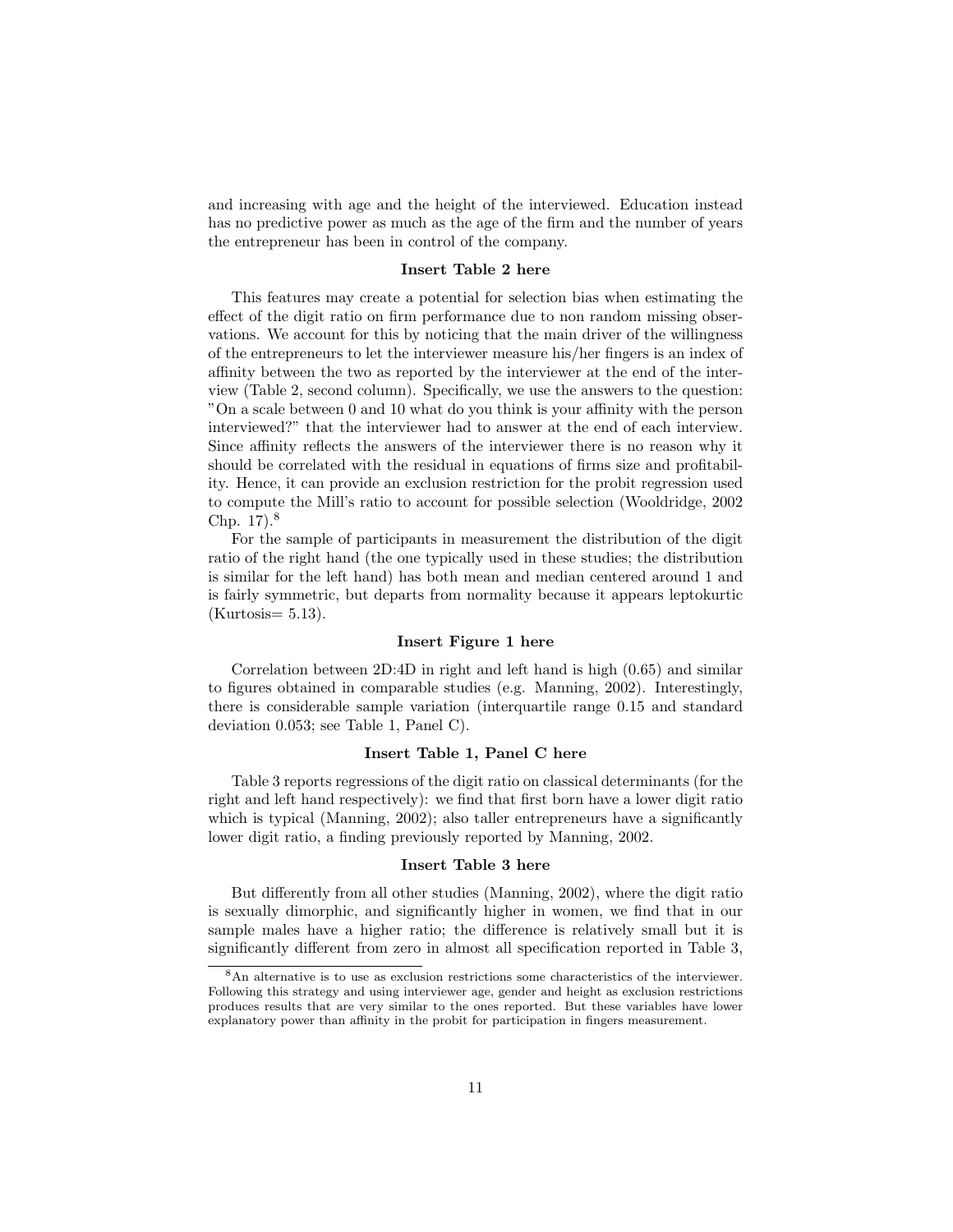including the one in the last column where estimates are adjusted for selection using a Heckman two step estimator.

In a separate paper (Guiso and Rustichini, 2010a) we argue that what is overturning the sign of the gender difference in the digit ratio in our sample compared to population-representative samples is the existence of gender-specific barriers to entrepreneurship. If women face stronger obstacles to enter into entrepreneurial jobs - a feature that is consistent with the much lower presence of women in managerial positions - only those with above average ability will self-select into these jobs. If digit ratio is correlated with entrepreneurial skills, only women with strong testosterone markers (i.e. low digit ratio) will show up as entrepreneurs, hence the result. Guiso and Rustichini (2010a) support this interpretation with three types of evidence: first, they document a lower incidence of women in entrepreneurship; in the ANIA sample 34% of the entrepreneurs are women (see Table 1, Panel B). Second, using differences across regions of Italy in an index of women emancipation, they show that the ratio of women to men among entrepreneurs is higher in regions with higher values of the emancipation index.<sup>9</sup> Third, they show that the effect of a male dummy on the digit ratio in regressions similar to those in Table 3 is smaller in regions with a higher value of the women emancipation index. That is, an interaction between the male dummy and the women emancipation index has a negative and statistically significant effect on the digit ratio. In the region with the highest value of the women emancipation index it turns out that women entrepreneurs have a larger digit ratio than men entrepreneurs, consistent with the existence of culture-driven barriers to entrepreneurship which affect women occupational choice.

### 6 Digit ratio and firms economic performance

#### 6.1 Measurements

We measure firm size using three indicators that are available in the survey. First, the firm reports the current number of employees; second, entrepreneurs were asked to report current firm sales and finally they were also asked to report the value of the firm. Since the vast majority of the firms in the sample are not listed, firm value is obtained by asking the entrepreneur how much he/she could make from selling the firm in the market. To obtain measures of firm growth entrepreneurs were also asked to report the number of employees, value of sales and value of the firm (using the above definition) at the time they acquired control - that is when they started managing the firm. This allows us to test the effect of the digit ratio on the growth of the firm over the period the manager was actually running it. In principle these indicators offer equivalent

<sup>9</sup>The women emancipation index is constructed from answers to questions in the 2005 World Values Survey eliciting individuals' beliefs about the role of women in society. For instance, one such question asks how much the respondent agrees with the statement "men make better business executive than women".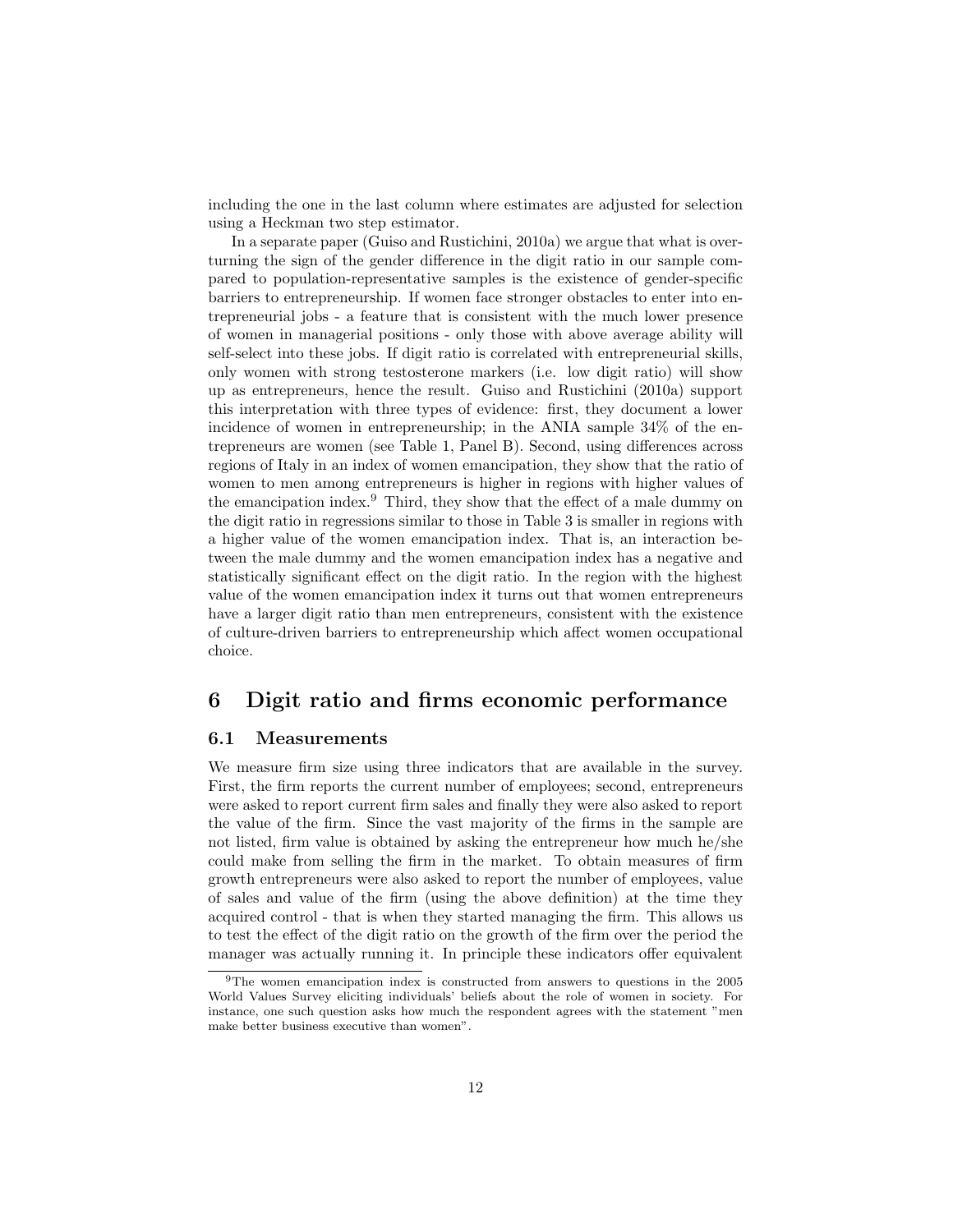measures of size; in practice some of them are likely to be better proxies. First, sales are likely to be more subject to transitory shocks to demand and thus be more volatile than employment as a measure of firm size. This volatility acts as a measurement error which may boost standard errors of estimated coefficients, unless one averages sales over time. Second, firm value has the advantage that it reflects future profits and size; but it is a subjective assessment of the entrepreneur rather than a price quoted by potential buyers. As such this measure too is likely measured with error. Third, both sales and (particularly) firm value are very likely to be subject to recall bias when entrepreneurs are asked to report their value in the year they acquired control. This problem is obviously more severe for those who acquired control far in the past. Since the average number of years in control is 15 (Table 1), recall bias may indeed be an issue. Recall bias is likely to be much less severe for the employment figures: arguably, entrepreneurs are more likely to remember how many employees the firm had when they started managing it than to remember its value or its sales. This is consistent with the fact that while almost all entrepreneurs report firm current employment and 83% report also employment at acquisition of control, only 869 (out of 2,265 interviewed) report the value of the firm and of these only 724 recall its value at acquisition. Many more report current sales but only half of them also report sales at acquisition. Because of this, in our regressions on firm size and growth we will focus on employment but we will also report estimates using firm value and sales.

#### 6.2 Effect of digit ratio on firm size

The first measure of size we consider is the natural log of the number of employees. Results are shown in Table 4.

#### Insert Table 4 here

In all specifications we insert industry dummies using a seven industry classification and a full set of regional dummies to account for systematic differences in average firm size due to industry composition and geographical or institutional effects. The first column shows a simple regression with only these dummies and the entrepreneur digit ratio. The latter has a negative and highly significant effect on firm size, which is consistent with the idea that exposure to markers of testosterone may enhance entrepreneurial skills. This effect is unchanged when controlling for gender: though males seem to manage larger firms, the effect of the digit ratio persists and, if anything is even larger. The next column adds controls for other characteristics of the entrepreneur (its height, age, being first born, its education and number of years in control) and the age of the firm. Interestingly, the effect of the male dummy vanishes while the negative effect of the digit ratio, its significance and size remain unchanged. A decrease of one standard deviation of the digit ratio produces a 7.3 per cent increase in the number of firm's employees, or slightly more than two employees for the average size of 32. It is worth noticing that since the digit ratio is approximately normally distributed in the sample, it induces a normal distribution in the log of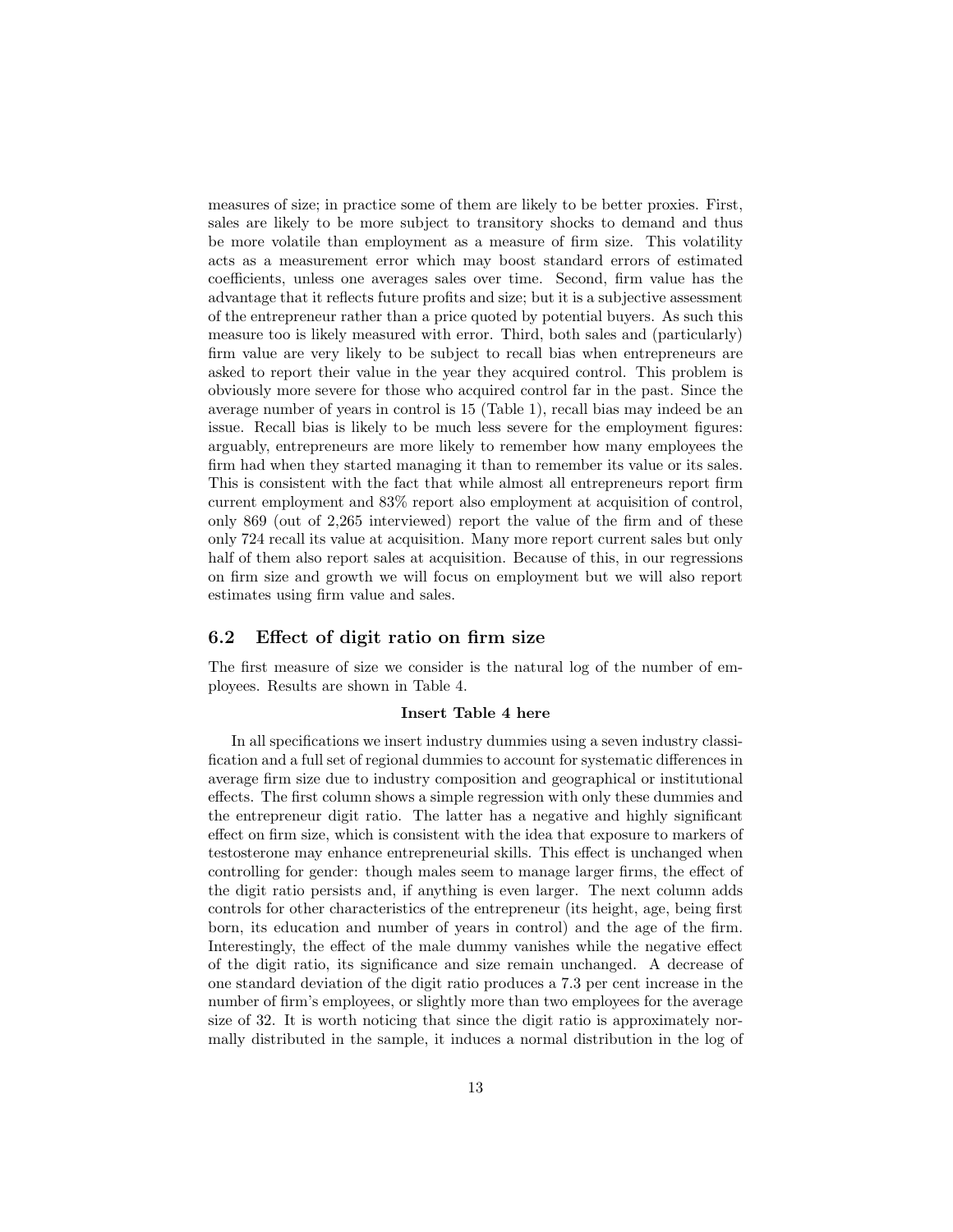employment and thus tends to generate a right-skewed distribution of employment level which is a distinctive feature of the size distribution of firms. Finally, the last two columns report estimates of firm size adjusting for selection; this is done adding the Mill's ratio from a probit regression for the entrepreneur's willingness to participate in the measurement of his/her fingers on all controls that appear in the size equation and in addition the measure of the interviewer perceived affinity with the entrepreneur. As can be seen, the effect of the digit ratio is unaffected; the Mill's ratio is statistically insignificant signalling that sample selection is unlikely to be an issue. This comprehensive specification is further expanded in the last column to include a measure of the entrepreneur risk tolerance obtained from answers to a question asking which combination of risk/return the entrepreneur would choose (see the Appendix for exact wording). One issue is in fact that the digit ratio may reflect entrepreneurs preferences for risk rather than his/her ability to manage larger quantities of inputs. We will discuss this and other issues related to risk preferences and firm size in greater detail in Section 7. For now it suffices to notice that according to our measure, risk tolerance has no effect on firm size while controlling for it does not change the effect of the digit ratio. <sup>10</sup>

Table 5 shows results using firm (log) sales and firm (log) value as measures of size. We report the specification with all the controls, accounting and not for selection.

#### Insert Table 5 here

As expected the number of observations drops, particularly when using the value of the firm. In all cases the digit ratio has a negative effect on firm size and it is statistically significant when firm value is used; the estimated coefficient is large but not precisely estimated when sales are used, a reflection of the high volatility of firm sales. For the value of the firm, a one standard deviation decrease in the digit ratio results in an increase in firm value by 24% - around 55,000 euros at the sample mean value of 227,749 euros. The effect on firm sales is smaller at around 4%, similar in magnitude to the economic effect on employment. In these estimates too there is no evidence of selection bias, as documented by the lack of significance of the Mill's ratio.

The skills of an entrepreneur may contribute to firm size in the obvious way, by affecting the growth rate of the firm during the manager's career at the firm - a channel we look at in the next section. A correlation may also occur because individuals with higher ability match from the start of their tenure with larger firms. Our data show that both ways are likely. In Table 6 we report regressions of the initial size of the firm on digit ratio and several control variables.

#### Insert Table 6 here

The initial size is measured in number of employees, value of the firm, and total sales. The effect of digit ratio is significant in all three cases, with  $p$ -value

<sup>&</sup>lt;sup>10</sup>Inserting dummies for the quartiles of the digit ratio in order to capture non-linear effects shows that often most of the explanatory power comes from the lowest quartile, though, depending on the variables also the other quartiles matter.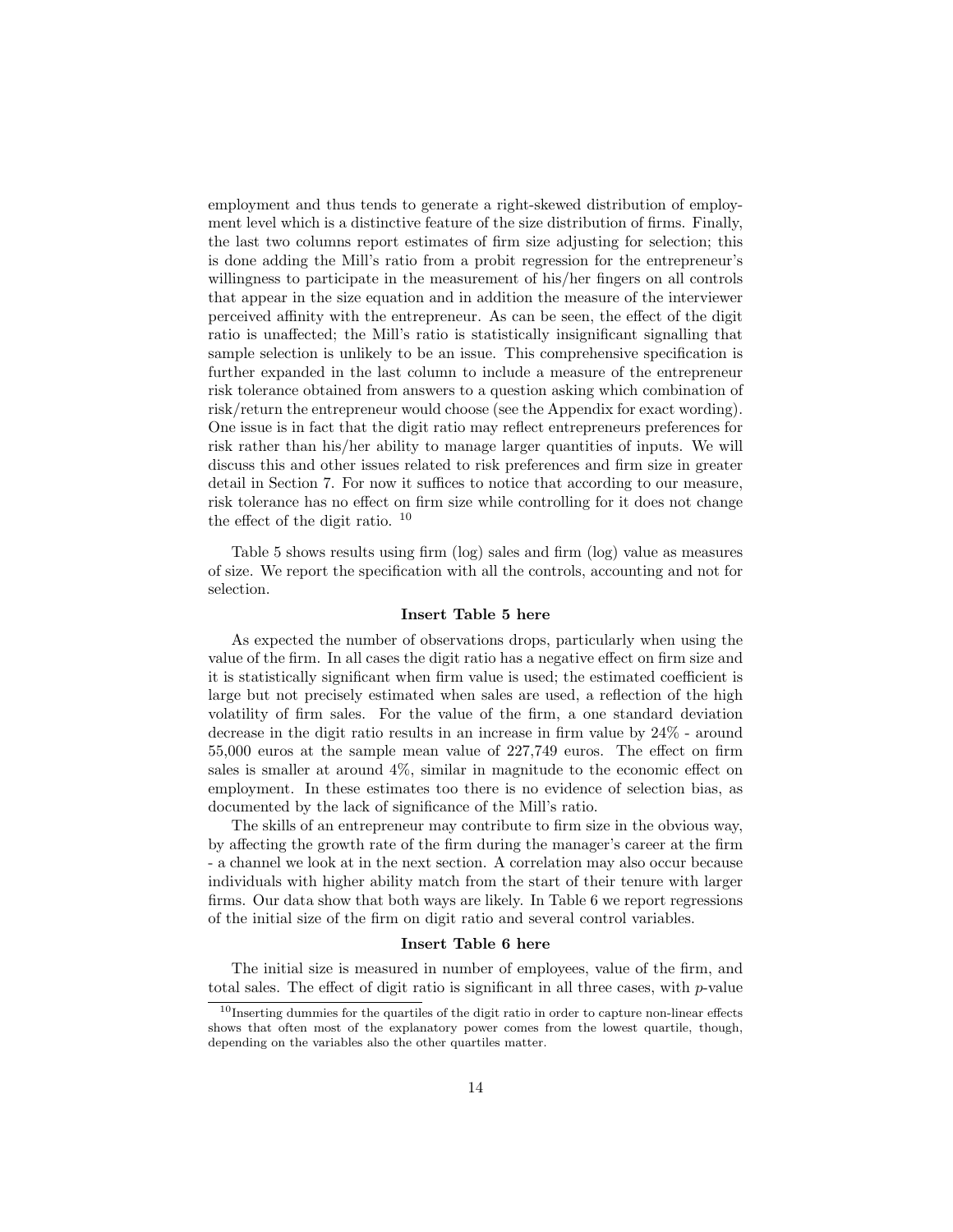$< 0.006$  for employees and values, and p-value  $= 0.093$  for sales. The effect on size is between 7 and 11 per cent in standardized variables.

#### 6.3 Effect of digit ratio on firm growth

If entrepreneurial ability contributes causally to increase the size of the firm we would expect that the digit ratio has an effect on growth during the period the entrepreneur is in charge of the management of the firm. To test this implication we compute the average annual growth rate of the firm, over the period control was in the hands of the manager. As before we focus first on employment growth. Table 7 shows the results; the specification is the same as in Table 4 except that we now control for initial (log) size, to take into account any dependence of growth on size.

#### Insert Table 7 here

We note that initial size is negatively correlated with subsequent growth and the effect is highly significant ( $p$ -value  $\lt$  0.0005). In the first column when only industry and geographical controls are inserted the digit ratio has a negative effect on employment growth but the coefficient is not statistically significant. However, adding entrepreneurs characteristics and controlling for firm age raises somewhat the (absolute value of the) estimated coefficient of the digit ratio which becomes significant at the 10% level. The result is invariant to accounting for selection (last column) and controlling for the entrepreneurs risk tolerance. Needless to say, measurement error in initial size and thus in the growth rate tends to exaggerate the standard errors of estimated coefficients. However the economic effect of the digit ratio on firm growth is consistent with its effect on the cross sectional distribution of firm size. Lowering the digit ratio by one standard deviation increases average annual employment growth by 0.59%. Capitalizing this effect over the average number of years in control results in an estimated effect on firm size of around 9 per cent which compares well with the estimated effect of 7.3% in Table 4.

Table 8 shows the results when using the growth rate of firm value and sales growth respectively as left hand side variables.

#### Insert Table 8 here

Because many fail to recall initial value and sales the number of observations drops to around 400. The effect of the digit ratio is negative also in these specification and the size of the point estimate economically relevant. Yet, though in some cases the coefficient is borderline significant, inference is more problematic when using value and sales growth because of the smaller sample size and the severity of measurement error in initial size.

#### 6.4 Firm profitability

The model in Section 3.2 predicts that the digit ratio can affect firm profitability if it affects people's preferences leading entrepreneurs to value firm's size in itself.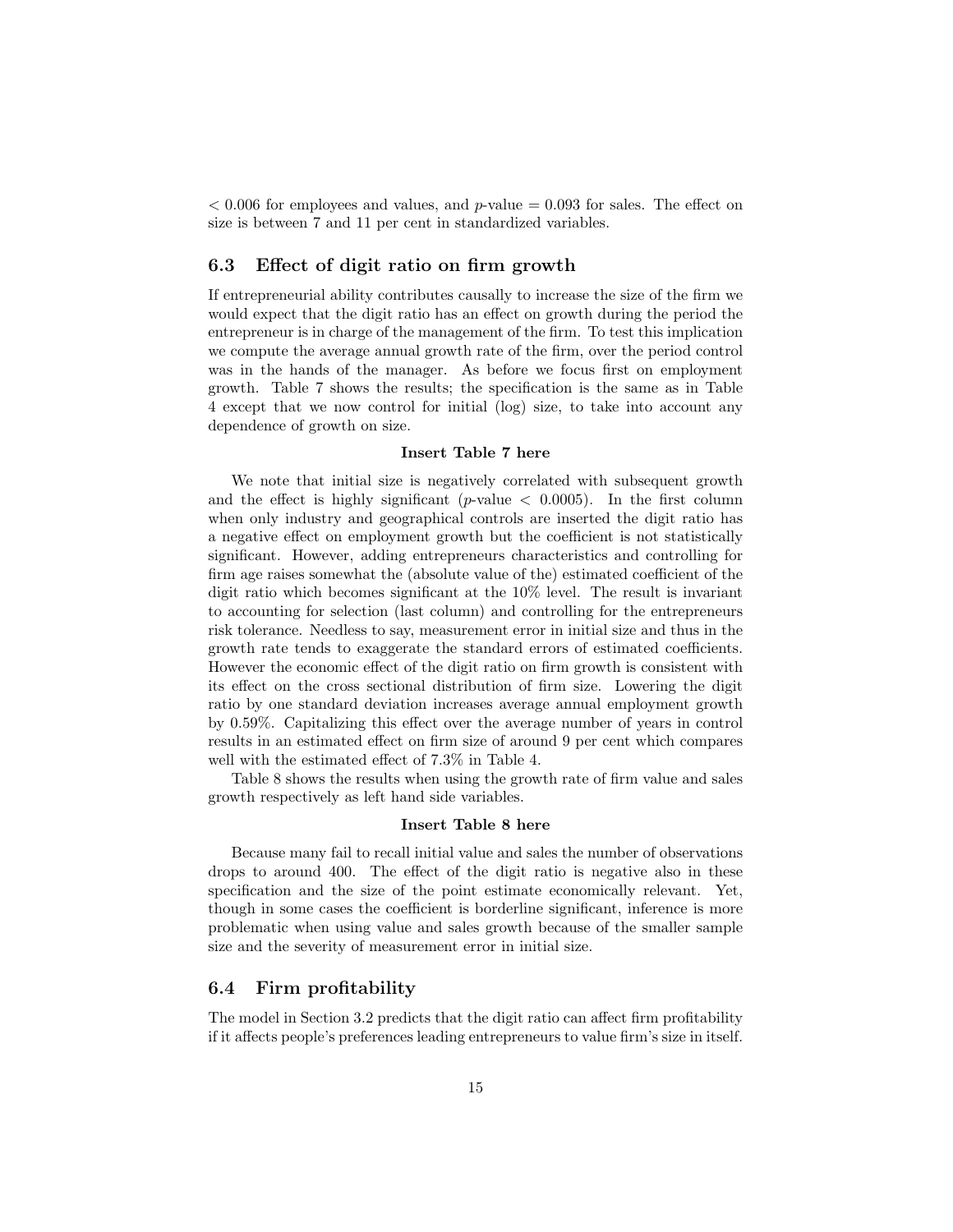To check this possibility we use measures of return on capital and return on sales. As shown in Section 3.2, if the digit ratio affects preferences for size than both the return on sales and the return on assets should increase with the digit ratio because a lower digit ratio results in an excessively (from the perspective of pure profit maximization) large firm size, and thus a lower profitability. To obtain measures of profitability we merge the survey data with accounting data from the CERVED panel. Since firms have some discretion on what to report as profit, to minimize its impact we report results using four measures: gross operating profit (GOP), gross profit before interest (GPBI), gross profit after interest (GPAI), net profit after interest (GNAI); discretion should less relevant for the first, broader measures than for the latter. We scale these measures with beginning of period total assets (book value) and current sales, respectively. In all our estimates we insert industry dummies, regional dummies and year dummies in order to account for systematic differences in profitability across industries, location and over the business cycle. In addition we insert controls for the entrepreneur characteristics and for the age and size of the firm. We account for firm clustering when computing standard errors. Table 9 shows the result for the return on assets.

#### Insert Table 9 here

For all the measures of profits the digit ratio has a positive and highly statistically significant effect on the return on assets (p-values range between 0.001 and 0.02). The result is not affected when accounting for selection as shown in the last column. A one standard deviation increase in the digit ratio increases the return on assets by about 0.9 percentage points - around 8% of the sample mean using GOP as the numerator and by 20% using GPAI. Table 10 reports the estimates using measures of return on sales.

#### Insert Table 10 here

In this case too the digit ratio has always a positive and precisely estimated effect on firm profitability. Interestingly, the digit ratio is the only characteristic of the entrepreneur that significantly affects all measures of profitability: for comparison, the coefficient of education (once standardized) is much smaller and often not significant.

In conclusion, we have found statistically significant and economically important effects of digit ratio, after controlling for a large set of variables, on both size and profitability. The effects go in opposite direction: a lower digit ratio (higher exposure to testosterone prior to birth) is associated with larger size and with lower profitability.

### 7 An exploration of plausible channels

Now that we have established significant correlations between the entrepreneur digit ratio and firms' outcomes, we can conjecture and test directly some plausible channels for these effects in our data set. One interpretation of the opposite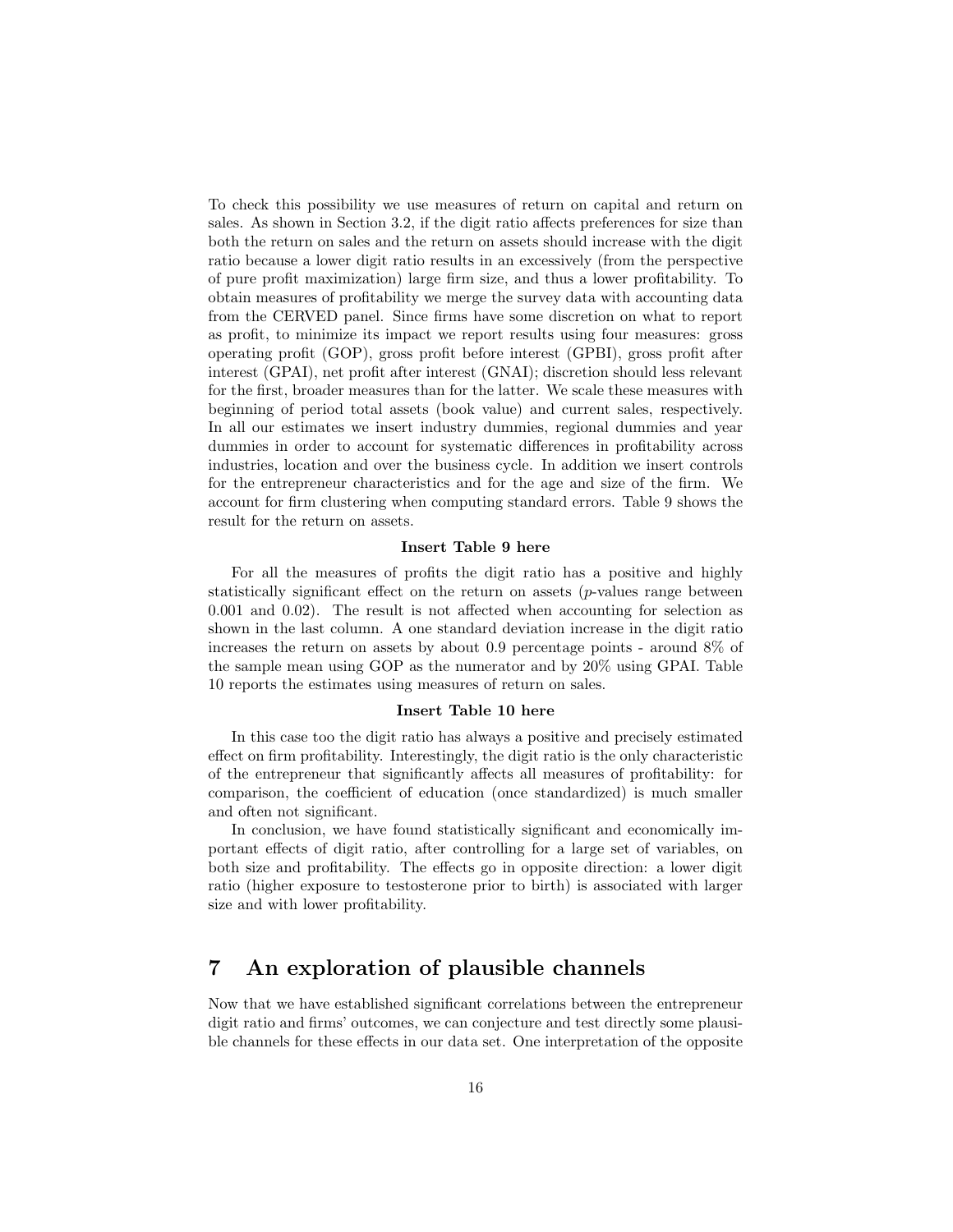correlation of the digit ratio with the size and profitability of the firm is that it affects both entrepreneurial skills and entrepreneurs preferences for size. However, another interpretation of the findings is possible: that the digit ratio has no effect on skills and only boost people appetite for size: entrepreneurs with stronger exposure to prenatal testosterone attach a larger weight to size and thus build firms that depart more from the profit maximizing size.

To sort out these alternative and quite different explanations we follow two strategies: first, we look at the effect of digit ratio on the level of profits when we partial out its effect on total profits through its effect on size and when we do not (Section 7.1). Second we rely on direct measures of entrepreneurial qualities. If the entrepreneur digit ratio affects firm size because it affects skills we should find that it predicts measured qualities and that the latter are correlated with firm size; on the other hand, if these indicators measure skills and not preferences, they should be uncorrelated with firm profitability (Section 7.2 below). We then explore whether alternative channels based on ability to raise capital (Section 7.3) and on preferences for risk (Section 7.4) may explain the evidence.

#### 7.1 Effect of digit ratio on profit levels

In the model of Section 3.2, total profits are given by

$$
\Pi = rk \frac{(a - \beta)}{\beta} = r\left(\frac{\beta A}{ar}\right)^{\frac{1}{1-\beta}} \frac{(a - \beta)}{\beta}
$$

We assume that the entrepreneur attaches enough weight to profit to stay in business, i.e.  $a - \beta > 0$ . Let  $A_{DR} < 0$  and  $a_{DR} > 0$  denote the effect of the digit ratio on ability and preference for profits, respectively. The effect of the digit ratio on total profits,  $\Pi_{DR}$ , can be decomposed into the sum of its effect via the stock of capital,  $k_{DR}$ , and its effect via preference for profit:

$$
\Pi_{DR} = r \frac{(a - \beta)}{\beta} k_{DR} + \frac{rk}{\beta} a_{DR}
$$

Since (as shown in Section 3.2)  $k_{DR}$  < 0 and  $a_{DR}$  > 0 the total effect of digit ratio on profit level is ambiguous. But if the ability effect  $A_{DR}$  is strong enough that the size effect dominates the preference effect, then the effect of the digit ratio on total profits should be negative - an implication that can be tested in a regression of the digit ratio without controlling for the size of the firm.  $11$  On the other hand, if we hold firm size constant, the effect of the digit ratio on total profit is  $rka_{DR} > 0$ . Thus, if testosterone at birth affects entrepreneurs preferences for size, in a regression of the profit level that controls for firm assets the effect of the digit ratio should be positive. Put differently,

 $11$  the overall derivative of profits with respect to the digit ratio is

 $\Pi_{DR} = \frac{\Pi}{1-\beta} \left[ \frac{A_{DR}}{A} + \frac{\beta(1-a)}{(a-\beta)} \frac{a_{DR}}{a} \right]$ 

The first term in brackets is negative and the second positive. Thus, the correlation between total profits and the digit ratio can be negative only if the ability effect is strong enough.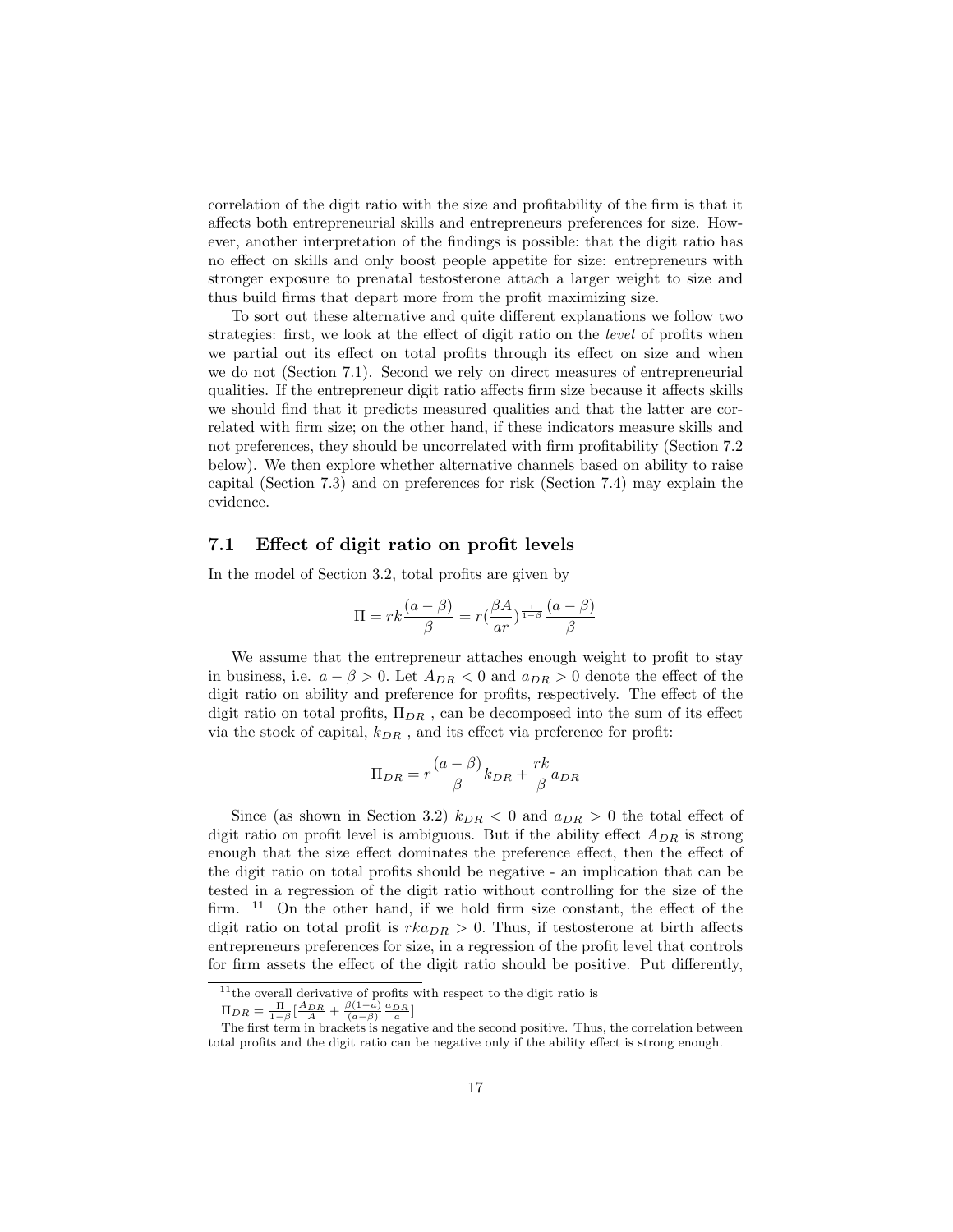a regression of profit level on the digit ratio without controlling for size allows to test the existence of a (strong) ability effect; if this effect is present the digit ratio should be negatively correlated with the level of profit. A regression of profit level on the digit ratio controlling for size allows to test the existence of a preference effect. If the latter effect is present the coefficient of the digit ratio whould flip sign when size is added as a control.

We test these implications in Table 11 using a broad measures of profits: gross operating profits; results are similar using other measures.

#### Insert Table 11 here

When no control for firm assets is introduced (columns 1 and 3) the digit ratio is negatively correlated with the profit level; the standard errors of the estimates are very large because of the inherent volatility of profits but the point estimate points to a large effect (a one standard deviation decrease in the digit ratio raises the value of gross operating profits by 40% of its sample mean). When we add firm assets as control the effect of the digit ratio on total profits flips signs (and becomes significant) - consistent with testosterone inducing a preference for size.

#### 7.2 Effort cost, cognitive skills and optimism

We have measures of three qualities that are potentially relevant for manager's success: willingness to work, cognitive skills, optimism. Willingness to work effort is measured by the number of hours the entrepreneur said he was willing to work before feeling the desire to change activity. An approximate measure of cognitive skills is the grade obtained at the end of the high school (typically at age 18, the equivalent of grade 12 in the USA). The measure of optimism is the answer to a question determining expectation on future good and bad outcomes (left unspecified; see data appendix for exact wording). We consider how these measures are related to digit ratio, and how they correlate with size and profitability. Results of controlled regressions are shown in Table 12 below.

#### Insert Table 12 here

The direction of effects concurs in all cases. All three measures are negatively correlated with digit ratio, with significance between 5 and 10 per cent and results do not depend on selection (see estimates that include the Mill's ratio). Furthermore, as shown in Table 13 all three measures of ability correlate positively with size (measured by the log of the number of employees), effort and optimism at better than 5 per cent significance level.

#### Insert Table 13 here

The standardized coefficient of willingness to work is  $0.06$ ,  $(p$ -value  $= 0.001$ ), so an increase of one standard deviation produces a 6 percentage point increase in the natural log of firm's employees, or approximately two employees for the average size of 32. The standardized coefficient of optimism is similar in size  $(0.054, p-value = 0.01)$ , and so the approximate effect is the same. Finally, the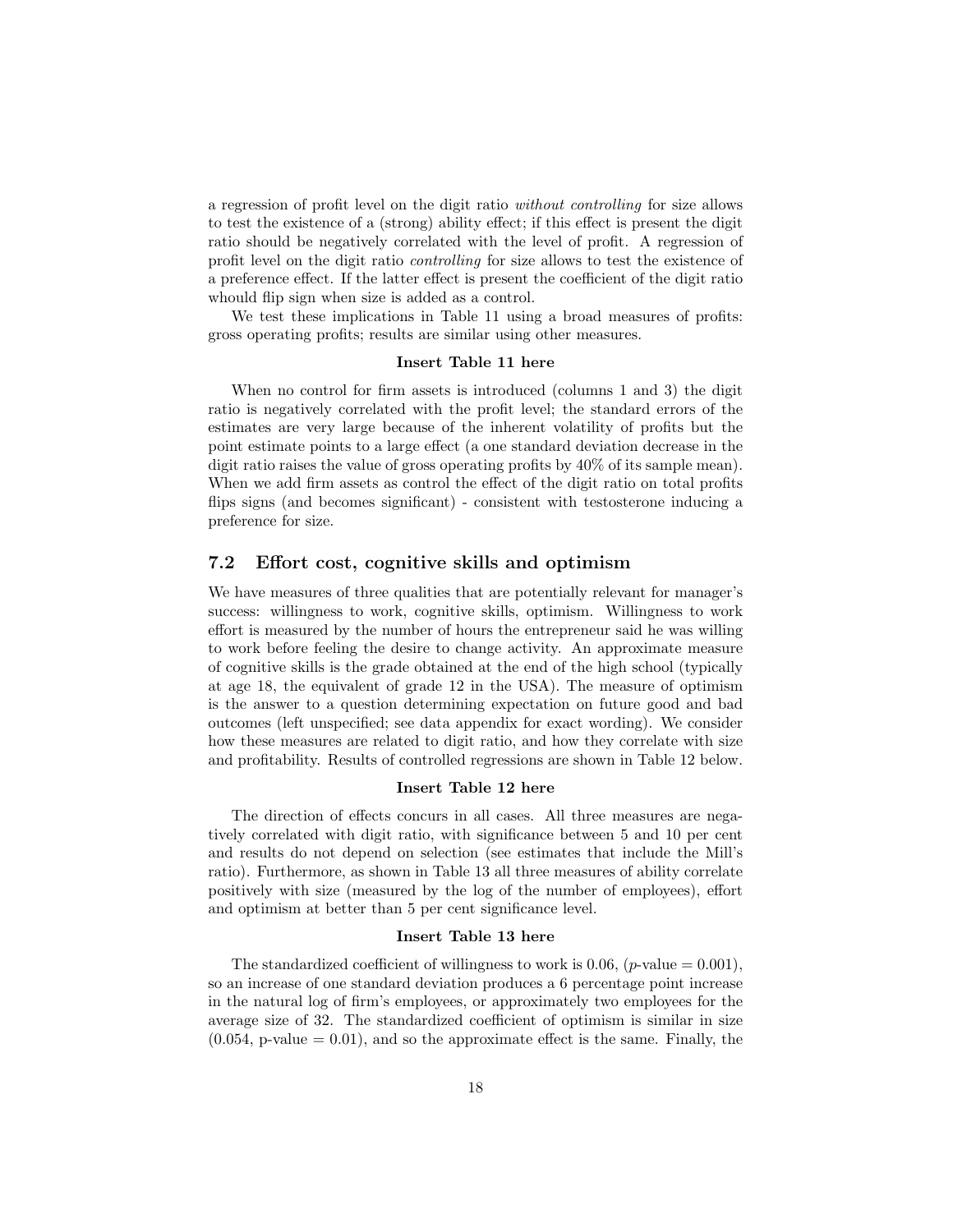school grade has a slightly smaller standardized coefficient, with lower significance (0.048, *p*-value = 0.082).

However, no significant effect from any of these measures is found on profitability, measured either as returns on assets or on sales. On ROA and ROS respectively the p-values are 0.11 and 0.69 for willingness to work, 0.19 and 0.79 for cognitive skills, 0.94 and 0.37 for optimism (see Table 14).

#### Insert Table 14 here

In conclusion, we have determined that plausible potential channels of the effect from characteristics marked by digit ratio on firm's size are given by a few ability measures. Those same measures do not seem to affect profitability. A reasonable explanation of this finding, in line with the model of Section 3, might be that those measures affect in a non ambiguous way the size of the firm, but in an ambiguous way its profitability, because of the opposite effects of profit motivation and size motivation.

#### 7.3 Ability to raise cheap capital

An alternative explanation for the negative effect of the digit ratio on firm size and positive effect on profitability is that digit ratio, besides affecting the above ability measures also affects size because it affects an entrepreneur ability to raise cheap capital. If so, high digit ratio entrepreneurs would pay a higher cost of capital; because of this they would invest less and as a result they would run smaller firms with a higher marginal product of capital and thus a higher return on assets. The positive effect of digit ratio on ROA would reflect this channel not an effect on preference for size. This explanation can be ruled out two ways. First, if true the digit ratio should only affect ROA but not ROS, since the latter is independent of the cost of capital (see Section 3). However, we find that digit ratio also affects ROS. Second and more directly in Table 15 we show regressions of digit ratio on a measure of the interest firms pay on their loans, a measure of credit rationing and a measure of collateral requirements when borrowing.

#### Insert Table 15 here

The digit ratio has no effect on either of these variables, ruling out this channel of influence.

#### 7.4 Attitude to risk and selection

A possible alternative way to explain the effect of digit ratio on size of the firm is to reduce it to a side effect of the differences in risk attitudes. According to this view, entrepreneurs with lower digit ratio are more willing to take risks, a hypothesis which is consistent with several findings in the literature (and explicitly mentioned for instance in Coates, Gurnell, Rustichini 2009). Thus, those entrepreneurs are more inclined to select on the frontier of projects those with higher mean returns and higher variance. In the long run, these choices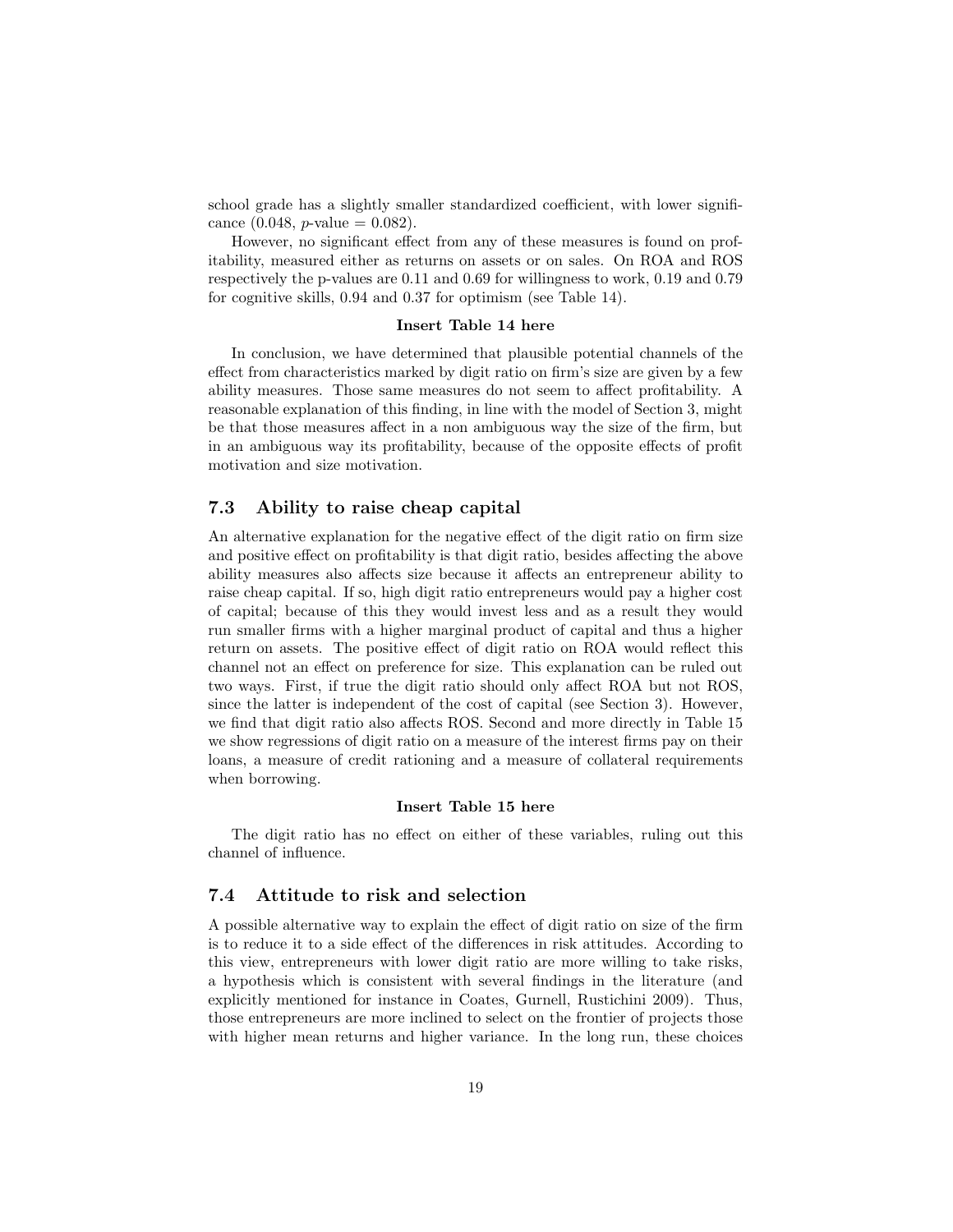produce higher profitability and higher growth but also higher variance and hence an increase in the probability of failure and exit from business activity. Since firms which exit are not in the sample, we would more likely to observe in the lower digit ratio category those entrepreneurs who have been lucky enough to survive.

This explanation finds several difficulties. A first one is the fact that, as we have just seen, there is a *positive* correlation between digit ratio and profitability. So to make the theory fit the data we also need to assume that low digit ratio entrepreneurs choose projects with higher variance but not higher returns. This may happen if they are risk lovers, or if they are less able than the higher ratio ones to select good projects. The first assumption is extreme; the second is in disagreement with existing findings on the effect of digit ratios. We have in addition a way to test directly the explanation by considering information on experimental risk aversion determined in the questionnaires, as well as the information we can derive from portfolio choices of the entrepreneurs. A detailed analysis of the attitude to risk of entrepreneurs is in Guiso and Rustichini (2010b). The conclusions suggest that lower digit ratio is associated in hypothetical choices among lotteries with higher risk aversion, higher ambiguity aversion and stronger regret. When we consider the financial portfolio of the individuals in the sample, lower digit ratio are associated with reduced diversification. In conclusion, we do not find reliable evidence that, in the sample we are considering, a lower digit ratio is associated with stronger willingness to take risks.

A second and more substantial difficulty is the connection between digit ratio and survival, which we now discuss in detail. Our results suggest that low digit ratio entrepreneurs make more profits but, because higher exposure to testosterone induces a preference for size they fail to make even more. This failure of profit maximization implies that high digit ratio entrepreneurs make more profit in levels but achieve lower profitability. There is a commonly stated view dating back to Friedman (1953) that economic theory predicts that traders who do not maximize profits do not survive. This prediction is based on a model of selection of behavior, or ability (people who do not maximize profits have either other objectives or are unable or misinformed) and has been recently formally re-examined by Blume and Easley (2006). Does this prediction holds in our data?

To answer this question we look at the cross sectional relation between the digit ratio and the number of years an entrepreneurs has been managing the firm. One realistic characterization of firm entry is that in every period there is a roughly constant inflow of new firms and a (roughly) constant outflow of existing firms. If firms managed by high testosterone entrepreneurs (low digit ratio) are less likely to survive because they depart from profit maximization we should see a higher digit ratio among entrepreneurs that are in the early years of their tenure with the firm and have not yet been selected out and a lower digit ratio among entrepreneurs that been managing the firm for several years but have survived long because they are more likely to follow profit maximization. That is the relation between digit ratio and the number of years in control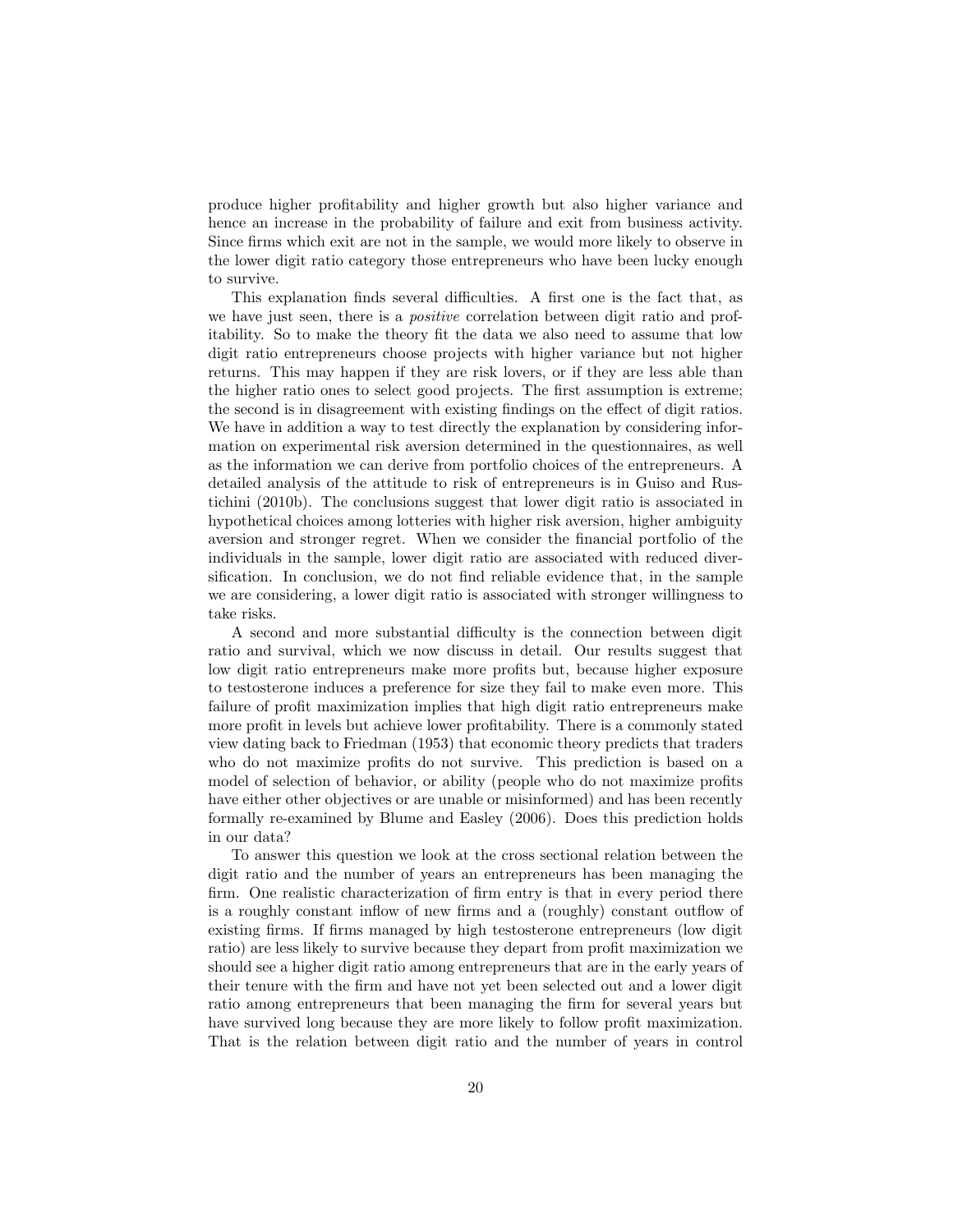should be upward sloping. Figure 2 plots this relation and as can be seen the opposite is true: the digit ratio of long-lived entrepreneurs is lower that that of beginners suggesting that low digit ratio entrepreneurs have better chances of surviving.

#### Insert Figure 2 here

Table 16 reports the result of the regressions, where we control for age which is naturally correlated with the number of years in control. Other controls in the regression are entrepreneur gender, height and being first born, firm initial size and firm and regional dummies. The coefficient on the number of years in control has a size effect ( $\beta$  coefficient) of 7.9 per cent and p-value = 0.048.

#### Insert Table 16 here

This result is not consistent with a model where traders with low digit ratio are more risk takers, have higher variance of returns and hence are more likely to be selected out. And it is inconsistent with the prediction that traders that have a preference for size in addition to profits do not survive. Indeed in our data the opposite is true: low digit ratio entrepreneurs are more long lived. Interestingly, this is the same finding as Coates, Gurnell and Rustichini (2009) who document that financial traders with longer seniority as traders have lower digit ratios than traders with shorter experiences. Reaching the same conclusion in two very different data sets, independent contexts and type of activity is quite remarkable. As far as we know this is one of the few non-speculative results on selection.

### 8 Conclusions

We have shown that a biological marker, the 2D4D ratio, can predict significantly, and in sizeable proportion, some important measures of the performance of a firm, like size, growth, and profitability. This marker may be considered as a reliable proxy for at least some important components of the otherwise unobservable variable called managerial skill or talent.

Our first contribution is to the method of the analysis: by expanding the set of variables our understanding of economic phenomena can only improve, but in some cases this extension is substantial. Introducing this additional variable allows us to begin addressing the issue of an independent measurement of managerial skill. We are not claiming this is an exhaustive description: but we think we have identified an important component. Testing theories of size distribution in firms can now be done, although, as we mention later, there is a substantial amount of additional research necessary.

Our second contribution is to the specific understanding of the effect of managerial skill on firms' size distribution and profitability. In theories like Lucas (1978), the role of managerial skill is modeled in a very simplified way, and it is equivalent to a firm-specific scaling of the production function, after the effects of the span of controls have been taken into account. It could not be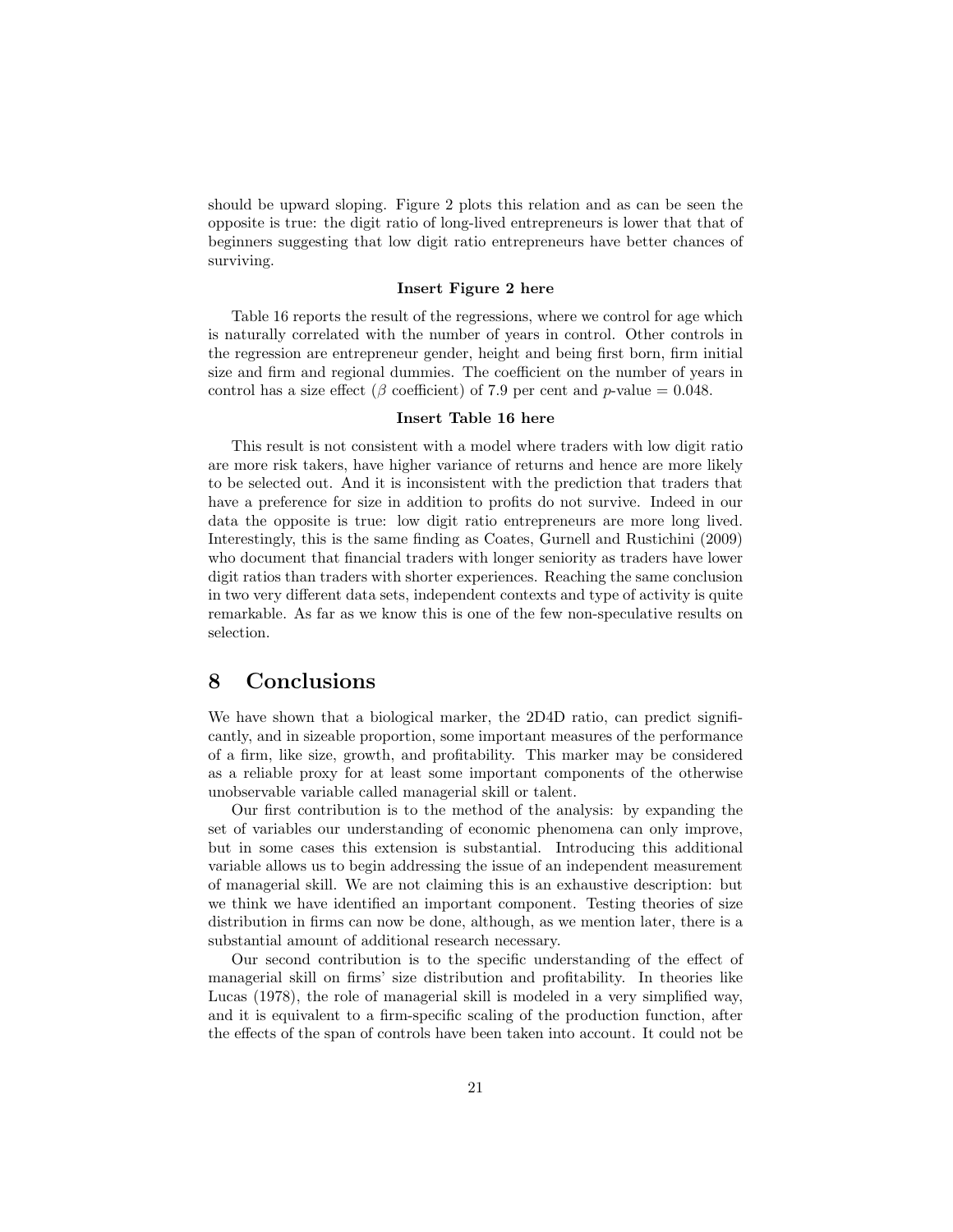otherwise, since no specific information is available in the model on what the managerial skill is, for example whether it is a cognitive skill or leadership ability. Neither is it clear how it can be measured independently of the observed effects on the firm. The additional information and control variables (personality, education, economic preferences) allow us to formulate and test more specific hypotheses on the way in which these effects operate. In particular we have tested alternative theories of the role of the entrepreneur/manager. One theory views his contribution as effectively implementing profit maximization, hence his effect is primarily on (the scaling of) the production function. The other theory claims that, within the constraints of a market economy, managers bring into their decisions their own preferences on firms' outcomes, which include size in addition to profit. We have found that the most plausible explanation of the data is a combination of the two.

A more challenging research lying ahead is now a more direct test of the theories of firms' size. This test will require appropriate data that were only in part available to us. An essential element in this research will be gathering a data set that includes data on entrepreneurs and the general population, to identify what is specific to the managers' population. This data set should include information on cognitive skills, personality traits, socio-economic variables, and biological variables like the digit ratio we considered here. Our results show that this research is promising.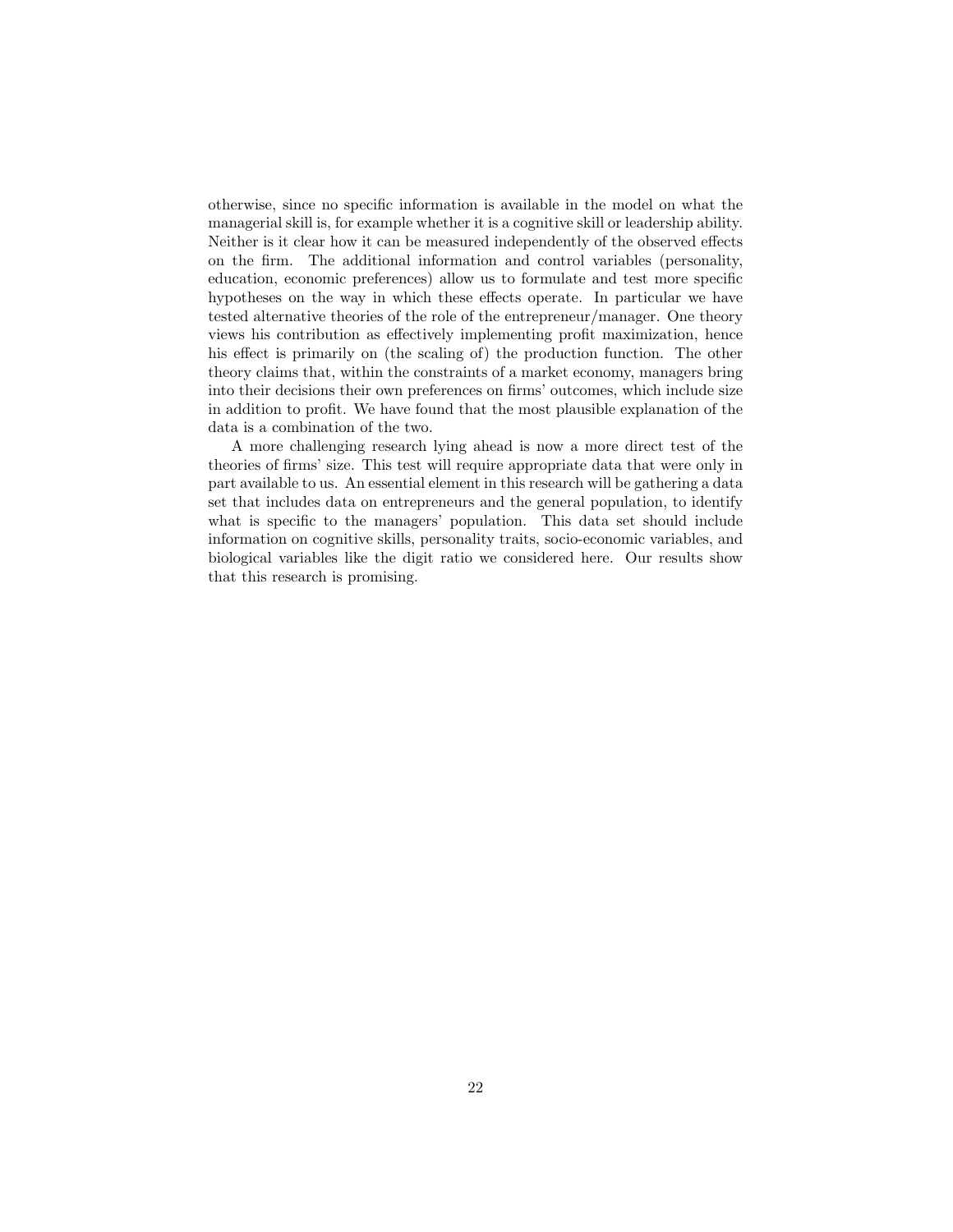### 9 Appendix: Information on Data

#### The ANIA survey

The ANIA Survey for Small Business Companies collects data on a sample of 2,295 Italian firms and their top manager. The survey was conducted on a sample of small Italian firms, having up to a maximum of 250 employees, extracted from the total number of companies registered with CERVED - a business information agency operating in Italy which collects companies balance sheet data. The survey was conducted between October 2008 and July 2009.

Compared to the initial target set at the completion of 2,300 interviews, the investigation closed with 2,295 completed interviews. Participation in the survey entails the willingness to provide information on the use of insurance markets and details regarding the firm as well as the willingness of the top CEO/owner of the company to take part in a face to face interview with a professional interviewer. The first type of data was collected through a questionnaire filled out by each company, while the second type was obtained through an interview using the Computer Assisted Personal Interviewing) method. Partly because the survey took place during the financial crisis and partly because interviews targeted the CEO of the firm, the drop out rate was relatively high particularly among firms in the larger size categories lengthening. To account for this the survey design was slightly reviewed to include a larger number of smaller firms (with less than 20 employees) which were easier targets. This has caused the sample to be somewhat biased towards smaller firms than the population of businesses with up to 250 employees.

In the final sample of 2,295 firms, 98.5% are private, located in 59% of cases in north Italy, 19% in central Italy and 22% in the south and islands. In 85% of cases these are controlled by an individual within a family and a remaining 10% by a group of people without family ties.

#### Variables definitions

Here we provide a detailed description of the variables used in the paper whose definition is not obvious.

Affinity: index obtained from thye answers to the question "On a scale between 0 and 10 what do you think is your affinity with the person interviewed?" that the interviewer had to answer at the end of each interview.

#### Age of entrepreneur: in years.

Collateral requirements: value of collateral as a fraction of the value of the stock of outstanding loans; reported in the firms general survey questionnaire. Answer to the question: With reference to outstanding bank loans can you tell what is the value of the goods offered as collateral as a fraction of these loans?

Cost of work effort: obtained from the following question to the entrepreneur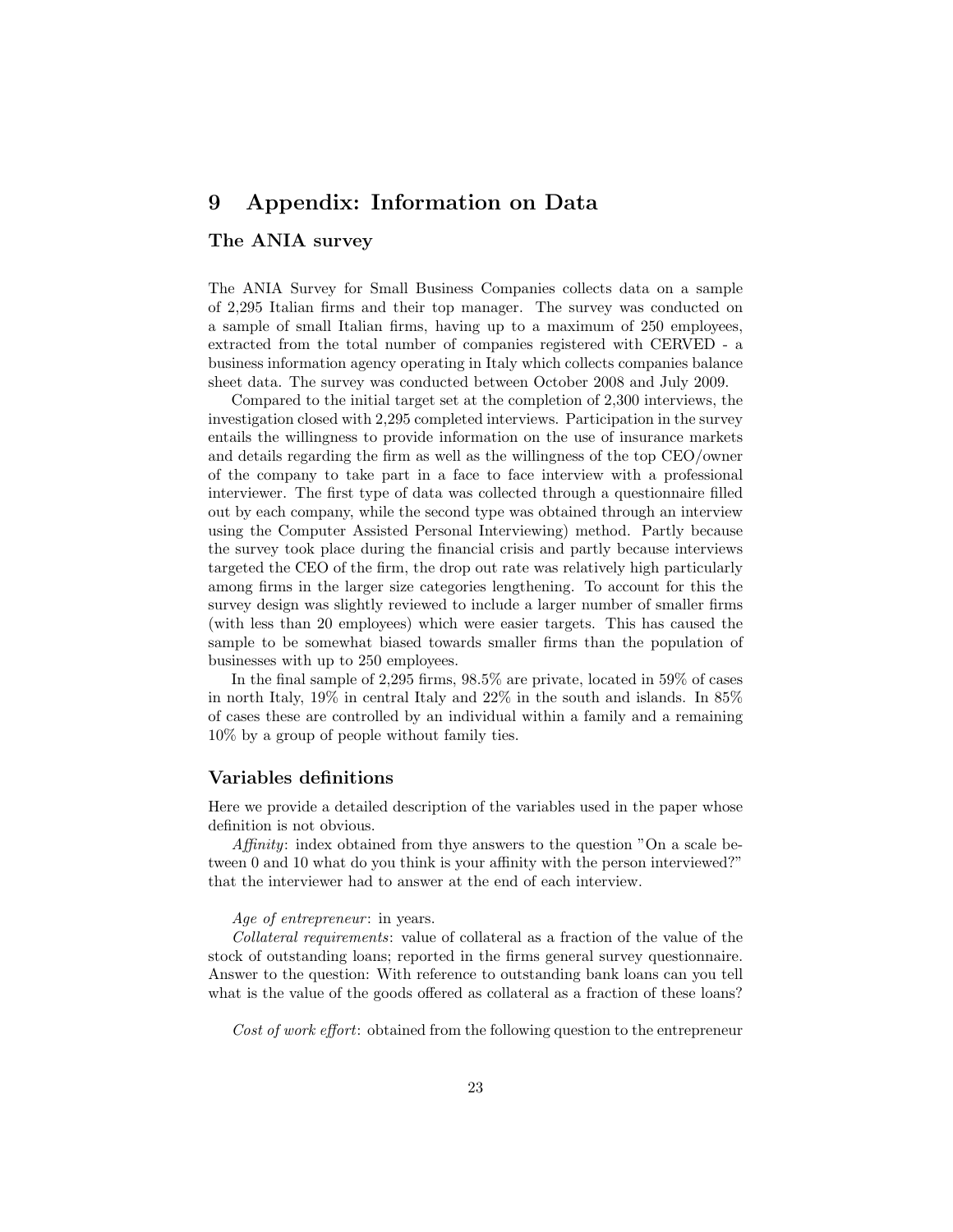"When you work, after how many hours do you start feeling like stopping and do something else?".

Education: Number of years of schooling of the entrepreneur.

Firm age: Years since firm foundation

First born: Indicator equal to 1 if entrepreneur is the first born child.

Grade at secondary school: Grade obtained at the end of secondary school, when students have to pass an exam and obtain a secondary school diploma. Grades are on a 0 to 100 scale.

Height: Entrepreneur's height in centimeters

Interest rate: Interest rate charged to the firm by the main bank lender on credit lines.

Initial size: Measured as either the number of employees, the value of the firm, in the year the entrepreneur acquired control of the firm. Initial sales and firm value were reported in prices of that year. We have expressed them in 2008 prices using the GDP deflator.

Male: Indicator equal to 1 if entrepreneur is a male.

Optimism: answers to the question borrowed from a standard Life Orientation Test (Scheier et al., 1994) " How much do you agree with the statement: overall I expect more good things than bad things to happen to me". Answers are on a 0 to 10 scale, and are increasing in optimism.

Risk tolerance: Indicator obtained using the answers to the question "If the investment strategy of the firm depends only on you, among the following alternative strategies which one would you pick up? One that yields a) Low profits but no risk of losses; b) Decent profits and rare losses; c) Good profits with some chances of incurring losses; d) Very high profits with a high risk of significant losses. The indicator is coded between 1 and 4, increasing in risk tolerance.

Rationing: Indicator equal to 1 if the firms has been turned down for credit over the 5 years before the interview. Obtained from the questions: Over the past 5 years, has the firm applied to a bank to increase the size of existing loans or to obtain a new loan? (Answers: yes, no). if so, did it occurred to you that the application was turned down? (Answers: Yes once, yes more than once, non never). Rationing is set to 1 if the firm has been turned down one or more times.

Return on assets and return on sales: Four measures of accounting profits are used: Gross operating margin; Gross profit before interest; Gross profits after interest; Net profits after interest. Each of these measures is scaled with the book value of total assets to obtain a measure of ROA and with firm sales to obtain a measure of ROS

Total assets: Book value of firm total assets.

Years in control: Number of years since the entrepreneur has acquired the responsibility of the management of the firm.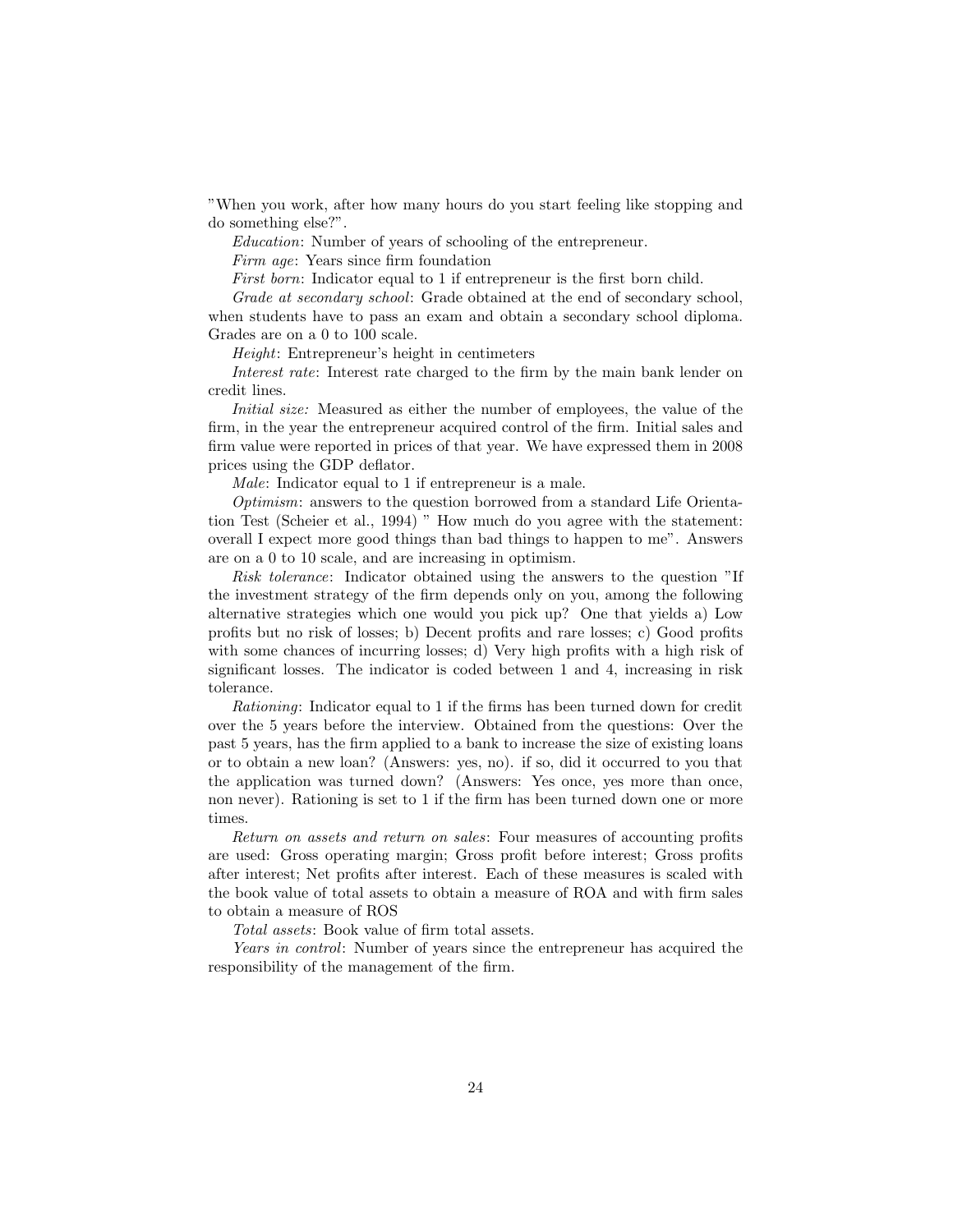### References

- [1] Archer J (2006), "Testosterone and human aggression: an evaluation of the challenge hypothesis", Neuroscience Biobehavioral Review. 30, 319-345.
- [2] Austin, E. J.; Manning, J. T.; McInroy, K.; Mathews, E. (2002), "A preliminary investigation of the associations between personality, cognitive ability and digit ratio", Personality and Individual Differences 33, 7, 1115-1124.
- [3] Bailey AA, Hurd PL (2005), "Finger length ratio (2D:4D) correlates with physical aggression in men but not in women", Biological Psychology, 68 (3): 215–22.
- [4] Bandiera, Oriana, Luigi Guiso, Andrea Prat and Raffaella Sadun (2010), "Matching firms, managers and incentives", CEPR WP 7207
- [5] Barnard, C. I.(1962), "The functions of the executive", Cambridge MA.
- [6] Baumol, W.J. (1959), "Business behavior, value, and growth", MacMillan, New York.
- [7] Baumol, W.J., (1961), "What can economic theory contribute to managerial economics?", The American Economic Review, 51, 2, Papers and Proceedings of the Seventy -Third Annual Meeting of the American Economic Association, 142-146.
- [8] Baumol, W.J., (1962), "On the theory of expansion of the firm", The American Economic Review, 52, 5, (1962), 1078-1087.
- [9] Brown WM, Hines M, Fane BA and Breedlove S.M. (2002), "Masculinized finger length patterns in human males and females with congenital adrenal hyperplasia", Hormones and Behavior, 42 (4): 380–386.
- [10] Burks, S., Carpenter, J., Goette, L. and Rustichini, A., (2009), "Cognitive abilities explain economic preferences, strategic behavior and job performance", Proceedings of the National Academy of Sciences, 106, 19, 7745-7750.
- [11] Ciumas C, Lind´en Hirschberg A, Savic I. (2009), "High fetal testosterone and sexually dimorphic cerebral networks in females", Cerebral Cortex 19: 1164-72.
- [12] Coates, J., Gurnell, M. and Rustichini, A., (2009), "Second to fourth digit ratio predicts success among high-frequency financial traders", Proceedings of the National Academy of Sciences, 106, 2:623-628.
- [13] Demsetz, Harold and Lehn, Kenneth, (1985), "The structure of corporate ownership: Causes and consequences." Journal of Political Economy, 93:1155.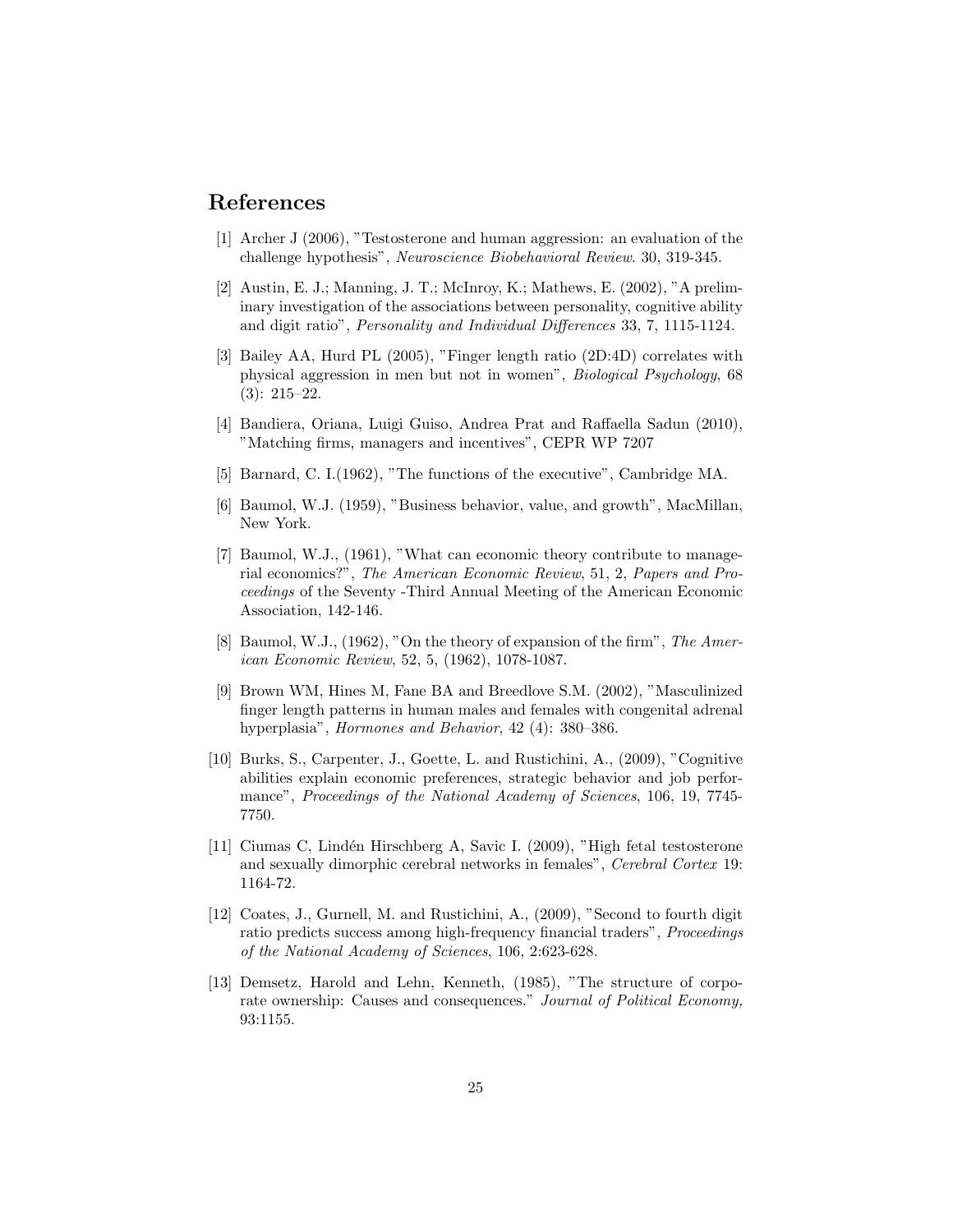- [14] Friedman, Milton (1953), "Essays in Positive Economics," University of Chicago Press, Chicago.
- [15] Gabaix Xavier (2009, "Power laws in economics", Annual Review of Economics, 1:255-294
- [16] Gordon, R. A.(1961), "Business leadership in the large corporation", Berkeley.
- [17] Guiso, Luigi and Aldo Rustichini (2010a), "What drives women out of entreprenership? The role of testosterone and culture", Einaudi Institute for Economics and Finance, mimeo.
- [18] Guiso, Luigi and Rustichini, Aldo (2010b), "Understanding the effects of testosterone on preferences for risk, ambiguity and regret", University of Minnesota mimeo
- [19] Horton, Thomas. New York The CEO Paradox (1992)
- [20] Hymer S. & Pashigian P. (1962), "Firm size and rate of growth", Journal of Political Economy, 70, 6, 556-569.
- [21] Jensen, M.C., (1986), "Agency cost of free cash flow, corporate finance, and takeovers", American Economic Review, 76:323-329.
- [22] Judge, T.A., Bono, J.E., Ilies, R., & Gerhardt, M.W. (2002). Personality and leadership: A qualitative and quantitative review. Journal of Applied Psychology, 87, 765-780.
- [23] Knight, F. H., (1921), "Risk, uncertainty, and profit", Boston, MA: Hart, Schaffner & Marx; Houghton Mifflin Co.
- [24] Lutchmaya S, Baron-Cohen S, Raggatt P, Knickmeyer R, and Manning J.T. (2004)," 2nd to 4th digit ratios, fetal testosterone and estradiol", Early Human Development 77: 23-8.
- [25] Knickmeyer R, Baron-Cohen S, Raggatt P, Taylor K, Hackett G (2006), "Fetal testosterone and empathy", Hormones and Behavior, 49: 282-292.
- [26] Lucas, R. E. Jr.,(1978), "On the size distribution of business firms", Bell Journal of Economics, 9, 508:523.
- [27] Luttmer, E. G. J., (2010), "Models of firm heterogeneity and growth", The Annual Review of Economics, 2, 547:576
- [28] Luxen, M. F.; Buunk, B. P. (2005),"Second-to-fourth digit ratio related to verbal and numerical intelligence and the big five", Personality and Individual Differences, 39 (5): 959–66.
- [29] Manning, John (2002), "Digit ratio: a pointer to fertility, behavior, and health", New Brunswick, N.J: Rutgers University Press.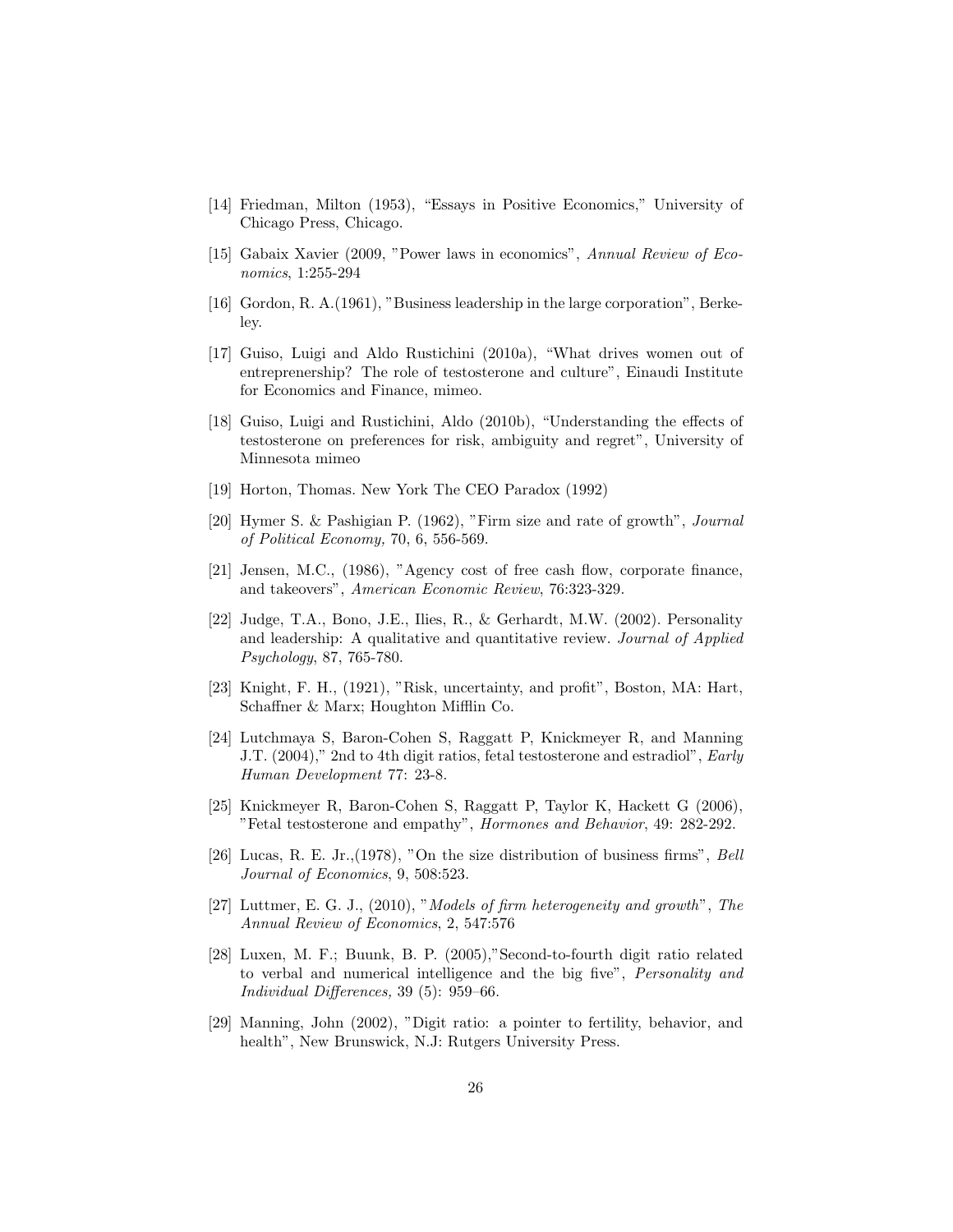- [30] Manning JT, Taylor RP (2001), "Second to fourth digit ratio and male ability in sport: implications for sexual selection in humans", Evolution and Human Behavior 22, 61:69.
- [31] Manning JT, Scutt D, Wilson J, Lewis-Jones DI (1998), "The ratio of 2nd to 4th digit length: a predictor of sperm numbers and concentrations of testosterone, luteinizing hormone and oestrogen", Human Reproduction, 13, 3000-3004.
- [32] Marris, R. (1964), "The economic theory of "managerial" capitalism", MacMillan & Co., London.
- [33] McIntyre MH (2006), "The use of digit ratios as markers for perinatal androgen action", Reprod. Biol. Endocrinol. 4:10
- [34] Nicolaou, N., Shane, S., Cherkas L., Spector, T. D. (2009), "Opportunity recognition and the tendency to be an entrepreneur: A bivariate genetics perspective", Organizational Behavior and Human Decision Processes, 110, 108-117
- [35] Okten A., Kalyoncu M., Yaris N.,  $(2002)$ , "The ratio of second- and fourthdigit lengths and congenital adrenal hyperplasia due to 21-hydroxylase deficiency", Early Human Development, 70, 47:54.
- [36] Phoenix C. H., Goy R. W., Gerall A. A., Young W. C., (1959),"Organizing action of prenatally administered testosterone propionate on the tissues mediating mating behavior in the female guinea pig", Endocrinology, 65: 369-382.
- [37] Prescott, E. C. & Visscher, M., (1980), "Organization capital", Journal of Political Economy, 88, 3, 446:461.
- [38] Quandt, R.E. (1966), "On the size distribution of firms", American Economic Review, Vol. 56, No. 3.
- [39] Romano M, Leoni B, Saino N. (2006), "Examination marks of male university students positively correlate with finger length ratios (2D:4D)", Biological Psychology 71 (2): 175–82.
- [40] Rosen S. (1982), "Authority, control, and the distribution of earnings", Bell Journal of Economics, 13, 2, 311–323.
- [41] Rustichini, Aldo (2009), "Neuroeconomics: what have we found, and what should we search for", Current Opinions in Neurobiology, 19, 672-677.
- [42] Sapienza, P., Zingales, L. and Maestripieri, D. (2009), "Gender differences in financial risk aversion and career choices are affected by testosterone", Proceeding of the National Academy of Sciences, 106, 5, August.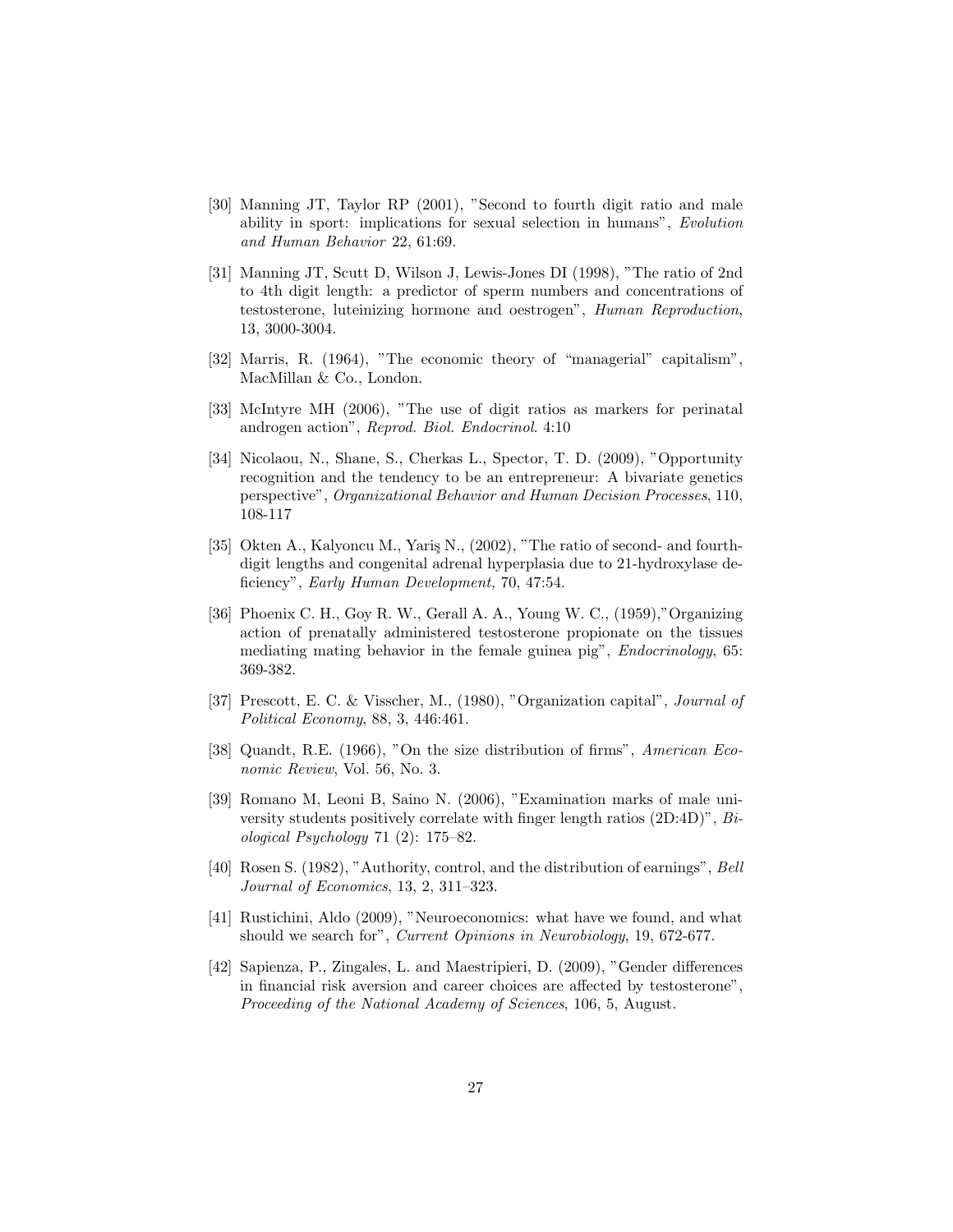- [43] Scheier MF, Carver CS, Bridges MW. (1994), "Distinguishing optimism from neuroticism (and trait anxiety, self-mastery, and self-esteem): a reevaluation of the Life Orientation Test", Journal of Personality and Social Psychology, 67:1063-1078.
- [44] Schumpeter, J. (1911), "Theorie der Wirtschaftlichen Entwicklung", Leipzig: Dunker & Humblot (The Theory of Economic Development, Cambridge, MA: Harvard University Press, 1934).
- [45] Simon, Herbert, A. (1961), "Administrative Behavior", New York.
- [46] Sluming, Vanessa A.; Manning, John T. (2000), "Second to fourth digit ratio in elite musicians Evidence for musical ability as an honest signal of male fitness", Evolution and Human Behavior, 21 (1):
- [47] Sutton, J. (1997), "Gibrat's legacy", Journal of Economic Literature, 35:40–59.
- [48] Viner, J. (1932), "Cost curves and supply curves" Zeitschrift fur Nationalokonomie, 3, 23-46.
- [49] Williamson, Olivier (1963), "Managerial discretion and business behavior", The American Economic Review, 53, (5), 1032-1057.
- [50] Williamson, Olivier (1974), "Economics of discretionary behaviour: Managerial objectives in a theory of the firm", Kershaw Publishing, London, 1974.
- [51] Wilson, Glenn D., (1983), "Finger-length as an index of assertiveness in women", Personality and Individual Differences, 4, 1: 111-112
- [52] Wooldridge, Jeffrey (2002), "Econometric analysis of cross section and panel data", MIT Press, Cambridge MA.
- [53] Zhang, Z., Zyphur, M. J., Arvey, R., Narayanan, J., Chaturvedi, S., Avolio, B., Lichtenstein, P. (2009), "The genetic basis of entrepreneurship: Effects of gender and personality", Organizational Behavior and Human Decision Processes, 110, 93-107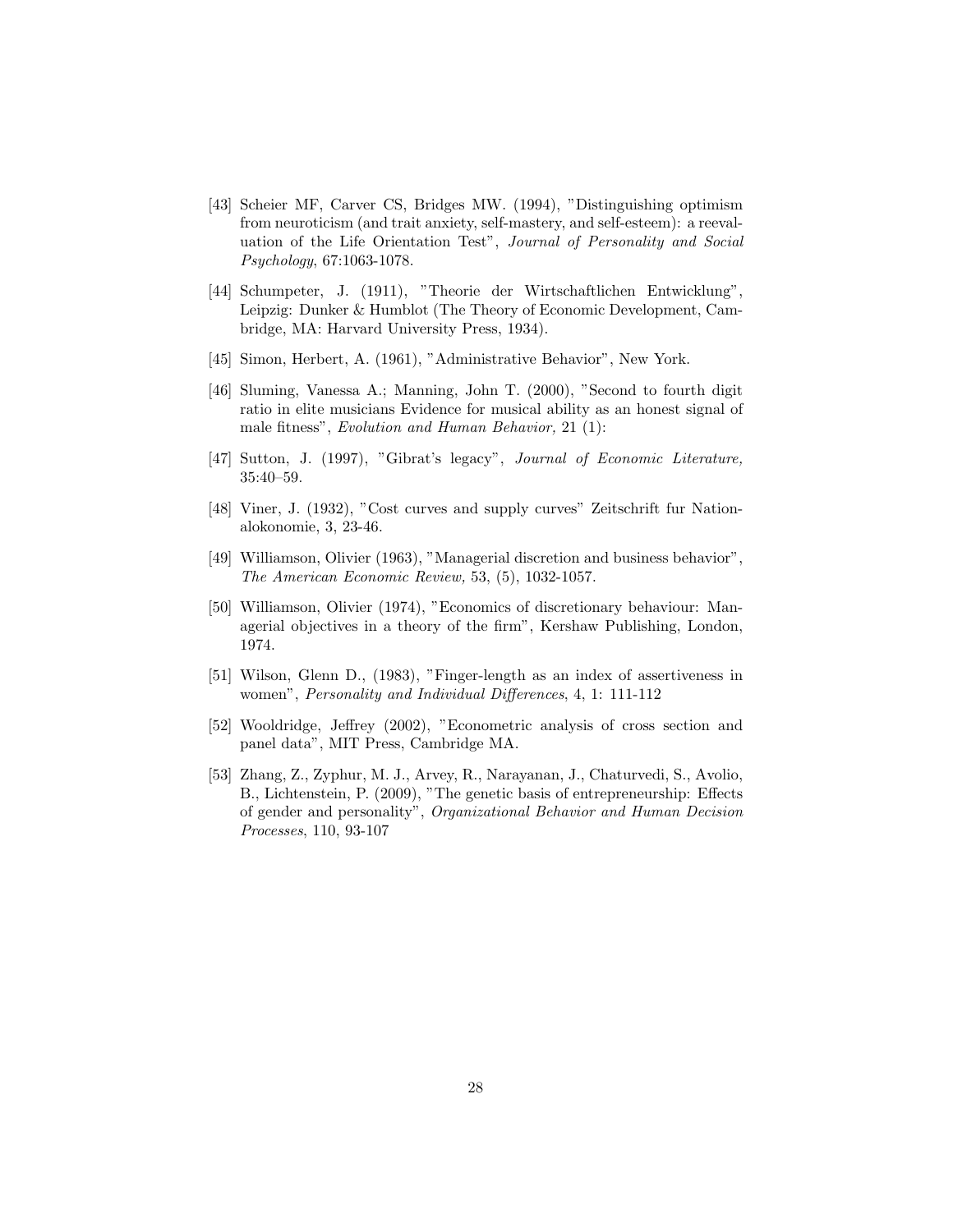## Tables and Figures

In all tables below, robust  $p$ -values are reported in parenthesis. \*\*\* significant at 1% level; \*\* significant at 5% level; \* significant at 10% level.

Table 1: Summary statistics for firms, entrepreneurs and digit ratios. See the appendix for variables definitions; firm value and sales are in millions of 2008 euros.

| variable                 | Mean    | Median         | <b>Standard Deviation</b> |
|--------------------------|---------|----------------|---------------------------|
| Panel A: Firms           |         |                |                           |
| Size: employment         | 31.631  | 20             | 40.126                    |
| Size: firm value         | 239.603 | 2.50           | 1648.289                  |
| Size: firm sales         | 14.378  | 2.50           | 49.184                    |
| Growth: employment       | 0.0675  | $\,0.035\,$    | 0.181                     |
| Growth: firm value       | 0.164   | 0.073          | 0.391                     |
| Growth: firm sales       | 0.14    | 0.049          | 0.346                     |
| $GOP/$ assets            | 0.115   | 0.099          | 0.119                     |
| GPBI/assets              | 0.060   | 0.053          | 0.076                     |
| GPAI/ assets             | 0.042   | 0.031          | 0.079                     |
| NPAI/ assets             | 0.014   | 0.007          | 0.054                     |
| GOP/sales                | 0.092   | 0.082          | 0.112                     |
| GPBI/sales               | 0.042   | 0.042          | 0.032                     |
| GPAI/ sales              | 0.028   | 0.023          | 0.080                     |
| NPAI/ sales              | 0.006   | 0.008          | 0.059                     |
| Firm age                 | 25.820  | 21             | 23.03                     |
| Located North East       | 0.131   | $\overline{0}$ | 0.338                     |
| Located North West       | 0.316   | $\overline{0}$ | 0.465                     |
| <b>Located Center</b>    | 0.305   | $\overline{0}$ | 0.460                     |
| Panel B: Entrepreneurs   |         |                |                           |
| Male (share)             | 0.662   | $\mathbf{1}$   | 0.4737                    |
| Age                      | 47.46   | 47             | 10.3                      |
| Education (years)        | 13.23   | 13             | 2.717                     |
| Height (cm)              | 172.49  | 172            | 8.251                     |
| First born               | 0.571   | $\mathbf{1}$   | 0.495                     |
| Years in control         | 15.21   | 12             | 11.746                    |
| Risk Profile             | 2.29    | $\overline{2}$ | 0.705                     |
| Work effort              | 8.81    | 9              | 2.588                     |
| Optimism                 | 7.24    | $\overline{7}$ | 1.768                     |
| Affinity                 | 7.12    | 8              | 2.04                      |
| Panel C: Digit ratios    |         |                |                           |
| Right hand: whole sample | 1.001   | 1,0            | 0.0522                    |
| Right hand: male         | 1.002   | 1,0            | 0.0528                    |
| Right hand: female       | 0.9995  | 0.9997         | 0.0509                    |
| Left hand: whole sample  | 0.9998  | 0.9999         | 0.0496                    |
| Left hand: male          | 1.002   | 1,0            | 0.0494                    |
| Left hand: female        | 0.9977  | 0.9951         | 0.0497                    |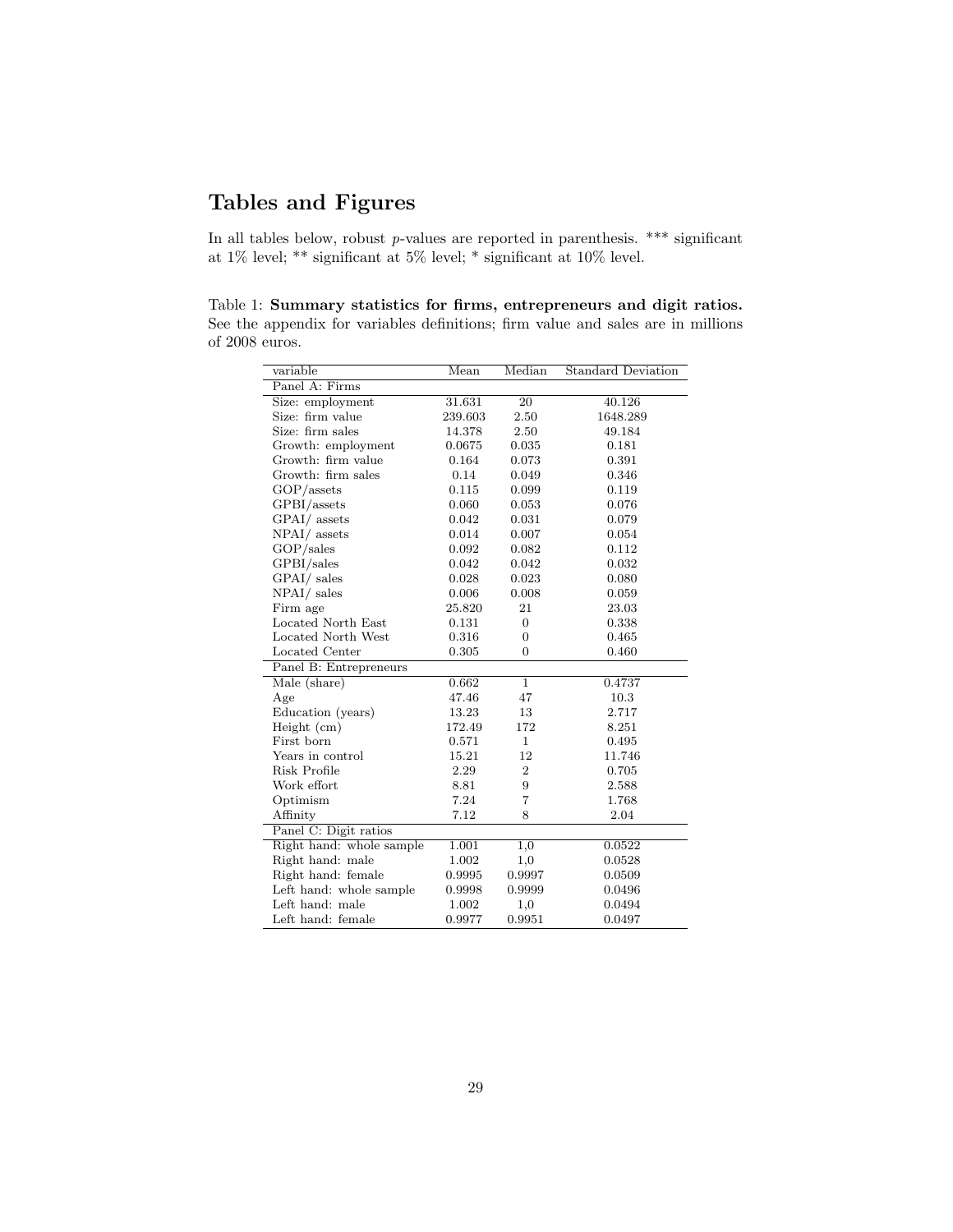Table 2: Probit regression on participation to digit ratio collection. Probit of the agreement of the entrepreneurs to have their fingers measured. Marginal effects evaluated at the variable mean. Affinity is an index between 0 and 10 measuring affinity between the entrepreneur and the interviewer as reported by the latter at the end of the interview. See the data appendix for wording of question.

| (1)<br>(2)                       |  |
|----------------------------------|--|
| b/p<br>b/p                       |  |
| $-0.067**$<br>Male<br>$-0.034$   |  |
| (0.247)<br>(0.023)               |  |
| $0.002**$<br>$-0.001$<br>Age     |  |
| (0.615)<br>(0.042)               |  |
| $0.011***$<br>Education<br>0.005 |  |
| (0.176)<br>(0.004)               |  |
| $0.004***$<br>0.001<br>Height    |  |
| (0.426)<br>(0.009)               |  |
| $-0.016$<br>0.018<br>First born  |  |
| (0.447)<br>(0.402)               |  |
| $-0.001$<br>Age of firm          |  |
| (0.128)                          |  |
| $-0.001$<br>Years in control     |  |
| (0.303)                          |  |
| $0.041***$<br>Affinity           |  |
| (0.000)                          |  |
|                                  |  |
|                                  |  |
| N<br>2265<br>1964                |  |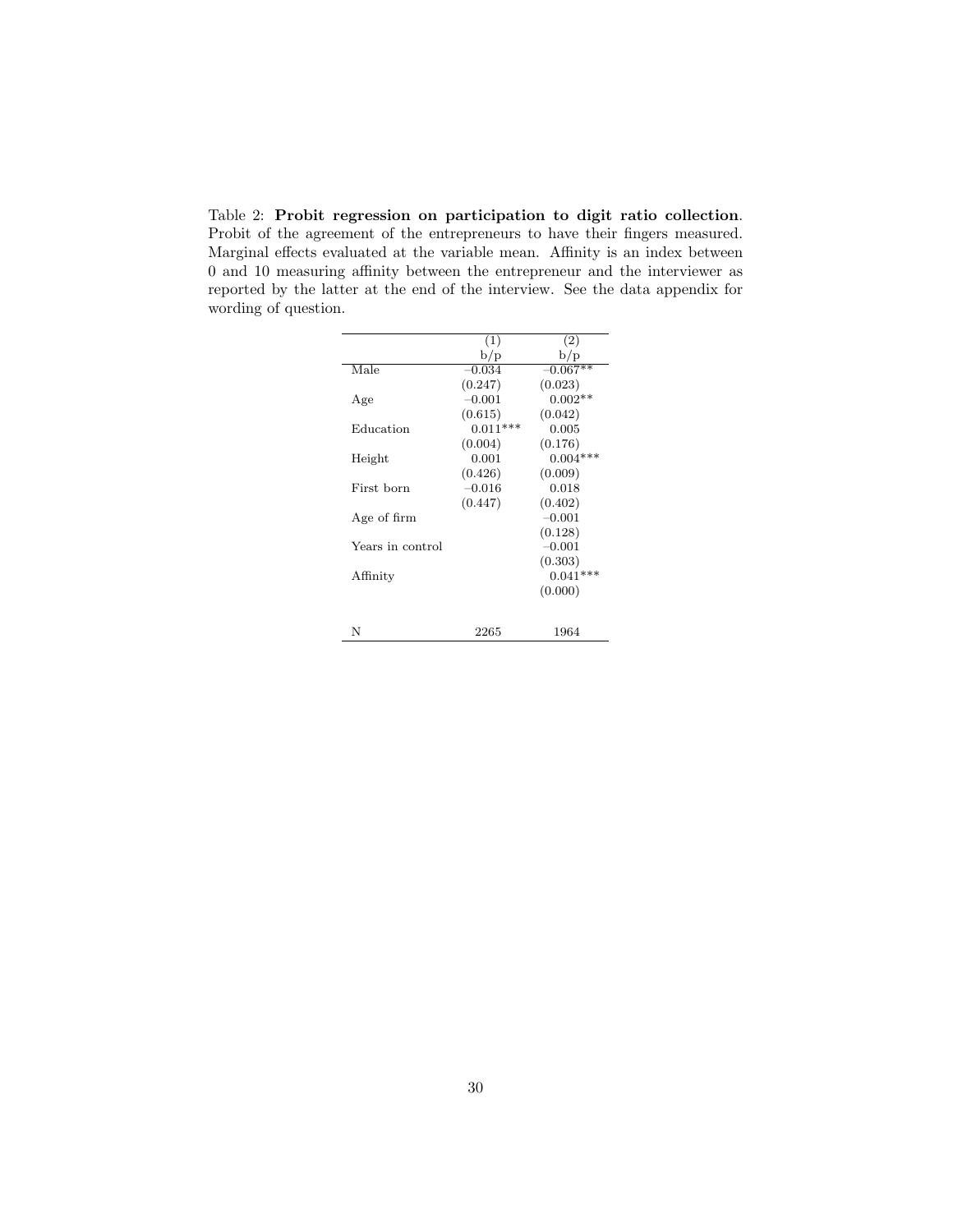Table 3: Classical determinants of digit ratio. The dependent variable is the ratio of second to fourth digit of the right hand (Panel A) and left hand (Panel B).

|                     | $\overline{(1)}$ | $\overline{(2)}$       | $\overline{(3)}$       | Selection Adjusted |
|---------------------|------------------|------------------------|------------------------|--------------------|
| Panel A: Right Hand |                  |                        |                        |                    |
| Male                | 0.003            | $0.007*$               | $0.007*$               | 0.007              |
|                     | (0.396)          | (0.070)                | (0.090)                | (0.121)            |
| Height              |                  | $-0.000*$              | $-0.000*$              | $-0.000*$          |
|                     |                  | (0.050)                | (0.066)                | (0.075)            |
| First born          |                  | $-0.008***$            | $-0.007**$             | $-0.007**$         |
|                     |                  | (0.009)                | (0.016)                | (0.024)            |
| North West          |                  |                        | $-0.005$               | $-0.003$           |
|                     |                  |                        | (0.406)                | (0.669)            |
| North East          |                  |                        | 0.000                  | 0.004              |
|                     |                  |                        | (0.920)                | (0.355)            |
| Center              |                  |                        | $-0.002$               | 0.001              |
|                     |                  |                        | (0.505)                | (0.828)            |
| Mills ratio         |                  |                        |                        | $-0.006$           |
|                     |                  |                        |                        | (0.338)            |
|                     |                  |                        |                        |                    |
| r2<br>N             | 0.001            | 0.008                  | 0.009                  | 0.010              |
| Panel B. Left Hand  | 1313             | 1313                   | 1313                   | 1167               |
| Male                | $0.007**$        | $0.013***$             | $0.014***$             | $0.012***$         |
|                     |                  |                        |                        |                    |
|                     | (0.013)          | (0.001)<br>$-0.001***$ | (0.000)<br>$-0.001***$ | (0.005)            |
| Height              |                  |                        |                        | $-0.001**$         |
| First born          |                  | (0.008)<br>$-0.008***$ | (0.006)<br>$-0.009***$ | (0.030)            |
|                     |                  |                        |                        | $-0.008***$        |
|                     |                  | (0.003)                | (0.002)                | (0.007)            |
| North West          |                  |                        | 0.003                  | $-0.001$           |
|                     |                  |                        | (0.581)                | (0.942)            |
| North East          |                  |                        | 0.003                  | 0.005              |
|                     |                  |                        | (0.366)                | (0.171)            |
| Center              |                  |                        | 0.005                  | $0.007*$           |
|                     |                  |                        | (0.159)                | (0.068)            |
| Mills ratio         |                  |                        |                        | $-0.013**$         |
|                     |                  |                        |                        | (0.015)            |
| r2                  | 0.005            | 0.017                  | 0.018                  | 0.023              |
| $\mathbf N$         | 1313             | 1313                   | 1313                   | 1167               |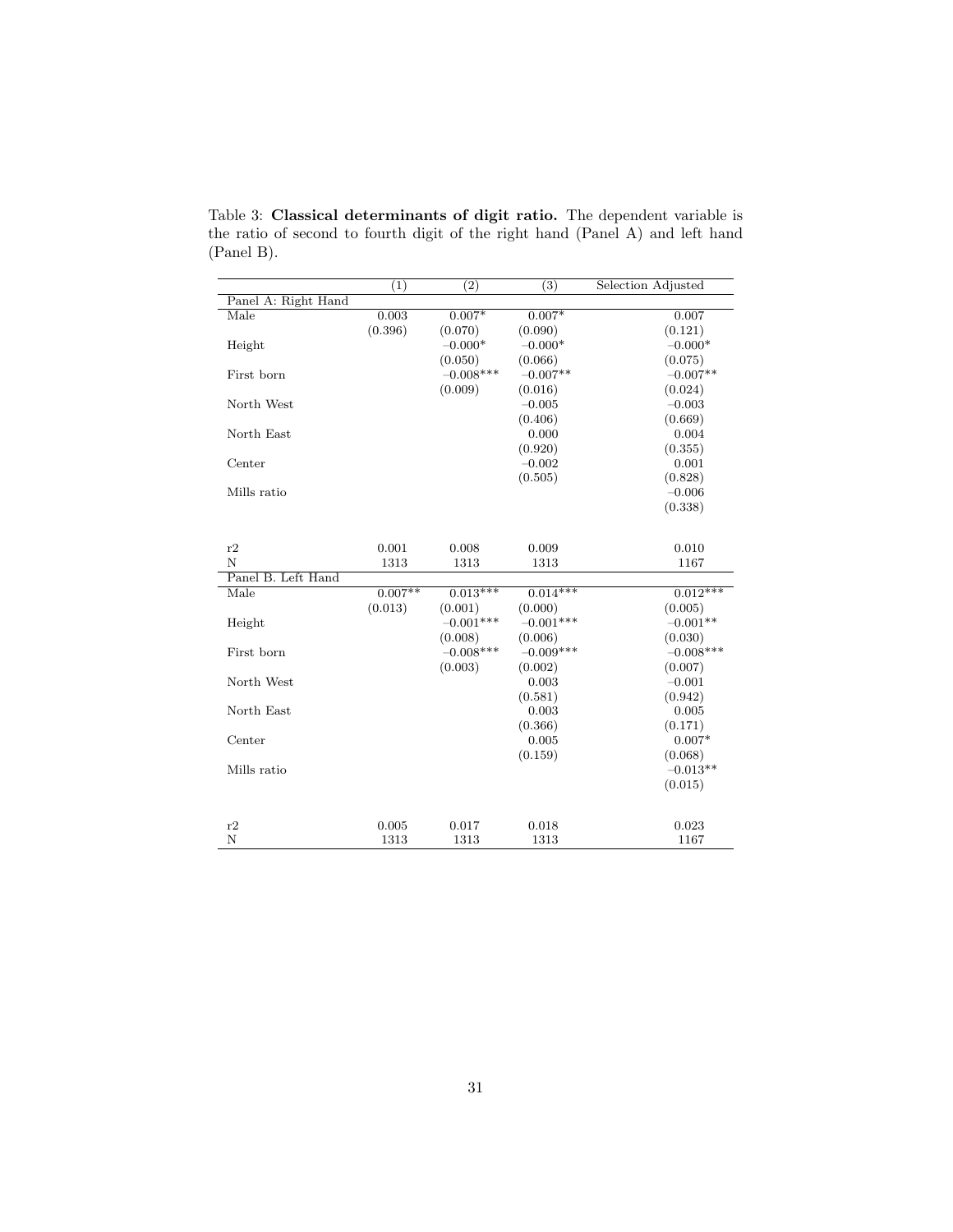|                  | (1)         | (2)         | (3)         | (4)         | (5)         |
|------------------|-------------|-------------|-------------|-------------|-------------|
|                  | beta/p      | beta/p      | beta/p      | beta/p      | beta/p      |
| Digit ratio      | $-0.074***$ | $-0.077***$ | $-0.073***$ | $-0.075***$ | $-0.074***$ |
|                  | (0.006)     | (0.004)     | (0.007)     | (0.006)     | (0.007)     |
| Male             |             | $0.081***$  | 0.026       | 0.031       | 0.029       |
|                  |             | (0.002)     | (0.466)     | (0.426)     | (0.446)     |
| Age              |             |             | 0.007       | 0.001       | 0.005       |
|                  |             |             | (0.821)     | (0.970)     | (0.885)     |
| Education        |             |             | $0.189***$  | $0.191***$  | $0.189***$  |
|                  |             |             | (0.000)     | (0.000)     | (0.000)     |
| Height           |             |             | 0.040       | 0.035       | 0.035       |
|                  |             |             | (0.288)     | (0.386)     | (0.386)     |
| First born       |             |             | 0.022       | 0.017       | 0.015       |
|                  |             |             | (0.436)     | (0.550)     | (0.601)     |
| Age of firm      |             |             | $0.198***$  | $0.198***$  | $0.198***$  |
|                  |             |             | (0.000)     | (0.000)     | (0.000)     |
| Years in control |             |             | $-0.013$    | $-0.009$    | $-0.007$    |
|                  |             |             | (0.717)     | (0.801)     | (0.842)     |
| Mills ratio      |             |             |             | $-0.002$    | $-0.001$    |
|                  |             |             |             | (0.969)     | (0.988)     |
| Risk Profile     |             |             |             |             | 0.044       |
|                  |             |             |             |             | (0.129)     |
|                  |             |             |             |             |             |
| r2               | 0.096       | 0.103       | 0.178       | 0.176       | 0.178       |
| N                | 1313        | 1313        | 1186        | 1167        | 1167        |
|                  |             |             |             |             |             |

Table 4: Effect of digit ratio on firm size: employment. The dependent variable is log of the number of the firm employees.  $\beta$  coefficients.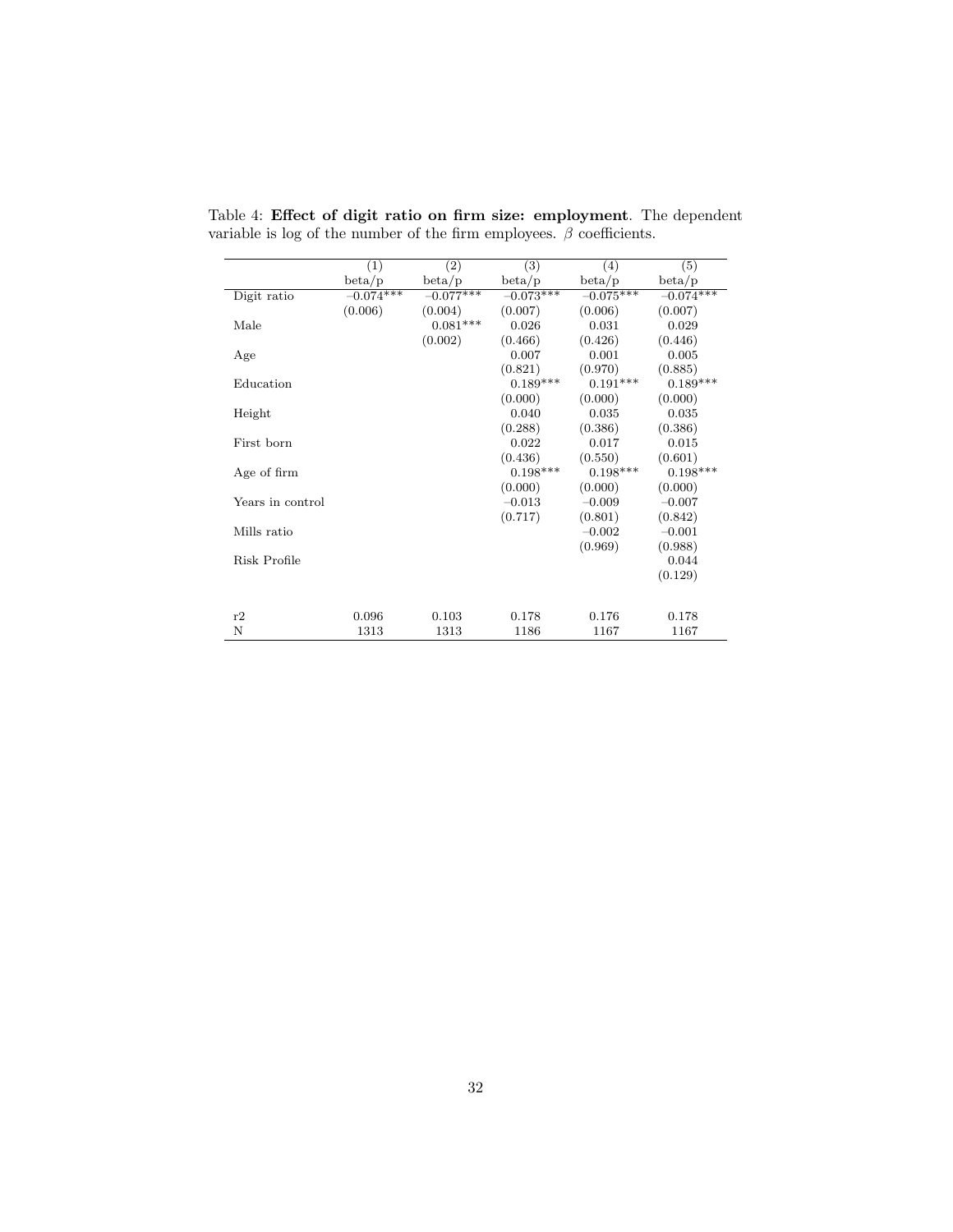|                  | Log of Value |            | Log of Sales |            |
|------------------|--------------|------------|--------------|------------|
|                  | (1)          | (2)        | (3)          | (4)        |
|                  | beta/p       | beta/p     | beta/p       | beta/p     |
| Digit ratio      | $-0.109**$   | $-0.108**$ | $-0.024$     | $-0.023$   |
|                  | (0.024)      | (0.028)    | (0.543)      | (0.570)    |
| Male             | $0.100*$     | $0.097*$   | 0.067        | 0.064      |
|                  | (0.085)      | (0.096)    | (0.212)      | (0.233)    |
| Age              | 0.054        | 0.059      | 0.046        | 0.049      |
|                  | (0.312)      | (0.269)    | (0.274)      | (0.246)    |
| Education        | $0.139***$   | $0.139***$ | $0.160***$   | $0.159***$ |
|                  | (0.003)      | (0.003)    | (0.000)      | (0.000)    |
| Height           | $-0.065$     | $-0.062$   | 0.047        | 0.050      |
|                  | (0.266)      | (0.291)    | (0.400)      | (0.381)    |
| First born       | 0.007        | 0.004      | $0.065*$     | $0.064*$   |
|                  | (0.877)      | (0.919)    | (0.075)      | (0.079)    |
| Age of firm      | $0.096**$    | $0.095**$  | $0.157***$   | $0.157***$ |
|                  | (0.036)      | (0.038)    | (0.000)      | (0.000)    |
| Years in control | 0.036        | 0.035      | $-0.035$     | $-0.035$   |
|                  | (0.497)      | (0.499)    | (0.428)      | (0.431)    |
| Mills ratio      | $0.176**$    | $0.176**$  | 0.071        | 0.071      |
|                  | (0.027)      | (0.028)    | (0.291)      | (0.292)    |
| Risk profile     |              | 0.036      |              | 0.027      |
|                  |              | (0.434)    |              | (0.450)    |
|                  |              |            |              |            |
| r2               | 0.168        | 0.169      | 0.171        | 0.172      |
| N                | 542          | 542        | 753          | 753        |

Table 5: Effect of digit ratio on firm size: value and sales. In columns 1 and 2 the dependent variable is log of current firm value; in columns 3 and 4 the log of current firm sales.  $\beta$  coefficients.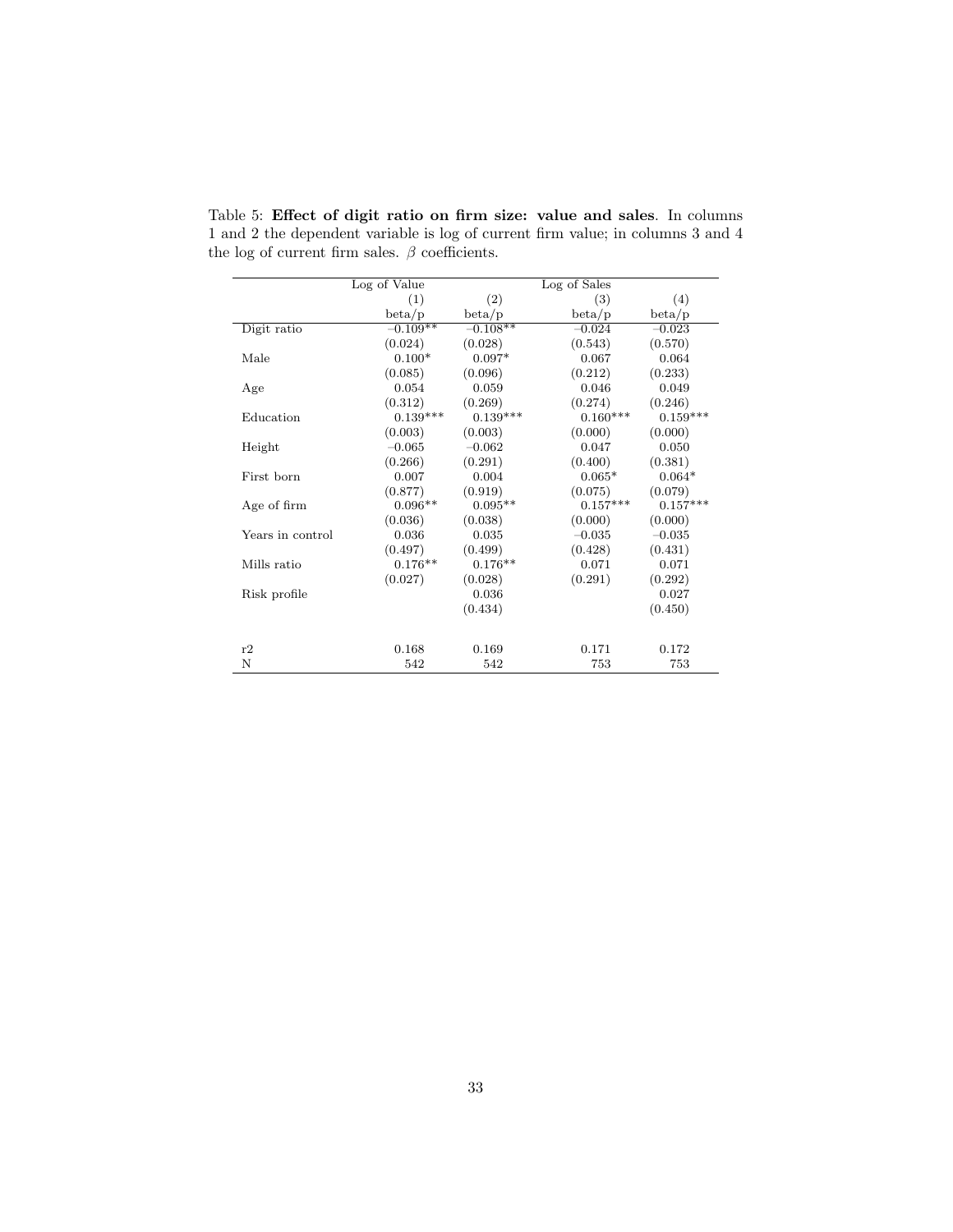Table 6: Effect of digit ratio on initial firm size. The dependent variable is the log of initial firm size at the time the entrepreneur acquired control measured by the log of employment (Employee), log of firm value (Value) and log of firm sales (Sales). $\beta$  coefficients.

|                  | Employee    | Value       | Sales       |
|------------------|-------------|-------------|-------------|
|                  | beta/p      | beta/p      | beta/p      |
| Digit ratio      | $-0.072***$ | $-0.111***$ | $-0.079*$   |
|                  | (0.006)     | (0.003)     | (0.093)     |
| Male             | 0.020       | $-0.014$    | $0.143**$   |
|                  | (0.594)     | (0.816)     | (0.013)     |
| Age              | $0.068**$   | 0.076       | 0.050       |
|                  | (0.036)     | (0.147)     | (0.369)     |
| Education        | $0.187***$  | $0.143***$  | $0.131***$  |
|                  | (0.000)     | (0.001)     | (0.006)     |
| Height           | $-0.001$    | 0.031       | $-0.047$    |
|                  | (0.985)     | (0.605)     | (0.394)     |
| First born       | 0.023       | 0.049       | 0.059       |
|                  | (0.417)     | (0.213)     | (0.195)     |
| Age of firm      | $0.299***$  | $0.256***$  | $0.199***$  |
|                  | (0.000)     | (0.000)     | (0.008)     |
| Years in control | $-0.334***$ | $-0.447***$ | $-0.462***$ |
|                  | (0.000)     | (0.000)     | (0.000)     |
|                  |             |             |             |
| r2               | 0.224       | 0.311       | 0.299       |
| Ν                | 1069        | 499         | 446         |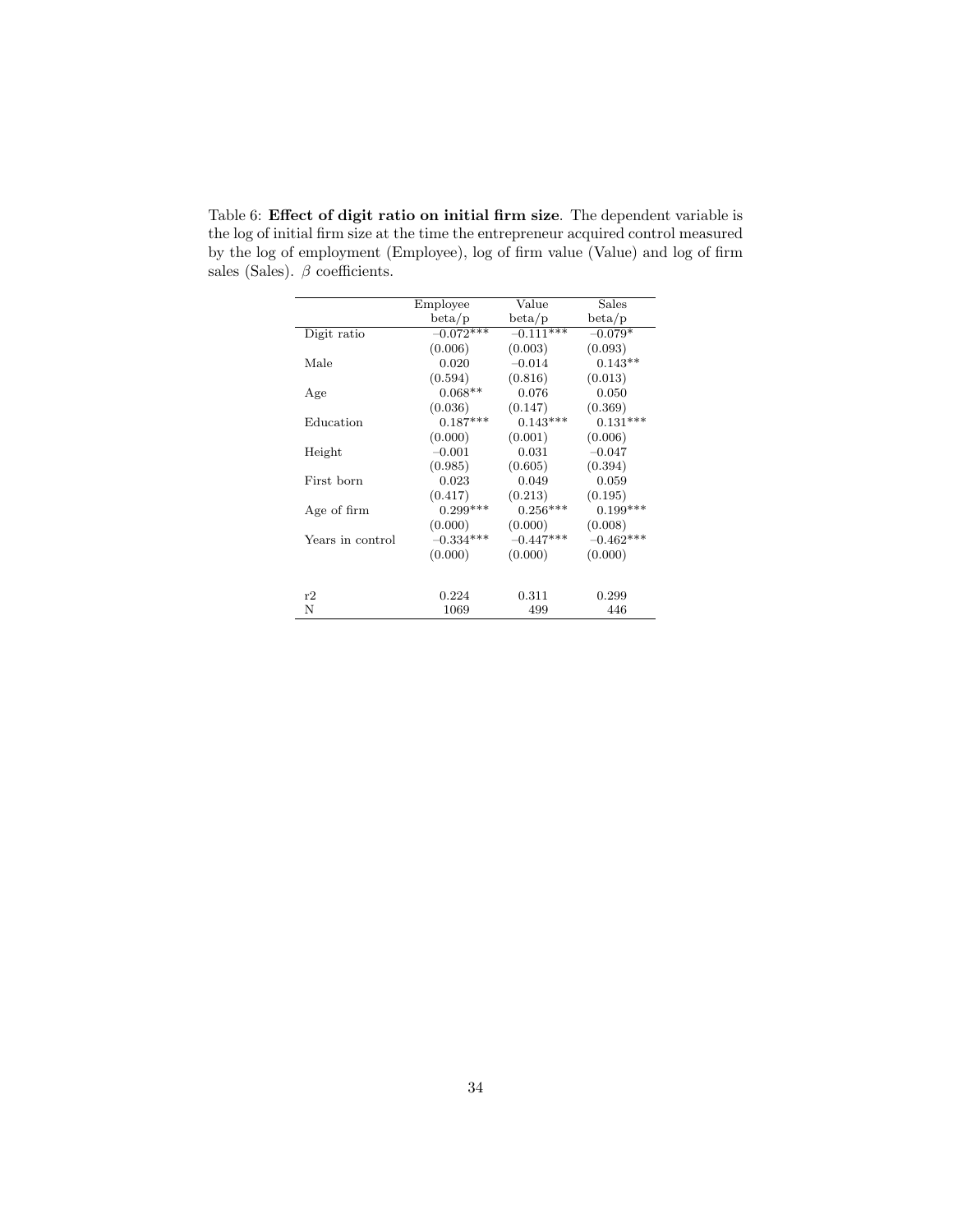|                  | (1)         | (2)         | (3)         | (4)         | (5)         |
|------------------|-------------|-------------|-------------|-------------|-------------|
|                  | beta/p      | beta/p      | beta/p      | beta/p      | beta/p      |
| Digit ratio      | $-0.028$    | $-0.026$    | $-0.035*$   | $-0.036*$   | $-0.035*$   |
|                  | (0.128)     | (0.151)     | (0.088)     | (0.076)     | (0.077)     |
| Male             |             | $-0.037$    | $-0.057$    | $-0.046$    | $-0.047$    |
|                  |             | (0.281)     | (0.181)     | (0.299)     | (0.290)     |
| Initial Size     | $-0.258***$ | $-0.256***$ | $-0.311***$ | $-0.311***$ | $-0.311***$ |
|                  | (0.000)     | (0.000)     | (0.000)     | (0.000)     | (0.000)     |
| Age              |             |             | $-0.010$    | $-0.017$    | $-0.016$    |
|                  |             |             | (0.818)     | (0.709)     | (0.733)     |
| Education        |             |             | 0.033       | 0.029       | 0.029       |
|                  |             |             | (0.383)     | (0.384)     | (0.397)     |
| Height           |             |             | $0.085**$   | $0.074*$    | $0.074*$    |
|                  |             |             | (0.010)     | (0.061)     | (0.060)     |
| First born       |             |             | 0.033       | 0.030       | 0.030       |
|                  |             |             | (0.286)     | (0.325)     | (0.337)     |
| Age of firm      |             |             | $-0.041$    | $-0.037$    | $-0.037$    |
|                  |             |             | (0.105)     | (0.127)     | (0.125)     |
| Years in control |             |             | $-0.217***$ | $-0.213***$ | $-0.213***$ |
|                  |             |             | (0.000)     | (0.000)     | (0.000)     |
| Mills ratio      |             |             |             | 0.041       | 0.041       |
|                  |             |             |             | (0.455)     | (0.450)     |
| Risk Profile     |             |             |             |             | 0.014       |
|                  |             |             |             |             | (0.554)     |
|                  |             |             |             |             |             |
|                  |             |             |             |             |             |
| N                | 1061        | 1061        | 1036        | 1018        | 1018        |
| r2               | 0.103       | 0.105       | 0.151       | 0.148       | 0.148       |

Table 7: Effect of digit ratio on firm growth: employment. The dependent variable is the annual average growth rate of employment over the years the entrepreneur was in control of the firm.  $\beta$  coefficients.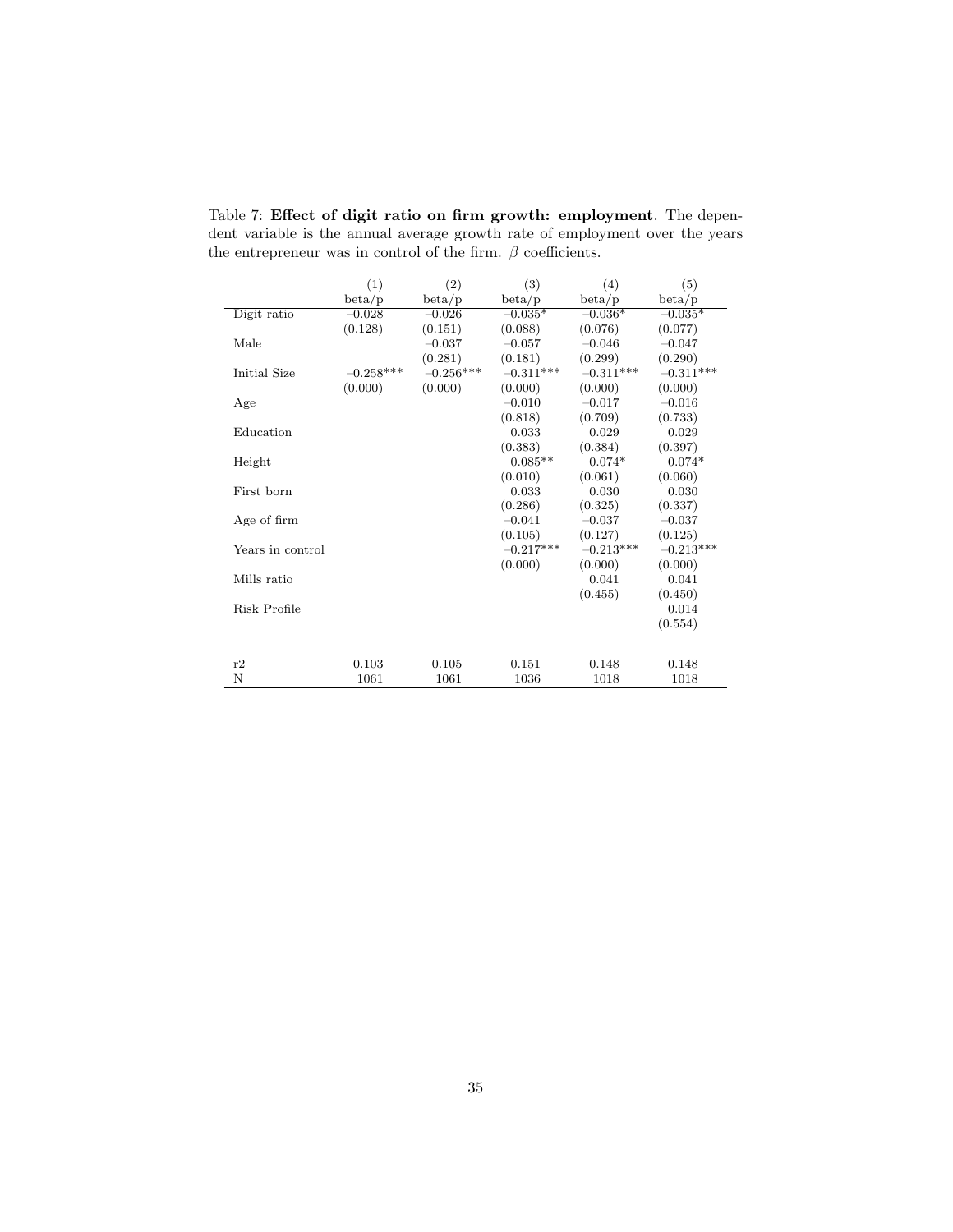Table 8: Effect of digit ratio on firm growth: value and sales. In columns 1, 2 and 3 the dependent variable is the annual average growth rate of firm value over the years the entrepreneur was in control of the firm; in columns 4, 5 and  $6$  it is the average share of growth of firm sales.  $\beta$  coefficients.

|                      | Value       |             |             | Sales       |             |             |
|----------------------|-------------|-------------|-------------|-------------|-------------|-------------|
|                      | (1)         | (2)         | (3)         | (4)         | (5)         | (6)         |
|                      | beta/p      | beta/p      | beta/p      | beta/p      | beta/p      | beta/p      |
| Digit ratio          | $-0.086*$   | $-0.087$    | $-0.085$    | $-0.061$    | $-0.072$    | $-0.070$    |
|                      | (0.081)     | (0.138)     | (0.137)     | (0.228)     | (0.233)     | (0.234)     |
| Log of initial value | $-0.456***$ | $-0.461***$ | $-0.463***$ |             |             |             |
|                      | (0.000)     | (0.000)     | (0.000)     |             |             |             |
| Log of initial sales |             |             |             | $-0.418***$ | $-0.413***$ | $-0.413***$ |
|                      |             |             |             | (0.000)     | (0.000)     | (0.000)     |
| Male                 | 0.036       | 0.032       | 0.030       | $-0.004$    | $-0.033$    | $-0.043$    |
|                      | (0.558)     | (0.580)     | (0.611)     | (0.943)     | (0.423)     | (0.319)     |
| Age                  | $-0.059$    | $-0.069$    | $-0.061$    | $-0.044$    | $-0.021$    | $-0.009$    |
|                      | (0.321)     | (0.166)     | (0.251)     | (0.616)     | (0.724)     | (0.863)     |
| Education            | 0.070       | 0.077       | 0.075       | 0.033       | 0.050       | 0.049       |
|                      | (0.124)     | (0.159)     | (0.167)     | (0.471)     | (0.456)     | (0.459)     |
| Height               | $-0.006$    | $-0.003$    | 0.003       | $0.079*$    | 0.121       | $0.133*$    |
|                      | (0.903)     | (0.963)     | (0.965)     | (0.095)     | (0.104)     | (0.099)     |
| First born           | $0.095*$    | 0.095       | 0.093       | 0.042       | 0.054       | 0.053       |
|                      | (0.081)     | (0.150)     | (0.149)     | (0.566)     | (0.535)     | (0.536)     |
| Age of firm          | $-0.002$    | $-0.003$    | $-0.003$    | 0.014       | $-0.000$    | $-0.004$    |
|                      | (0.955)     | (0.954)     | (0.956)     | (0.712)     | (0.996)     | (0.932)     |
| Years in control     | $-0.218***$ | $-0.215***$ | $-0.220***$ | $-0.210***$ | $-0.215***$ | $-0.215***$ |
|                      | (0.000)     | (0.001)     | (0.001)     | (0.002)     | (0.003)     | (0.003)     |
| Mills ratio          |             | $-0.009$    | $-0.008$    |             | $-0.148$    | $-0.151$    |
|                      |             | (0.963)     | (0.967)     |             | (0.516)     | (0.507)     |
| Risk Profile         |             |             | 0.045       |             |             | 0.077       |
|                      |             |             | (0.472)     |             |             | (0.209)     |
|                      |             |             |             |             |             |             |
| r2                   | 0.262       | 0.262       | 0.264       | 0.214       | 0.222       | 0.228       |
| $\mathbf N$          | 400         | 393         | 393         | 397         | 393         | 393         |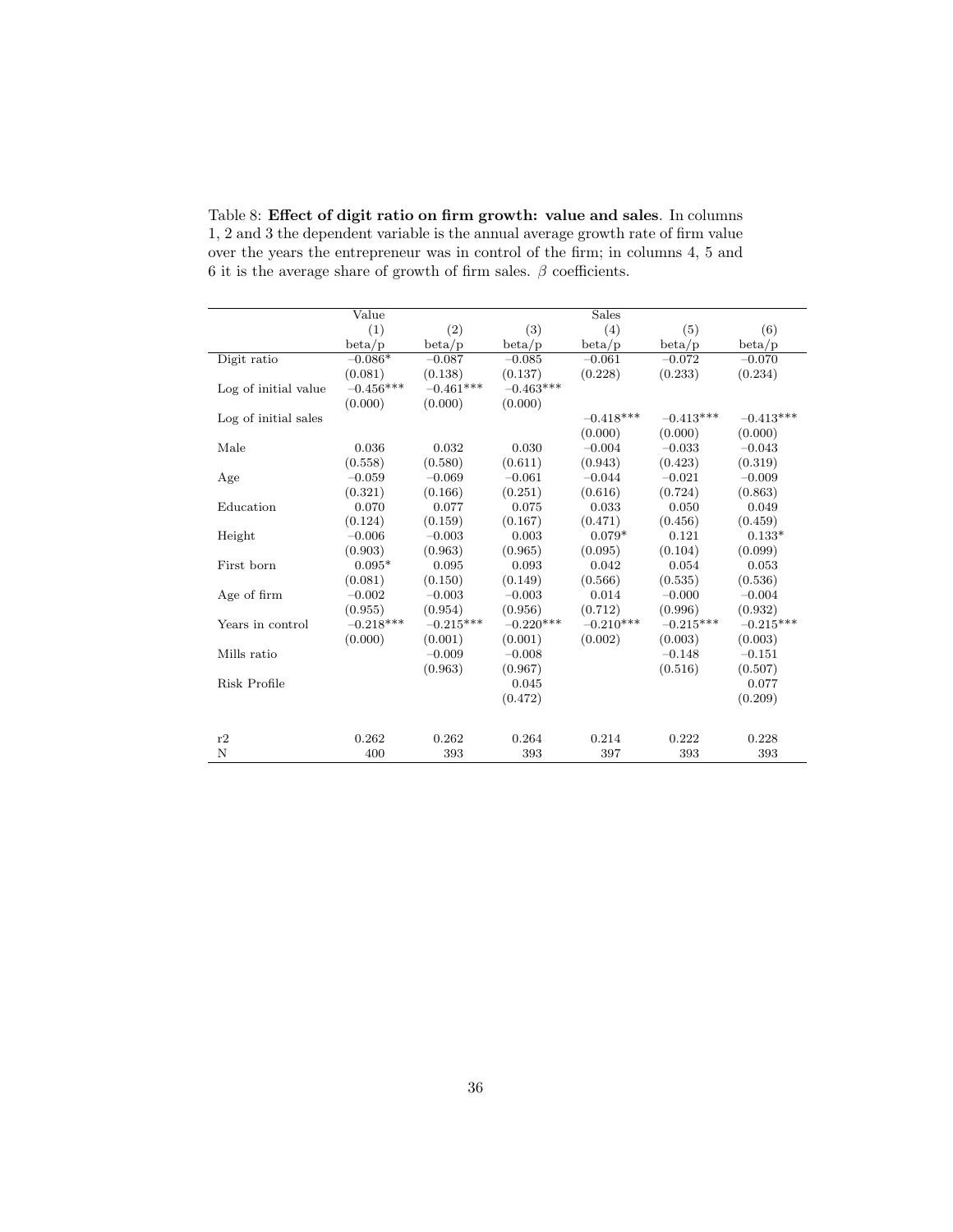Table 9: Effect of digit ratio on firm's profitability: returns on assets. The left hand side is a measure of return on assets computed using a measure of profits and scaling by the firm book value of assets. Profits are measured using four indicators from broader to narrower: gross operating profits (GOP), gross profit before interest (GPBI), gross profit after interest (GPAI), net profit before interest (NPBI). All variables on assets.

|                  | GOP         | <b>GPBI</b> | <b>GPAI</b> | <b>NPBI</b> | GOP                  |
|------------------|-------------|-------------|-------------|-------------|----------------------|
|                  | b/p         | b/p         | b/p         | b/p         | b/p                  |
| Digit ratio      | $0.168**$   | $0.146***$  | $0.159***$  | $0.101***$  | $0.\overline{172**}$ |
|                  | (0.023)     | (0.001)     | (0.001)     | (0.001)     | (0.022)              |
| Log of assets    | $-0.014***$ | $-0.003*$   | $-0.003$    | $0.002*$    | $-0.014***$          |
|                  | (0.000)     | (0.090)     | (0.113)     | (0.065)     | (0.000)              |
| Male             | 0.014       | 0.008       | 0.011       | 0.007       | 0.014                |
|                  | (0.183)     | (0.231)     | (0.135)     | (0.146)     | (0.211)              |
| Age              | $-0.000$    | $-0.000*$   | $-0.000*$   | $-0.000$    | $-0.000$             |
|                  | (0.662)     | (0.060)     | (0.078)     | (0.144)     | (0.748)              |
| Education        | 0.002       | 0.000       | 0.000       | 0.000       | 0.002                |
|                  | (0.221)     | (0.883)     | (0.957)     | (0.918)     | (0.231)              |
| Height           | $-0.001$    | $-0.001$    | $-0.001$    | $-0.000$    | $-0.000$             |
|                  | (0.382)     | (0.163)     | (0.127)     | (0.175)     | (0.414)              |
| First born       | $-0.010$    | $-0.000$    | $-0.000$    | $-0.002$    | $-0.010$             |
|                  | (0.190)     | (0.980)     | (0.991)     | (0.465)     | (0.195)              |
| Age of firm      | $-0.000$    | $-0.000$    | 0.000       | $-0.000$    | $-0.000$             |
|                  | (0.906)     | (0.438)     | (0.675)     | (0.606)     | (0.902)              |
| Years in control | 0.000       | 0.000       | 0.000       | 0.000       | 0.000                |
|                  | (0.496)     | (0.180)     | (0.524)     | (0.312)     | (0.544)              |
| Mills ratio      |             |             |             |             | $-0.006$             |
|                  |             |             |             |             | (0.785)              |
|                  |             |             |             |             |                      |
| r2               | 0.082       | 0.044       | 0.049       | 0.033       | 0.082                |
| N                | 5632        | 5597        | 5600        | 5602        | 5546                 |
|                  |             |             |             |             |                      |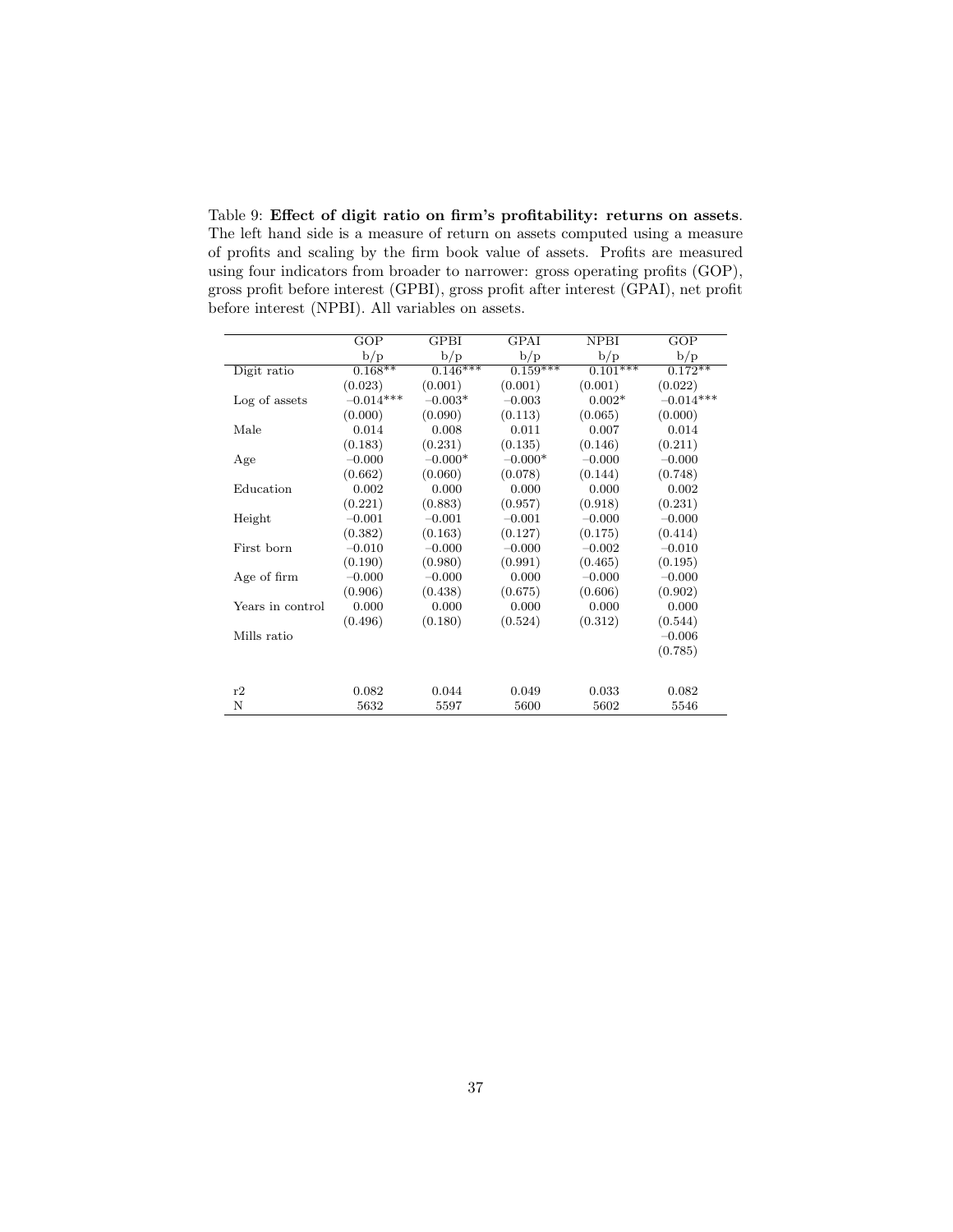Table 10: Effect of digit ratio on firm's profitability: returns on sales. The left hand side is a measure of return on assets computed using a measure of profits and scaling by the firm book value of sales. Profits are measured using four indicators from broader to narrower: gross operating profits (GOP), gross profit before interest (GPBI), gross profit after interest (GPAI), net profit before interest (NPBI). All variables on assets.

|                                 | GOP         | <b>GPBI</b> | GPAI       | <b>NPBI</b> | GOP         |
|---------------------------------|-------------|-------------|------------|-------------|-------------|
|                                 | b/p         | b/p         | b/p        | b/p         | b/p         |
| $\overline{\text{Digit}}$ ratio | $0.157**$   | $0.138***$  | $0.145***$ | $0.089***$  | $0.160**$   |
|                                 | (0.011)     | (0.003)     | (0.002)    | (0.003)     | (0.011)     |
| Log of sales                    | $-0.009***$ | 0.001       | $0.003*$   | $0.005***$  | $-0.009***$ |
|                                 | (0.003)     | (0.603)     | (0.089)    | (0.001)     | (0.003)     |
| Male                            | 0.010       | 0.004       | 0.009      | 0.004       | 0.010       |
|                                 | (0.300)     | (0.549)     | (0.245)    | (0.376)     | (0.306)     |
| Age                             | $-0.000$    | $-0.000$    | $-0.000$   | $-0.000$    | $-0.000$    |
|                                 | (0.973)     | (0.299)     | (0.307)    | (0.254)     | (0.926)     |
| Education                       | $0.005***$  | 0.001       | 0.001      | 0.000       | $0.004***$  |
|                                 | (0.002)     | (0.168)     | (0.523)    | (0.798)     | (0.003)     |
| Height                          | $-0.000$    | $-0.000$    | $-0.001*$  | $-0.000$    | $-0.000$    |
|                                 | (0.502)     | (0.307)     | (0.069)    | (0.210)     | (0.423)     |
| First born                      | $-0.014*$   | $-0.007*$   | $-0.005$   | $-0.006*$   | $-0.015*$   |
|                                 | (0.053)     | (0.099)     | (0.267)    | (0.092)     | (0.051)     |
| Age of firm                     | 0.000       | 0.000       | 0.000      | 0.000       | 0.000       |
|                                 | (0.589)     | (0.919)     | (0.288)    | (0.984)     | (0.587)     |
| Years in control                | 0.000       | 0.000       | 0.000      | 0.000       | 0.000       |
|                                 | (0.233)     | (0.123)     | (0.296)    | (0.288)     | (0.242)     |
| Mills ratio                     |             |             |            |             | 0.008       |
|                                 |             |             |            |             | (0.709)     |
|                                 |             |             |            |             |             |
| r2                              | 0.062       | 0.040       | 0.043      | 0.038       | 0.062       |
| N                               | 5590        | 5554        | 5557       | 5553        | 5503        |
|                                 |             |             |            |             |             |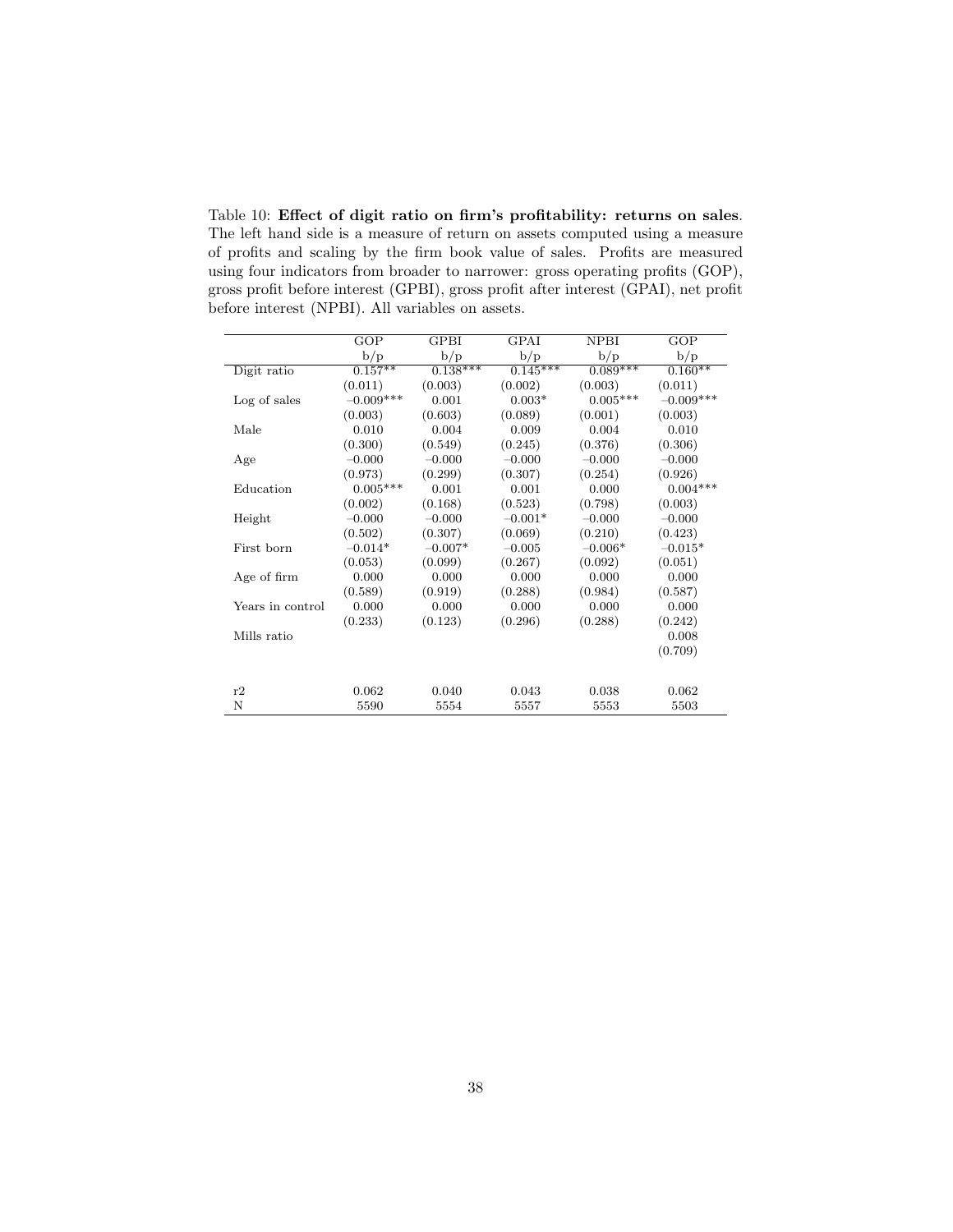|                  | (1)         | (2)        | (3)         | (4)        |
|------------------|-------------|------------|-------------|------------|
|                  | b/p         | b/p        | b/p         | b/p        |
| Digit ratio      | $-5853.839$ | 2940.664*  | $-5158.694$ | 3204.521*  |
|                  | (0.500)     | (0.081)    | (0.482)     | (0.069)    |
| Assets           |             | $0.113***$ |             | $0.113***$ |
|                  |             | (0.000)    |             | (0.000)    |
| Male             |             |            | $-4304.466$ | $-152.222$ |
|                  |             |            | (0.208)     | (0.327)    |
| Age              |             |            | $-19.035$   | $-6.884$   |
|                  |             |            | (0.595)     | (0.258)    |
| Education        |             |            | 33.959      | $-16.647$  |
|                  |             |            | (0.742)     | (0.617)    |
| Height           |             |            | 119.379     | $-8.543$   |
|                  |             |            | (0.395)     | (0.475)    |
| First born       |             |            | $-671.582$  | $-27.151$  |
|                  |             |            | (0.628)     | (0.887)    |
| Age of firm      |             |            | $-38.556$   | $-8.856$   |
|                  |             |            | (0.201)     | (0.316)    |
| Years in control |             |            | 36.525      | 16.630     |
|                  |             |            | (0.270)     | (0.110)    |
|                  |             |            |             |            |
| r2               | 0.021       | 0.985      | 0.028       | 0.986      |
| Ν                | 5836        | 5836       | 5717        | 5717       |

Table 11: Effect of Digit ratio on firm's Gross Operating Profits. The left hand side is the flow of total profits using gross operating profits (GOP).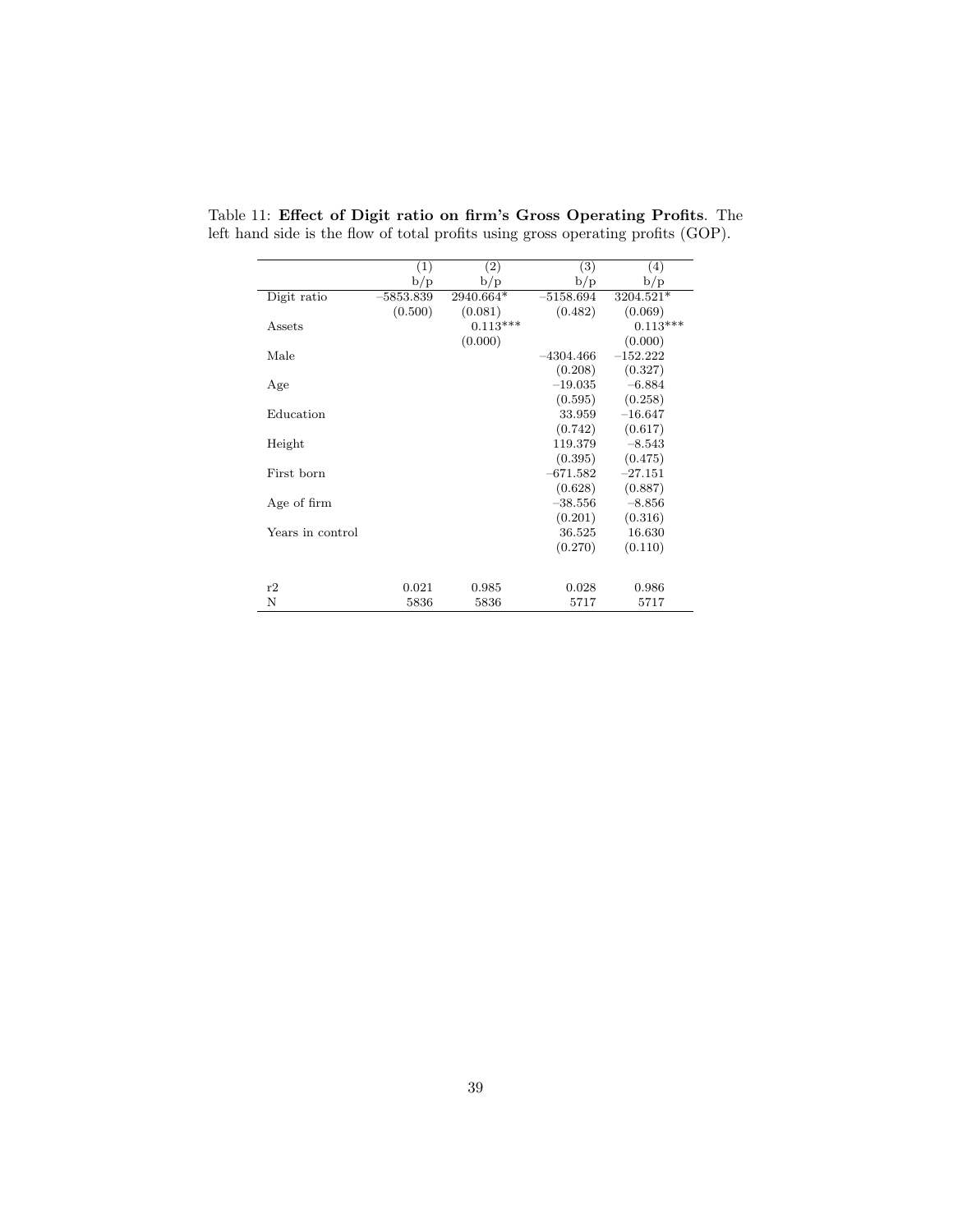Table 12: Effect of digit ratio on cost of effort, ability and optimism. The dependent variables are three measures of entrepreneur quality. In columns 1 and 2 the quality is a measure of low cost of work effort; in columns 3 and 4 the grade at secondary school diploma; in columns 5 and 6 an index of optimism. See data appendix for more detailed definition.  $\beta$  coefficients.

|                  | Low Cost   |            | HS Grade    |             | Optimism  |            |
|------------------|------------|------------|-------------|-------------|-----------|------------|
|                  | (1)        | (2)        | (3)         | (4)         | (5)       | (6)        |
|                  | beta/p     | beta/p     | beta/p      | beta/p      | beta/p    | beta/p     |
| Digit ratio      | $-0.059*$  | $-0.062*$  | $-0.082**$  | $-0.079**$  | $-0.051*$ | $-0.046*$  |
|                  | (0.073)    | (0.061)    | (0.037)     | (0.044)     | (0.062)   | (0.088)    |
| Male             | $0.196***$ | $0.231***$ | $-0.228***$ | $-0.230***$ | $-0.037$  | 0.011      |
|                  | (0.000)    | (0.000)    | (0.000)     | (0.000)     | (0.341)   | (0.804)    |
| Age              | 0.054      | 0.033      | 0.009       | 0.009       | $-0.014$  | $-0.041$   |
|                  | (0.152)    | (0.433)    | (0.824)     | (0.843)     | (0.694)   | (0.282)    |
| Education        | $-0.013$   | $-0.018$   | $0.168***$  | $0.168***$  | $0.048*$  | 0.021      |
|                  | (0.683)    | (0.605)    | (0.000)     | (0.000)     | (0.098)   | (0.500)    |
| Height           | 0.041      | 0.004      | 0.008       | 0.013       | 0.024     | $-0.029$   |
|                  | (0.340)    | (0.942)    | (0.858)     | (0.783)     | (0.547)   | (0.499)    |
| First born       | 0.047      | 0.037      | 0.028       | 0.029       | 0.004     | $-0.007$   |
|                  | (0.130)    | (0.236)    | (0.426)     | (0.423)     | (0.887)   | (0.824)    |
| Age of firm      | $-0.057**$ | $-0.050*$  | $-0.012$    | $-0.015$    | 0.008     | 0.030      |
|                  | (0.048)    | (0.099)    | (0.721)     | (0.673)     | (0.808)   | (0.393)    |
| Years in control | 0.044      | 0.054      | 0.023       | 0.020       | 0.053     | $0.070*$   |
|                  | (0.241)    | (0.149)    | (0.546)     | (0.612)     | (0.168)   | (0.077)    |
| Mills ratio      |            | 0.087      |             | $-0.019$    |           | $0.186***$ |
|                  |            | (0.225)    |             | (0.787)     |           | (0.001)    |
|                  |            |            |             |             |           |            |
| r2               | 0.107      | 0.102      | 0.115       | 0.110       | 0.040     | 0.048      |
| N                | 1002       | 983        | 835         | 822         | 1167      | 1148       |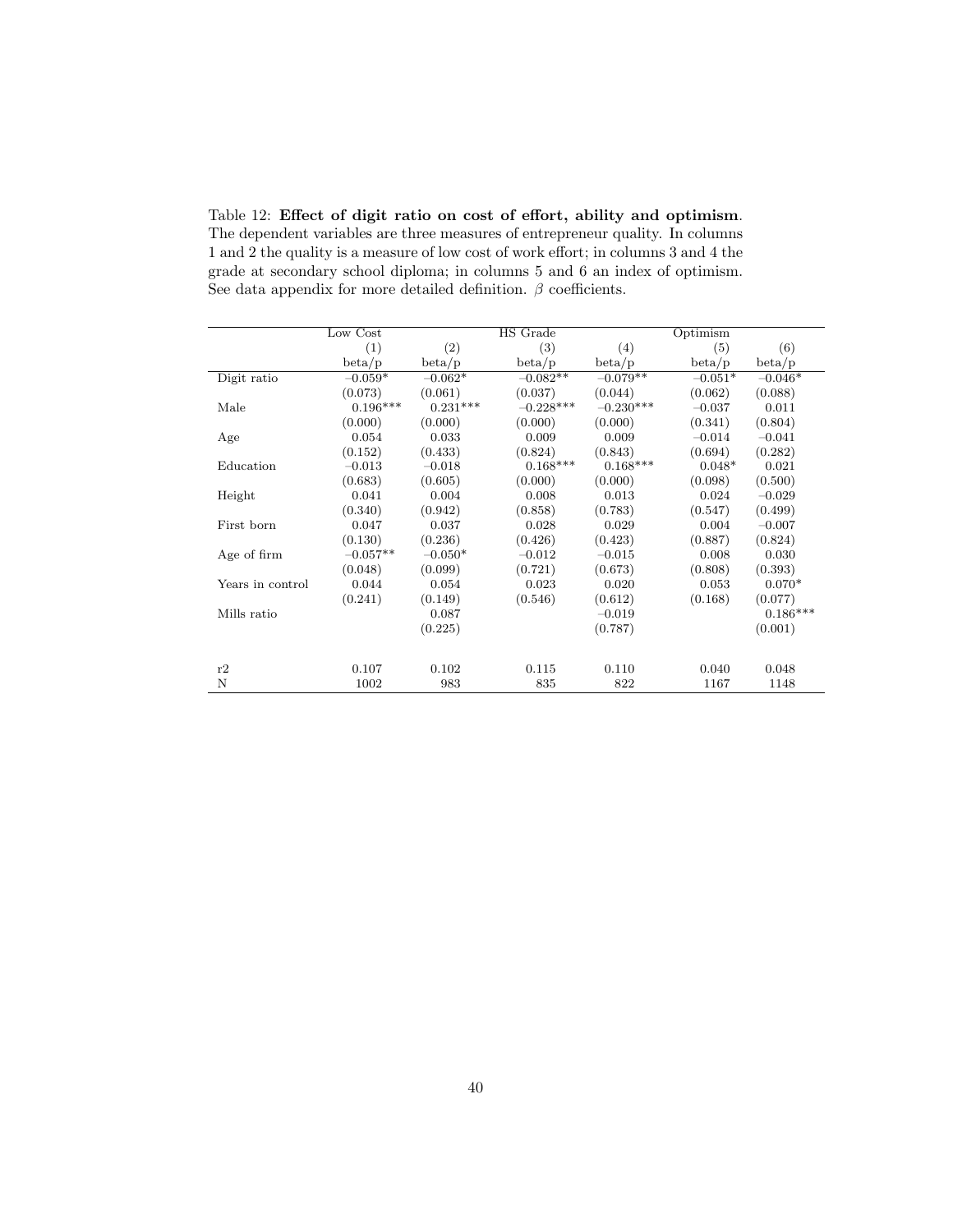|                    | Interest rate | Rationing  | Collateral |
|--------------------|---------------|------------|------------|
|                    | (1)           | (2)        | (3)        |
|                    | beta/p        | beta/p     | beta/p     |
| Low cost of effort | $0.067***$    |            |            |
|                    | (0.001)       |            |            |
| Cognitive ability  |               | $0.048*$   |            |
|                    |               | (0.082)    |            |
| Optimism           |               |            | $0.055**$  |
|                    |               |            | (0.011)    |
| Male               | 0.044         | 0.054      | $0.053*$   |
|                    | (0.132)       | (0.144)    | (0.063)    |
| Age                | 0.003         | $-0.012$   | $-0.011$   |
|                    | (0.923)       | (0.678)    | (0.658)    |
| Education          | $0.199***$    | $0.162***$ | $0.193***$ |
|                    | (0.000)       | (0.000)    | (0.000)    |
| Height             | 0.026         | 0.043      | 0.030      |
|                    | (0.370)       | (0.236)    | (0.303)    |
| First born         | 0.024         | 0.037      | 0.024      |
|                    | (0.262)       | (0.162)    | (0.256)    |
| Age of firm        | $0.180***$    | $0.183***$ | $0.187***$ |
|                    | (0.000)       | (0.000)    | (0.000)    |
| Years in control   | 0.014         | $-0.009$   | 0.018      |
|                    | (0.622)       | (0.792)    | (0.504)    |
|                    |               |            |            |
| r2                 | 0.176         | 0.159      | 0.176      |
| N                  | 1837          | 1290       | 1941       |

Table 13: Effect of Low effort cost, Cognitive Ability and Optimism on firm size. Size is measured as log of the number of employees. Cognitive ability is measured by the high school grade.  $\beta$  coefficients.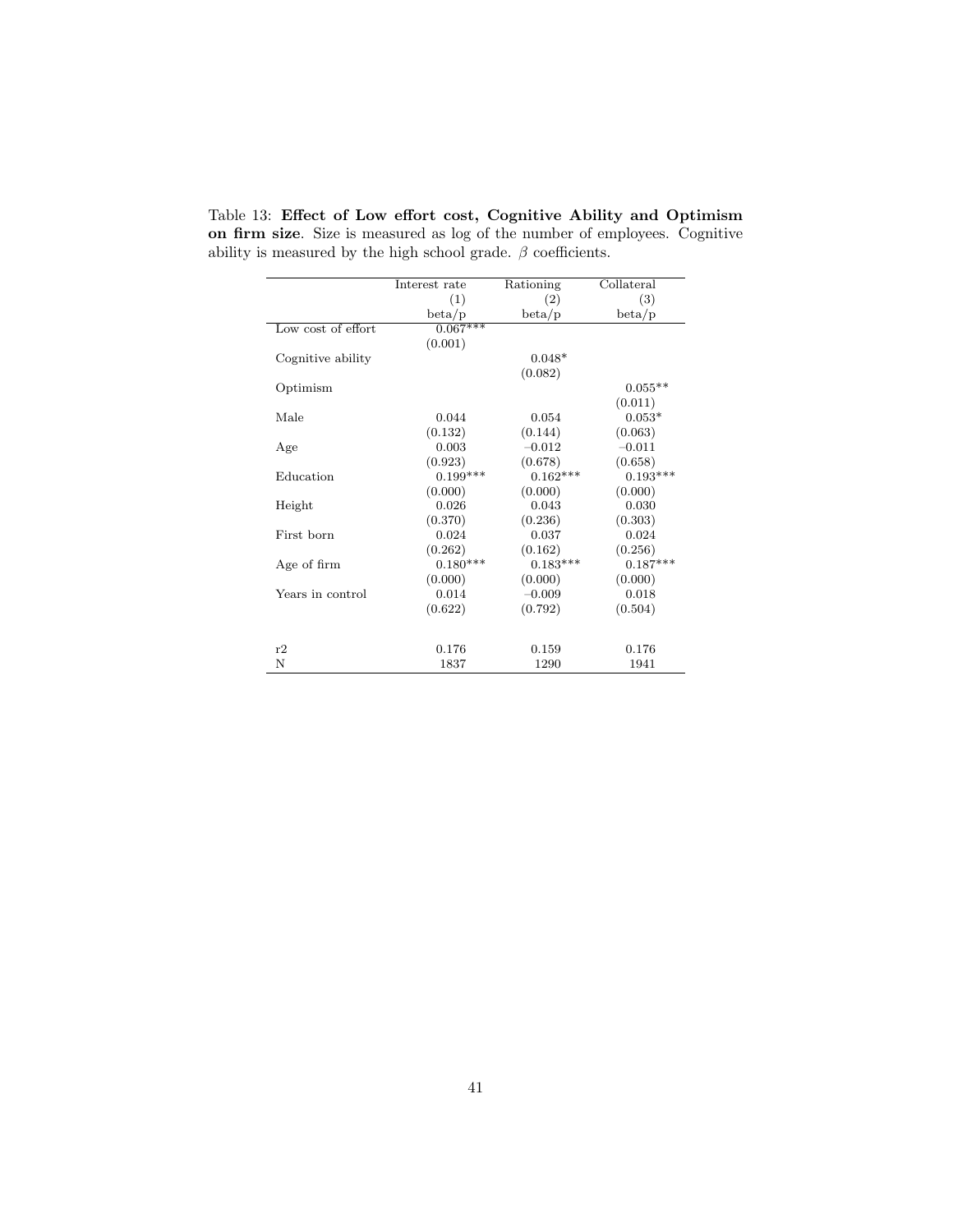Table 14: Effect of measures of ability on profitability. Panel A: The dependent variable is a index of return on assets measured as Gross Operating Profits scaled by the firm book value of assets. Panel B: as Panel A, but Gross Operating Profits are scaled by the firm book value of sales.

|                            | (1)                 | (2)         | (3)          |
|----------------------------|---------------------|-------------|--------------|
|                            | ROA Low Cost Effort | ROA HSGrade | ROA Optimism |
| Panel A: Returns on Assets |                     |             |              |
| Low cost of effort         | $-0.002*$           |             |              |
|                            | (0.069)             |             |              |
| High school grade          |                     | 0.000       |              |
|                            |                     | (0.191)     |              |
| Optimism                   |                     |             | 0.000        |
|                            |                     |             | (0.937)      |
| Log of assets              | $-0.002$            | $-0.002$    | $-0.002$     |
|                            | (0.225)             | (0.321)     | (0.235)      |
| Male                       | $0.015*$            | $0.017*$    | $0.013*$     |
|                            | (0.067)             | (0.057)     | (0.067)      |
| Age                        | $-0.000$            | $-0.000$    | $-0.000*$    |
|                            | (0.283)             | (0.139)     | (0.084)      |
| Education                  | 0.000               | 0.000       | 0.000        |
|                            | (0.803)             | (0.854)     | (0.981)      |
| Height                     | $-0.001$            | $-0.001$    | $-0.001*$    |
|                            | (0.103)             | (0.155)     | (0.077)      |
| First born                 | 0.000               | 0.003       | 0.000        |
|                            | (0.982)             | (0.554)     | (0.962)      |
| Age of firm                | 0.000               | 0.000       | 0.000        |
|                            | (0.597)             | (0.851)     | (0.763)      |
| Years in control           | $-0.000$            | 0.000       | 0.000        |
|                            | (0.967)             | (0.830)     | (0.650)      |
| r2                         | 0.046               | 0.061       | 0.040        |
| Ν                          | 5143                | 3780        | 5481         |
| Panel B: Returns on Sales  |                     |             |              |
| Low cost of effort         | $-0.000$            |             |              |
|                            | (0.593)             |             |              |
| High school grade          |                     | $-0.000$    |              |
|                            |                     | (0.875)     |              |
| Optimism                   |                     |             | 0.001        |
|                            |                     |             | (0.344)      |
| Log of sales               | $0.004**$           | $0.005**$   | $0.004**$    |
|                            | (0.034)             | (0.048)     | (0.043)      |
| Male                       | 0.012               | 0.011       | 0.012        |
|                            | (0.150)             | (0.195)     | (0.123)      |
| Age                        | $-0.000$            | $-0.000$    | $-0.000$     |
|                            | (0.305)             | (0.161)     | (0.154)      |
| Education                  | 0.001               | 0.001       | 0.000        |
|                            | (0.538)             | (0.412)     | (0.768)      |
| Height                     | $-0.001**$          | $-0.001*$   | $-0.001**$   |
|                            | (0.033)             | (0.071)     | (0.028)      |
| First born                 | $-0.004$            | 0.001       | $-0.005$     |
|                            | (0.423)             | (0.900)     | (0.296)      |
| Age of firm                | 0.000               | 0.000       | 0.000        |
|                            | (0.241)             | (0.800)     | (0.230)      |
| Years in control           | 0.000               | 0.000       | 0.000        |
|                            | (0.805)             | (0.549)     | (0.541)      |
| r2                         | 0.039               | 0.051       | 0.039        |
| Ν                          | 5101                | 3739        | 5430         |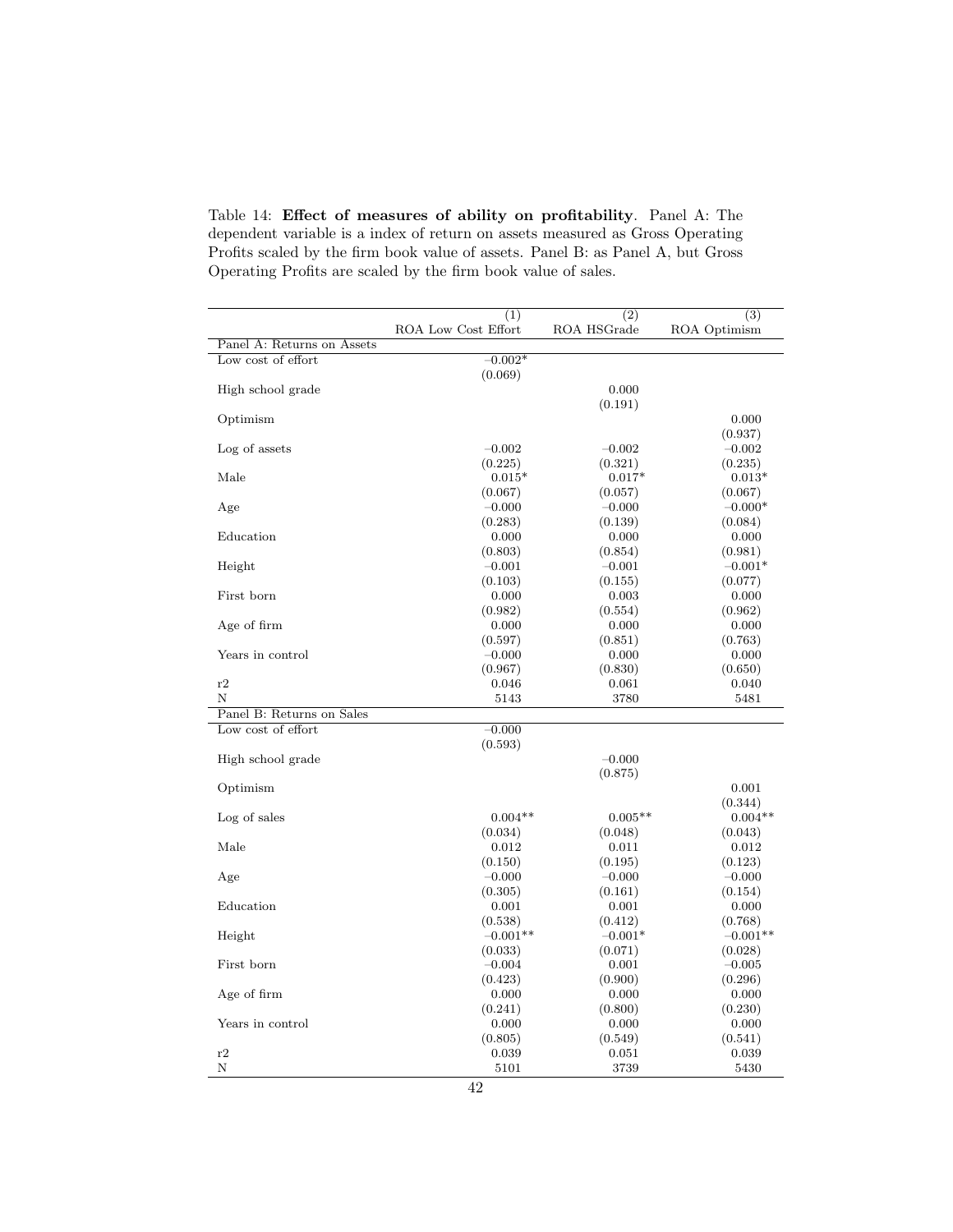Table 15: Digit ratio and ability to raise cheap capital. In column 1 the dependent variable is the interest rate firms are charged on their credit lines; in column 2 it is a dummy equal to 1 if the firm applied for a loan and was turned down over the 5 years prior the interview; in column 3 it is the value of collateral as a fraction of the value of the stock of outstanding loans.  $\beta$  coefficients.

|                         | Interest rate | Rationing  | Collateral |
|-------------------------|---------------|------------|------------|
|                         | (1)           | (2)        | (3)        |
|                         | beta/p        | beta/p     | beta/p     |
| Digit ratio, right hand | 0.050         | $-0.000$   | 0.008      |
|                         | (0.273)       | (0.999)    | (0.858)    |
| Male                    | 0.010         | 0.009      | 0.016      |
|                         | (0.862)       | (0.895)    | (0.770)    |
| Age                     | $-0.041$      | 0.043      | $-0.097*$  |
|                         | (0.441)       | (0.428)    | (0.062)    |
| Education               | 0.035         | 0.046      | 0.014      |
|                         | (0.422)       | (0.345)    | (0.745)    |
| Height                  | $-0.152**$    | $-0.022$   | $-0.057$   |
|                         | (0.010)       | (0.743)    | (0.311)    |
| First born              | $-0.032$      | 0.056      | $-0.103**$ |
|                         | (0.466)       | (0.284)    | (0.018)    |
| Age of firm             | $-0.069$      | $-0.027$   | $-0.023$   |
|                         | (0.144)       | (0.610)    | (0.648)    |
| Years in control        | $-0.024$      | $-0.110**$ | 0.032      |
|                         | (0.682)       | (0.037)    | (0.577)    |
|                         |               |            |            |
| r2                      | 0.179         | 0.075      | 0.112      |
| Ν                       | 489           | 455        | 540        |

Table 16: Digit ratio and Years of control. Dependent variable is the Digit ratio, right hand.  $\beta$  coefficients.

|                         | (1)                    |
|-------------------------|------------------------|
|                         | beta/p                 |
| Years in control        | $-0.079$ <sup>**</sup> |
|                         | (0.048)                |
| Age of entrepreneur     | 0.045                  |
|                         | (0.217)                |
| Firm age                | 0.035                  |
|                         | (0.329)                |
| male                    | $0.091**$              |
|                         | (0.034)                |
| First born entrepreneur | $-0.043$               |
|                         | (0.176)                |
| Height of entrepreneur  | $-0.090**$             |
|                         | (0.033)                |
| Initial Size of Firm    | $-0.065*$              |
|                         | (0.052)                |
|                         |                        |
|                         | 1029                   |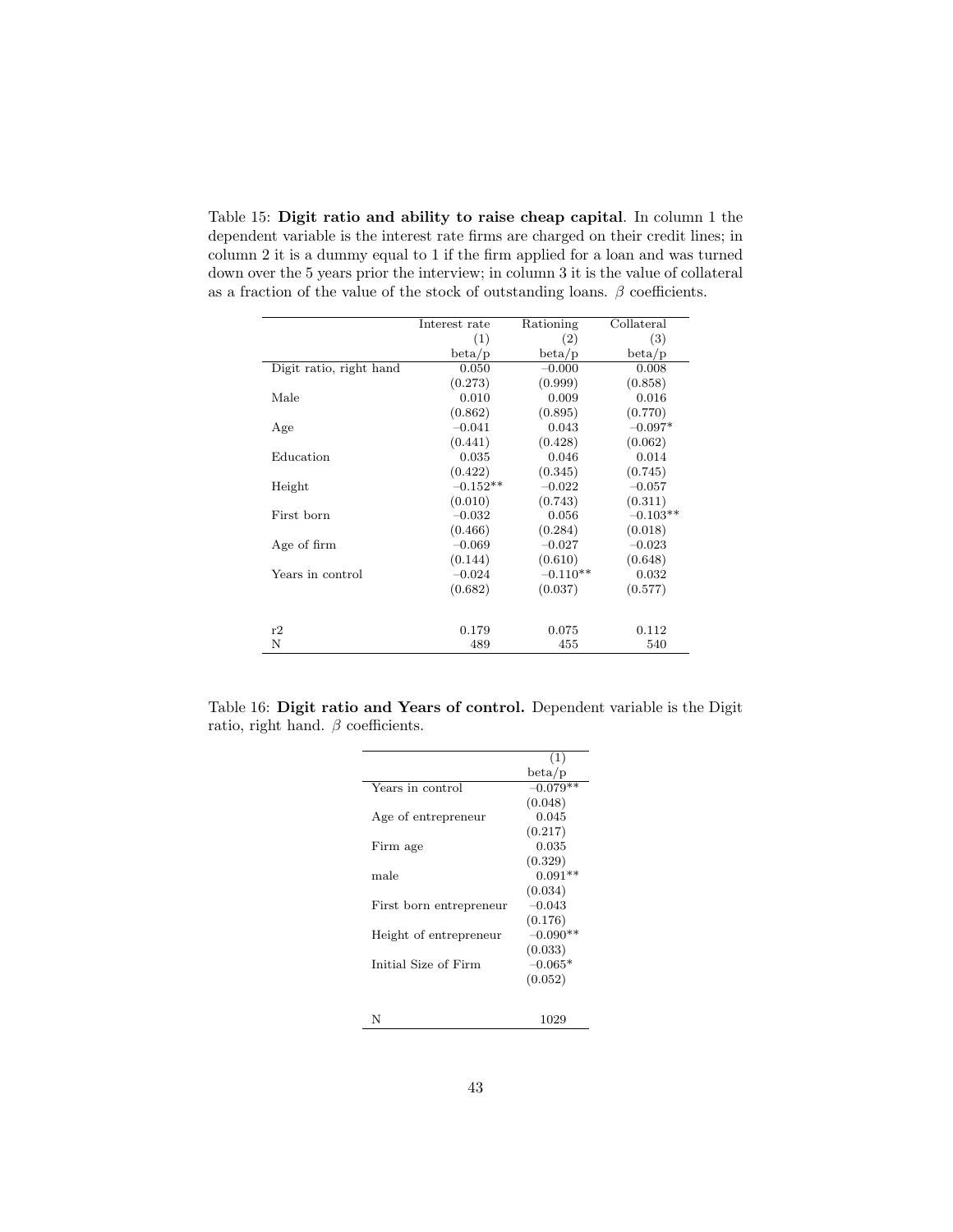

Figure 1: Density of digit ratio, right hand for all, male and female subjects.